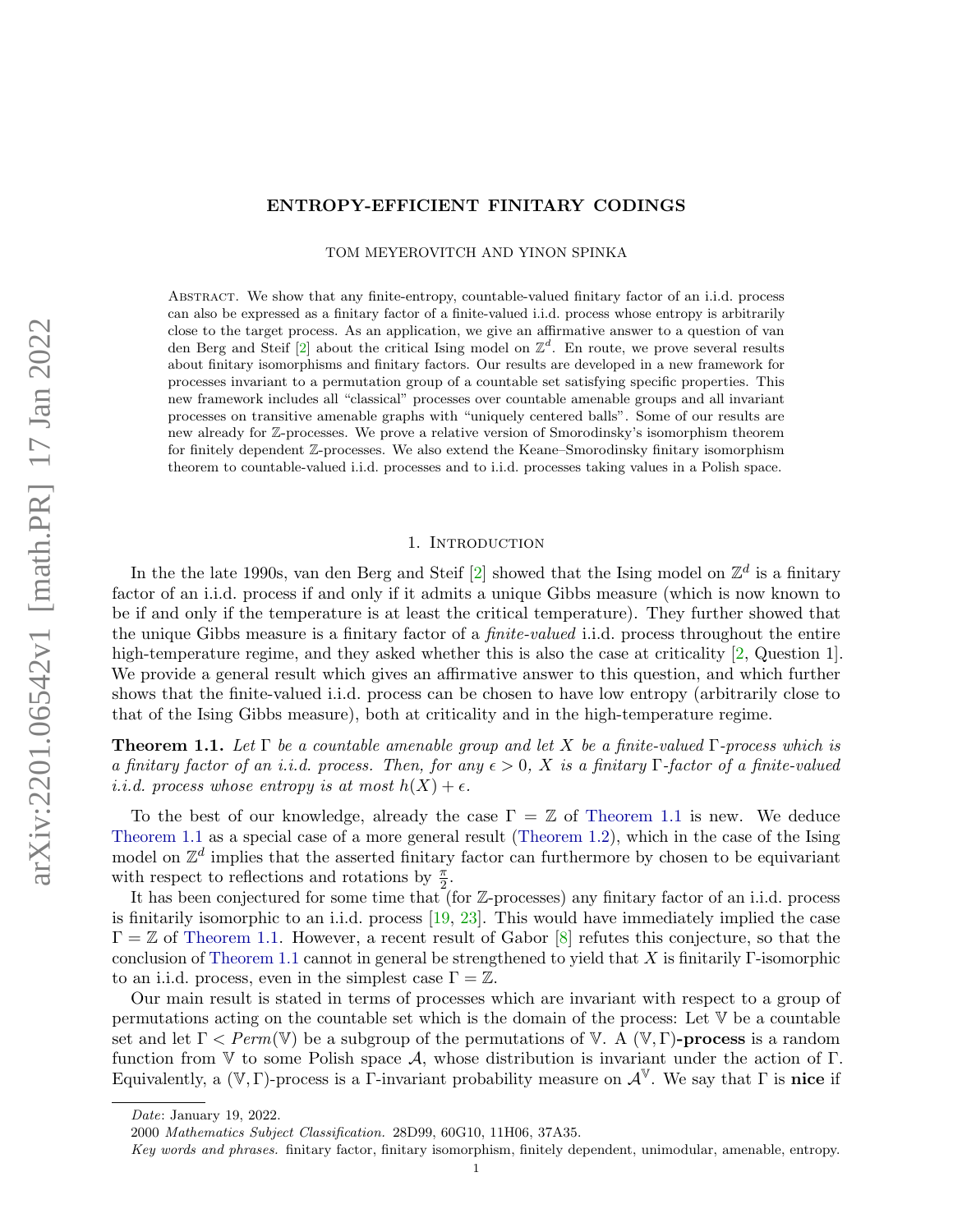it acts transitively on  $\mathbb{V}$ , the orbit of every  $v \in \mathbb{V}$  under the stabilizer of any  $w \in \mathbb{V}$  is finite, it is unimodular, and it satisfies a certain "aperiodicity condition", whose precise definition we postpone to [Section 5.](#page-21-0) In general, we do not assume that the group  $\Gamma$  is countable.

Two important settings captured by this definition are the following:

- V is itself a countable group, and  $\Gamma$  is the group of permutations corresponding to left multiplication. This is equivalent to the action of  $\Gamma$  on  $\mathbb V$  being transitive and free. In this case,  $(\mathbb{V}, \Gamma)$ -processes are naturally identified with Γ-processes in the classical sense.
- $V$  is the vertex set of a locally finite, connected, vertex-transitive, unimodular graph  $G$ which has uniquely centered balls (see [Section 5\)](#page-21-0), and  $\Gamma$  is the group of automorphisms of the graph G (i.e., permutations of  $\nabla$  that preserve the edges of G).

The framework of nice permutation groups thus extends the classical setting of Γ-processes, and the following is a generalization of [Theorem 1.1](#page-0-0) to this framework.

<span id="page-1-0"></span>**Theorem 1.2.** Let V be a countable set and let  $\Gamma$  < Perm(V) be a nice amenable group. Let X be a countable-valued  $(\mathbb{V}, \Gamma)$ -process which is a finitary  $\Gamma$ -factor of an i.i.d. process. Then, for any  $\epsilon > 0$ , there exists a process X' whose single-site entropy  $H(X'_{v})$  is at most  $\epsilon$  such that  $(X, X')$  is finitarily Γ-isomorphic to a countable-valued i.i.d. process. Moreover, when X has finite entropy, the latter i.i.d. process can be taken to be finite-valued, and in particular, X is a finitary  $\Gamma$ -factor of a finite-valued i.i.d. process whose entropy is at most  $h(X) + \epsilon$ .

The entropy of a  $(\mathbb{V}, \Gamma)$ -process X over a nice amenable group  $\Gamma$  is a quantity denoted by  $h(X)$ . As we show in [Section 5,](#page-21-0)  $h(X)$  is an isomorphism invariant for  $(\mathbb{V}, \Gamma)$ -processes over nice amenable groups, which coincides with the Kolmogorov–Sinai entropy in the classical setting of Γ-processes over countable amenable groups. As in the classical case,  $h(X)$  is monotone under factors, is bounded above by the single-site entropy  $H(X_v)$ , and equals the latter for i.i.d. processes.

We point out that besides the more general framework, [Theorem 1.2](#page-1-0) offers two further improvements over [Theorem 1.1:](#page-0-0) It allows processes with countably infinite alphabets, and it gives a certain finitary isomorphism result.

Our initial motivation for introducing  $(V, \Gamma)$ -processes was to obtain results about finitary factor maps which are equivariant with respect to the group of automorphisms of certain graphs (e.g., when  $\mathbb{V} = \mathbb{Z}$  and  $\Gamma$  is the permutation group generated by translations and reflections). However, once the above framework is introduced, it is natural to ask for which groups of permutations  $\Gamma < Perm(V)$ is entropy a complete invariant for isomorphism of i.i.d.  $(\mathbb{V}, \Gamma)$ -processes, meaning that two such processes are isomorphic if and only if they have equal entropy. This problem consists of two distinct parts, necessity and sufficiency. Our main results are closely related to the "sufficiency" direction, which we proceed to discuss. We defer a brief discussion of the "necessity" part to [Section 8.](#page-33-0)

Following Stepin [\[27\]](#page-36-2), we say that a group  $\Gamma$  of permutations of a countable set  $\nabla$  is **Ornstein** if any two equal-entropy i.i.d.  $(\mathbb{V}, \Gamma)$ -processes are isomorphic, and **finitarily Ornstein** if any two countable-valued<sup>[1](#page-1-1)</sup> equal-entropy i.i.d.  $(\mathbb{V}, \Gamma)$  processes are finitarily isomorphic. There is the question of equal entropy being a sufficient condition for (finitary) isomorphism:

## **Question 1.3.** Which permutation groups  $\Gamma$  are (finitarily) Ornstein?

We note that each of the two properties is preserved when passing to a subgroup. Ornstein's isomorphism theorem and Keane–Smorodinsky  $[13]$  answer the primary case where  $\Gamma$  is a cyclic group generated by a transitive permutation of V. In the case of a permutation group Γ whose action is transitive and free, Seward [\[21\]](#page-36-3) proved that  $\Gamma$  is Ornstein, and that any two *finite-valued* equal-entropy i.i.d.  $(\mathbb{V}, \Gamma)$ -processes are finitarily isomorphic. Seward's result was preceded by a

<span id="page-1-1"></span><sup>1</sup>The "countable-valued" assumption is needed since a finitary factor of a countable-valued process is always countable valued as well, so that a countable-valued process cannot be finitarily isomorphic to an uncountable-valued process.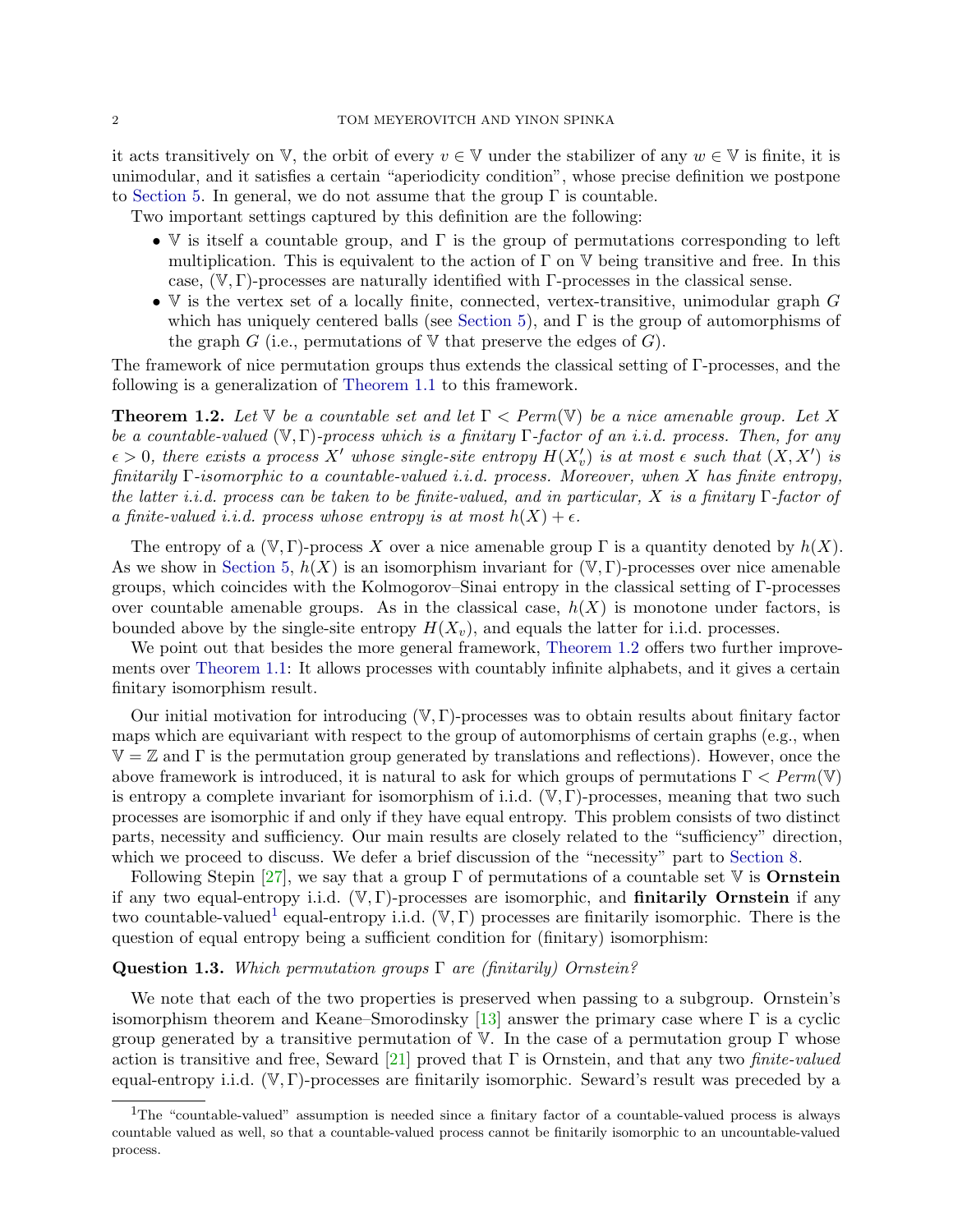partial result of Bowen [\[3\]](#page-35-3) which showed that any such group is almost Ornstein, meaning that any two equal-entropy i.i.d.  $(\mathbb{V}, \Gamma)$ -processes are isomorphic, as long as neither of the two processes has a single-site marginal that is supported on a two element set. As a byproduct of the proof of our main result, we obtain a strengthening of Bowen's result, showing that nice permutation groups are "almost finitarily Ornstein":

<span id="page-2-0"></span>**Theorem 1.4.** Let  $\mathbb{V}$  be a countable set and let  $\Gamma$  < Perm( $\mathbb{V}$ ) be a nice permutation group. Then any two countable-valued equal-entropy i.i.d.  $(\mathbb{V}, \Gamma)$ -processes taking more than two values are finitarily Γ-isomorphic.

Already in the case of ordinary Γ-processes, [Theorem 1.4](#page-2-0) is not fully contained in Seward's result because our result also yields finitary isomorphism of equal-entropy i.i.d. processes taking values in a countably infinite space.

The assumption"taking more than two values" in [Theorem 1.4](#page-2-0) seems artificial, but we currently do not know how to remove it. It does not appear that Seward's methods from [\[21\]](#page-36-3), which have been used to remove a similar restriction in Bowen's result [\[3\]](#page-35-3) in the free-transitive case, can be directly applied, even for specific cases such as the case where  $\mathbb{V} = \mathbb{Z}^d$  and  $\Gamma$  is the group of automorphisms of the standard Cayley graph of  $\mathbb{Z}^d$  (this seems to be non-trivial even for  $d=1$ ).

We mention that some groups of permutations are not Ornstein. For instance, if Γ consists of all the permutations of  $V$  (or the countable subgroup consisting of all permutations that fix all but finitely many elements of  $V$ ), then de Finetti's theorem implies that any ergodic  $(V, \Gamma)$ -process is actually i.i.d. and that a pair of countable-valued i.i.d.  $(\mathbb{V}, \Gamma)$ -processes are isomorphic if and only if the corresponding distributions of the marginals are equal up to renaming the symbols. More generally, if  $q \in \Gamma \setminus \{1\}$  moves only finitely many elements of V, then the probability of the event  $\{g(X) = X\}$  is a non-trivial invariant of isomorphism for i.i.d. processes. We refer to [Remark 4](#page-23-0) in [Section 5](#page-21-0) for a different example of a permutation group Γ which admits non-isomorphic i.i.d. processes of equal entropy.

1.1. Organization of the paper. In [Section 2,](#page-3-0) we introduce some new definitions and recall some standard terminology. In [Section 3,](#page-5-0) we generalize a theorem of Smorodinsky [\[23\]](#page-36-1), stating that any two finite-valued finitely dependent Z-processes of equal entropy are finitarily isomorphic. As in other results in ergodic theory, we do so by formulating a version that is "relative to a factor". Additionally, we also allow for countable-valued processes. This "relative" generalization provides us with additional flexibility needed for our applications and, arguably, streamlines the proof for Smorodinsky's original result. Also in [Section 3](#page-5-0) we prove a finitary isomorphism theorem for i.i.d. processes taking values in Polish spaces. We further introduce the notion of "(relatively) pro-dependent processes", and show that it gives a characterization of processes that are (relatively) finitarily isomorphic to i.i.d.. In [Section 4,](#page-19-0) we apply the results obtained in [Section 3](#page-5-0) to deduce a version of [Theorem 1.2](#page-1-0) for Z-processes. [Sections 3](#page-5-0) and [4](#page-19-0) deal exclusively with Z-processes.

In [Section 5,](#page-21-0) we introduce and discuss the notions of "semi-nice" and "nice" permutation groups. We also introduce the definition of entropy for  $(\mathbb{V}, \Gamma)$ -processes, where  $\Gamma$  is a nice amenable group, and prove that some basic facts about entropy for classical Γ-processes hold in this setting as well. In [Section 6,](#page-26-0) we discuss the existence of certain random total orders on  $V$  obtained as finitary factors of i.i.d. (V, Γ)-processes. This is used to reduce [Theorem 1.4](#page-2-0) and [Theorem 1.2](#page-1-0) to the case of Z-processes. The reduction of the latter is carried out in [Section 7,](#page-31-0) which completes the proof of [Theorem 1.2.](#page-1-0) We conclude with some further remarks and related open questions in [Section 8.](#page-33-0)

1.2. Acknowledgement. We thank Yair Glasner for helpful discussions regarding amenable actions of locally compact groups. Parts of this work have been carried out in the University of British Columbia and the Pacific Institute for Mathematical Sciences. The authors are thankful for the warm hospitality. Research of TM was supported in part by the ISF grant  $1052/18$ . Research of YS was supported in part by NSERC of Canada.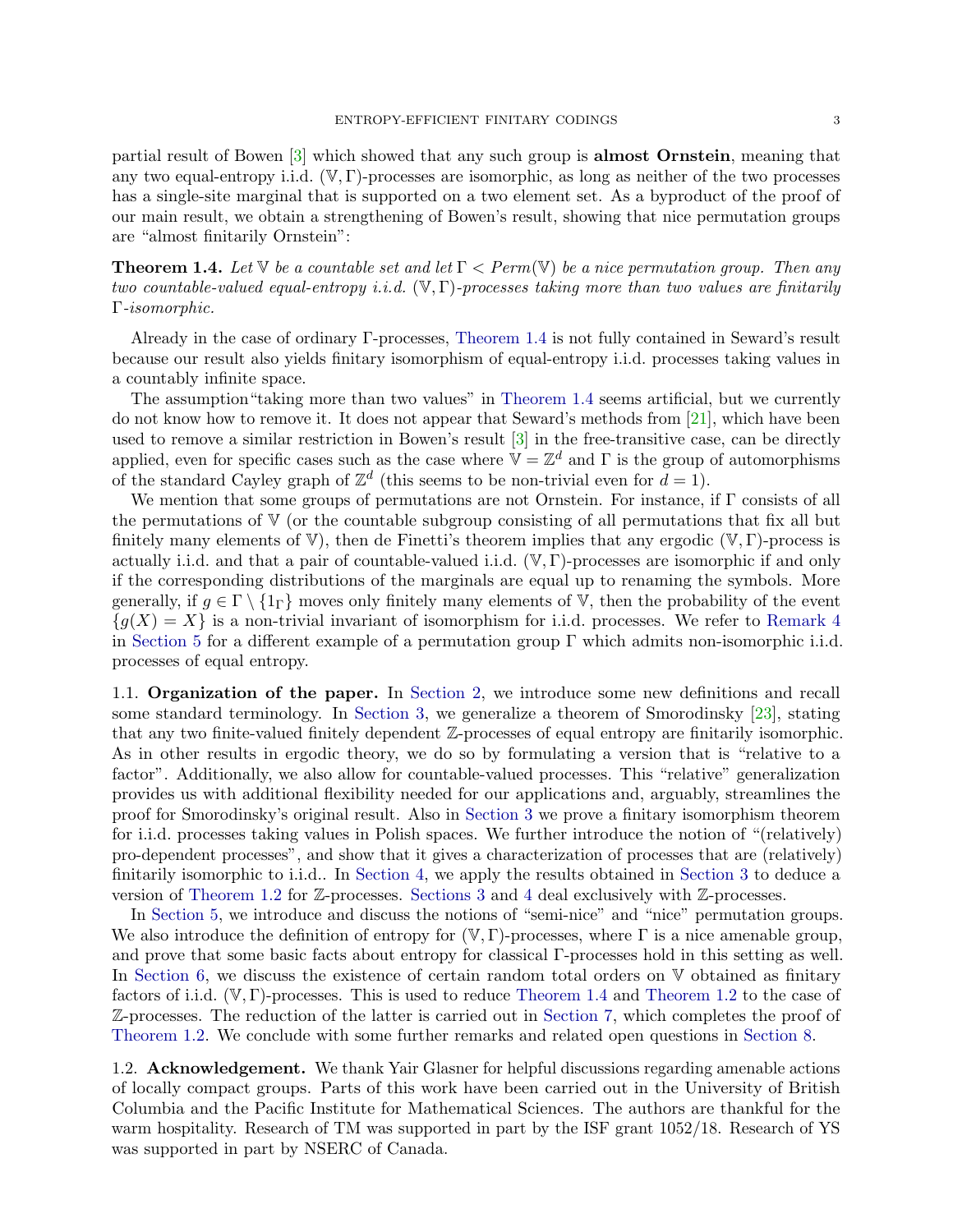## <span id="page-3-0"></span>4 TOM MEYEROVITCH AND YINON SPINKA

#### 2. Definitions and notation

Let  $\mathbb V$  be a countable set, let  $\Gamma$  be a group of permutations of  $\mathbb V$ , and let  $\mathcal A$  be a Polish space. Given an A-valued function  $X \in \mathcal{A}^{\mathbb{V}}$  on  $\mathbb{V}$ , we write  $X_v$  for the value of X at  $v \in \mathbb{V}$  and  $X_F$  for the restriction of X to  $F \subset V$ . The group  $\Gamma$  acts on  $\mathcal{A}^{\Psi}$ . For concreteness, we use the left action given by  $g(x)_v := x_{g^{-1}(v)}$ , for  $x \in \mathcal{A}^{\mathbb{V}}$  and  $g \in \Gamma$ . An A-valued  $(\mathbb{V}, \Gamma)$ -process  $X = (X_v)_{v \in \mathbb{V}}$  is a random function from  $\vec{V}$  to A, whose distribution is invariant with respect to the action of Γ. When V and Γ are clear from the context, we say "X is process", suppressing V and Γ from the notation. A joining of two processes X and Y is a Γ-invariant coupling of X and Y. When we say that a process X takes more than k values, we mean that there is no set  $\mathcal{A}'$  with  $|\mathcal{A}'| = k$  such that  $X_v \in \mathcal{A}'$  almost surely.

Given two random variables U and V (on a common probability space), we denote by  $\mathcal{L}(U | V)$ the conditional distribution of U given V. Observe that if U takes values in A, then  $\mathcal{L}(U | V)$  is a random variable taking values in the space of probability measures on A.

**Partial processes.** Let  $\star \notin A$  be a "new symbol", to be interpreted as "undefined". For  $I \subseteq V$ and  $x, x' \in (\mathcal{A} \cup \{ \star \})^I$ , we say that  $x'$  extends  $x$  if  $x'_v = x_v$  for every  $v \in I$  such that  $x_v \neq \star$ . A **partial process** of an A-valued process X is an  $(A \cup \{*\})$ -valued process X that comes with a joining  $(X, \tilde{X})$  so that X almost surely extends  $\tilde{X}$ . We refer to  $\mathbb{P}(\tilde{X} = \star)$  as the **uncertainty** of the partial process X. We use the notation  $X \preceq X$  to indicate that X is a partial process of X.

**Factors.** Let X and Y be two Polish spaces on which  $\Gamma$  acts (measurably). Let  $X \in \mathcal{X}$  and  $Y \in \mathcal{Y}$  be Γ-invariant random variables defined on a common probability space. Let  $\varphi \colon \mathcal{Y} \to \mathcal{X}$ be measurable. We say that  $\varphi$  is a **factor map** from Y to X if it is Γ-equivariant, i.e., for every  $\gamma \in \Gamma$ , it almost surely holds that  $\varphi(\gamma Y) = \gamma \varphi(Y)$ , and  $X = \varphi(Y)$  almost surely. We say that X is a factor of  $Y$  if there exists a factor map from  $Y$  to  $X$ .

We will mostly be interested in the situation where  $\mathcal{X} = \mathcal{A}^{\mathbb{V}}$  and  $\mathcal{Y} = \mathcal{B}^V$  for some Polish spaces A and B, in which case X is an A-valued ( $V, \Gamma$ )-process and Y is a B-valued ( $V, \Gamma$ )-process.

Finitary factors. There are two main notions of finitary factors in the literature, which coincide for the class of discrete-valued processes. One definition is based on stopping times, while the other involves topology. To distinguish between the two notions, we call the first stop-finitary and the second topo-finitary.

Stopping-time definition. Let A and B be two Polish spaces. Let X and Y be A- and B-valued  $(V, \Gamma)$ -processes, defined on a common probability space. Fix an enumeration  $\{v_0, v_1, v_2, \dots\}$  of V, and let  $\mathcal{F} = (\mathcal{F}_n)_{n \geq 0}$  be the natural filtration associated to  $(Y_{v_0}, Y_{v_1}, \dots)$ . Given a stopping time  $\tau$  (with respect to the filtration  $\mathcal{F}$ ), let  $\mathcal{F}_{\tau}$  be the  $\sigma$ -algebra consisting of all events F such that  $F \cap {\tau \leq n} \in \mathcal{F}_n$  for all n. Let  $\varphi: \mathcal{B}^{\mathbb{V}} \to \mathcal{A}^{\mathbb{V}}$  be a factor map from Y to X. We say that  $\varphi$  is stop-finitary if  $\varphi(Y)_{v_0}$  is  $\mathcal{F}_{\tau}$ -measurable for some almost surely finite stopping time  $\tau$ . It is easy to see that the definition does not depend on the enumeration of V. Note also that the finitaryness of  $\varphi$  is not affected by the modification of  $\varphi$  on a null set (with respect to Y).

Topological definition. Let X and Y be two Polish spaces. Let  $X \in \mathcal{X}$  and  $Y \in \mathcal{Y}$  be Γ-invariant random variables defined on a common probability space. Let  $\varphi \colon \mathcal{Y} \to \mathcal{X}$  be a factor map from Y to X. We say that  $\varphi$  is **topo-finitary** if it is continuous when restricted to a set of full measure, i.e., if there exists a measurable set  $\Omega \subset \mathcal{Y}$  such that  $\varphi|_{\Omega}$  is continuous and  $Y \in \Omega$  almost surely.

Examples.

• Let  $\mathcal{A} := [0, 1]$  and  $\mathcal{B} := \{0, 1\}$ . Let Y be the i.i.d. process consisting of fair coins flips and define X by letting  $X_n$  be the real number whose binary expansion is  $(Y_n, Y_{n+1}, \dots)$ . Then X is a topo-finitary factor of Y (in fact, the associated map is continuous everywhere), but is not a stop-finitary factor.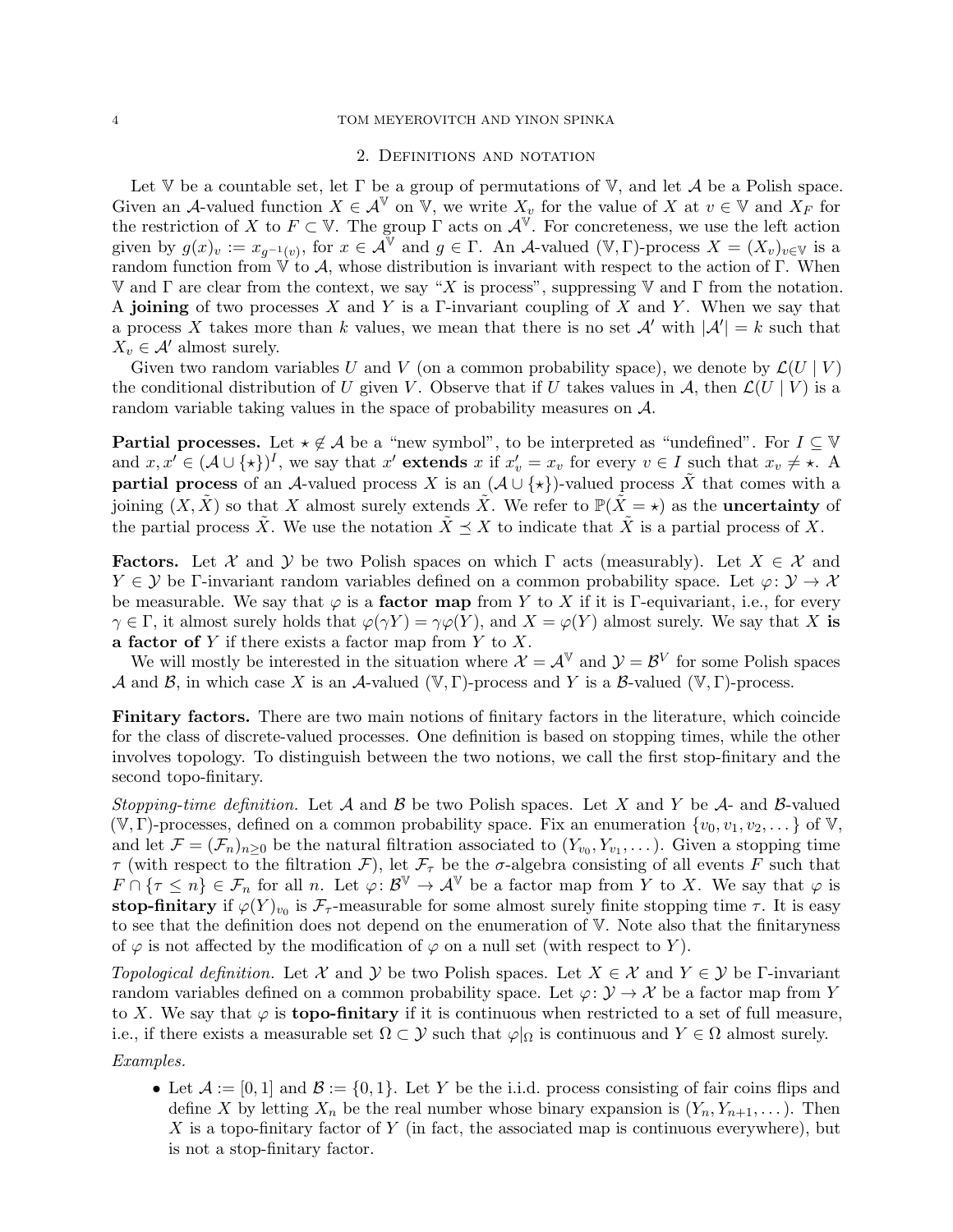- A similar example to above in which  $A$  is countable (but not discrete) is as follows. Let  $\mathcal{A} := [0,1] \cap \mathbb{Q}$  and  $\mathcal{B} := \{0,1\}$ . Let Y be as before and let  $X_n$  be the number whose binary expansion is  $(1_{\{Y_{n+j}=1 \text{ for } i \leq j \leq 2i\}})_{i\geq 1}$ . A simple application of Borel–Cantelli shows that  $X_n \in \mathcal{A}$  almost surely. Then X is a topo-finitary factor of Y, but not a stop-finitary factor.
- Let  $\mathcal{A} := \{0,1\}$  and  $\mathcal{B} := [0,1]$ . Let Y be the i.i.d. process consisting of uniform variables on [0, 1]. Let  $B \subset \mathcal{B}$  be a Borel set and define X by  $X_n := \mathbf{1}_{\{Y_n \in B\}}$ . Then X is a stop-finitary factor of Y (with stopping time  $\tau = 0$ ), and while many non-trivial choices of B (e.g., [0,  $\frac{1}{2}$ )  $\frac{1}{2}$ ) make X a topo-finitary factor of Y, there are also many choices (e.g., any fat Cantor set) for which  $X$  is not a topo-finitary factor of  $Y$ .

The examples demonstrate that, in general, the two notions of finitary factors are not comparable. The following lemma shows that the two notions are in fact equivalent when  $\mathcal{X} = \mathcal{A}^{\mathbb{V}}$  and  $\mathcal{Y} = \mathcal{B}^{\mathbb{V}}$ and the state spaces  $A$  and  $B$  are discrete (note that a discrete Polish space is at most countable).

<span id="page-4-0"></span>**Lemma 2.1.** Let A and B be Polish spaces. Let X and Y be A- and B-valued  $(\mathbb{V}, \Gamma)$ -processes, defined on a common probability space. Let  $\varphi: \mathcal{B}^{\mathbb{V}} \to \mathcal{A}^{\mathbb{V}}$  be a factor map from Y to X.

- If A is discrete and  $\varphi$  is topo-finitary, then  $\varphi$  is stop-finitary.
- If B is discrete and  $\varphi$  is stop-finitary, then  $\varphi$  is topo-finitary.

*Proof.* Suppose first that  $\varphi$  is topo-finitary with A discrete. Let us show that  $\varphi$  is also stop-finitary. Let  $\Omega \subset \mathcal{B}^{\mathbb{V}}$  be such that  $\varphi|_{\Omega}$  is continuous and  $Y \in \Omega$  almost surely. By continuity, we can partition  $\Omega$  into countably many relatively open sets  $\{\Omega_a\}_{a\in\mathcal{A}}$  defined by  $\Omega_a := \{y \in \Omega : \varphi(y)_{v_0} = a\}$ . For  $y \in \mathcal{B}^{\mathbb{V}}$  and  $n \geq 0$ , let  $B_n(y)$  denote the set of all  $y' \in \mathcal{B}^{\mathbb{V}}$  which agree with y on  $\{v_0, \ldots, v_n\}$ . Define  $\tau := \min\{n \geq 0 : B_n(Y) \subset \Omega_a \text{ for some } a \in \mathcal{A}\}\.$  Using that  $\mathcal{B}^{\mathbb{V}}$  has the product topology and that each  $\Omega_a$  is open in  $\Omega$ , it follows that  $\tau$  is an almost surely finite stopping time and that  $\varphi(Y)_{v_0}$  is  $\mathcal{F}_{\tau}$ -measurable. This shows that  $\varphi$  is stop-finitary.

Now suppose that  $\varphi$  is stop-finitary with  $\beta$  discrete. By definition of the product topology on  $\mathcal{A}^{\mathbb{V}}$ (and since  $\varphi$  is equivariant), it suffices to show that the map  $y \mapsto \varphi(y)_{v_0}$  from  $\mathcal{B}^{\mathbb{V}}$  to A coincides with a continuous function F on a set  $\Omega \subset \mathcal{B}^{\mathbb{V}}$  of full measure. Let  $\tau$  be an almost surely finite stopping time for which  $X_{v_0}$  is  $\mathcal{F}_{\tau}$ -measurable. The random variable  $Z := (Y_{v_0}, \ldots, Y_{v_{\tau}})$  almost surely takes values in the discrete countable space of finite words over  $\mathcal{B}$ , and the  $\sigma$ -algebra generated by it is  $\mathcal{F}_{\tau}$ . Thus, there exists a function  $f: \mathcal{S} \to \mathcal{A}$  such  $X_{v_0} = f(Z)$  almost surely, where  $\mathcal{S}$  is the support of Z. For  $s \in \mathcal{S}$ , write [s] for the set of  $y \in \mathcal{B}^{\mathbb{V}}$  having prefix s. Let  $\Omega := \bigcup_{s \in \mathcal{S}} [s]$  and define  $F(y) := f(s)$ for  $y \in [s]$ . This is well defined since S is prefix free (no word in S is the prefix of another word in S). Then F is continuous and  $\mathbb{P}(Y \in \Omega) = 1$ .

When  $A$  and  $B$  are discrete, the proof of [Lemma 2.1](#page-4-0) shows that the notion of topo-finitary factor does not change (up to a null set) if in its definition we require  $\varphi$  to be continuous on  $\Omega$  as opposed to the weaker property that its restriction to  $\Omega$  is continuous. In other words, if  $X = \varphi(Y)$  almost surely for some equivariant function  $\varphi$  which is continuous when restricted to a set of full measure, then  $X = \tilde{\varphi}(Y)$  almost surely for some equivariant function  $\tilde{\varphi}$  which is continuous on a set of full measure. In fact, this is true in much larger generality (see, e.g.,  $[6]$ ), though none of this will be important for the results in this paper.

When A and B are discrete, another interpretation of the two equivalent definitions that X is a finitary factor of Y is that there almost surely exists a finite set  $V \subset V$  such that  $(Y_v)_{v \in V}$  determines  $X_{v_0}$  (in the sense that  $X_{v_0}$  is almost surely constant given the witnessed values). We leave the verification of this as an exercise for the reader.

In the statement of [Theorems 1.1](#page-0-0) and [1.2,](#page-1-0) the assumption is that  $X$  is a finitary factor of an i.i.d. processes, which could take values in an uncountable non-discrete Polish space. In this case "finitary" should be understood as stop-finitary. Since  $X$  takes values in a countable set, taking the discrete topology, "stop-finitary" is a weaker assumption than "topo-finitary" which leads to stronger theorems.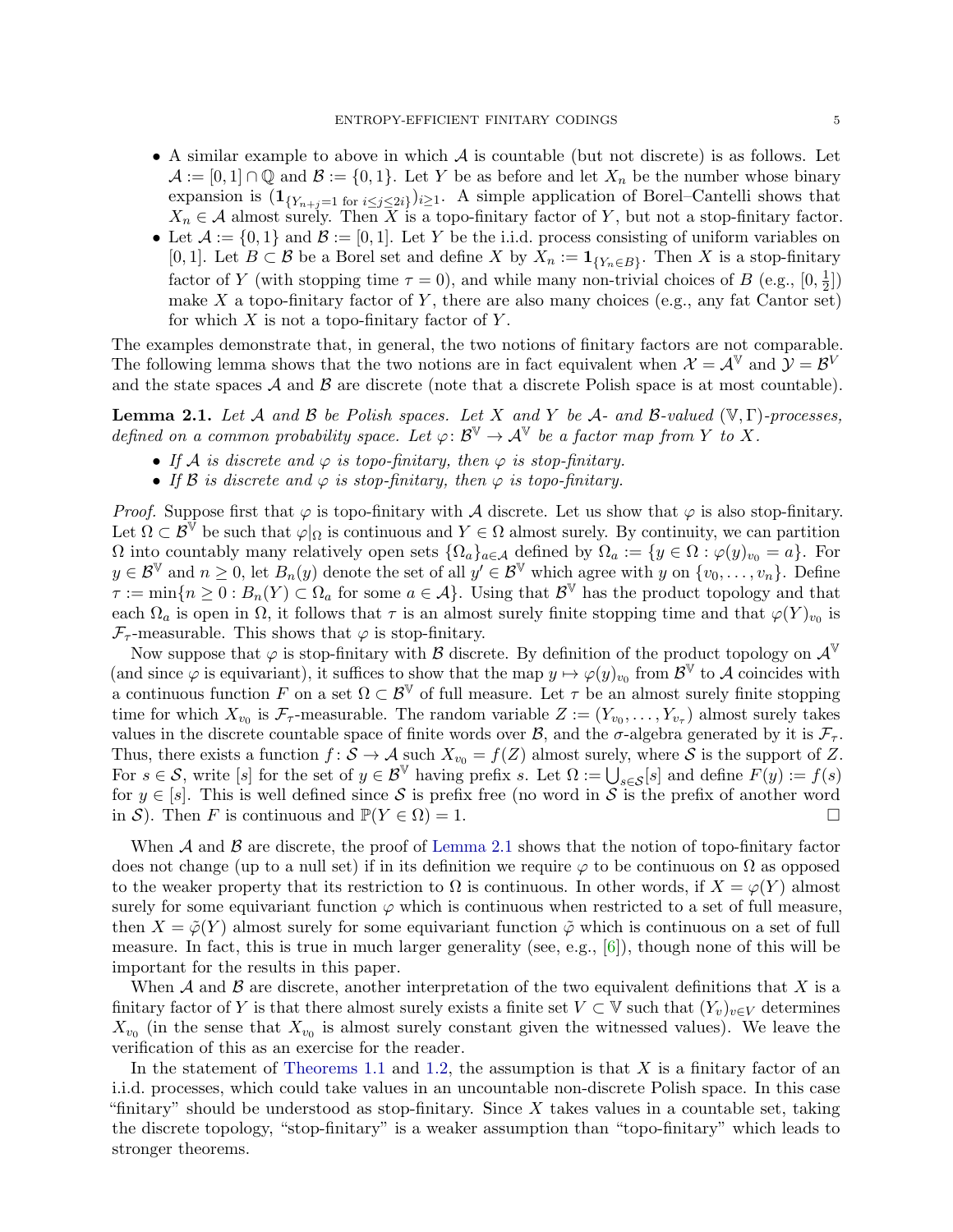**Block factors.** A Z-process X is an m-block factor of a process Y if  $X_0$  is measurable with respect to  $Y_{[-m,m)}$ . We say that X is a block factor of Y if it is an m-block factor for some finite m. Clearly, if X is a block factor of Y, then it is a stop-finitary factor of Y. If X is  $A$ -valued and Y is B-valued, with  $A$  and  $B$  finite, then X is a block factor of Y if and only if there exists a continuous equivariant map  $\pi: \mathcal{B}^{\mathbb{Z}} \to \mathcal{A}^{\mathbb{Z}}$  such that  $X = \pi(Y)$  almost surely. In particular, in this case, a block factor is also a topo-finitary factor. More generally, by [Lemma 2.1,](#page-4-0) this is the case whenever  $\beta$  is discrete (but need not be the case in general; recall the examples above).

**Finitary (relative) isomorphism.** Let X and Y be two  $(V, \Gamma)$ -processes. We say that X and Y are finitarily isomorphic if there is an isomorphism between them which is finitary and whose inverse is also finitary. Now let X, Y, W be  $(\mathbb{V}, \Gamma)$ -processes, with joinings  $(X, W)$  and  $(Y, W)$  given implicitly in the background. We say that X and Y are finitarily isomorphic relative to  $W$  if there is a finitary isomorphism  $\pi$  between  $(X, W)$  and  $(Y, W)$  which fixes the W-component in the sense that  $\pi(X, W) = (Y, W)$  almost surely.

**Entropy.** The Shannon entropy of a random variable X taking values in a countable set  $\mathcal A$  is

$$
H(X) = -\sum_{a \in \mathcal{A}} \mathbb{P}(X = a) \log \mathbb{P}(X = a).
$$

The conditional Shannon entropy of  $X$  given a random variable  $W$  (defined on common probability space) is

$$
H(X \mid W) = -\mathbb{E}\sum_{a \in \mathcal{A}} \mathbb{P}(X = a \mid W) \log \mathbb{P}(X = a \mid W).
$$

Now suppose that  $X = (X_n)_{n \in \mathbb{Z}}$  is an A-valued Z-process with  $H(X_0) < \infty$ . The Kolmogorov–Sinai entropy of  $X$  is given by

$$
h(X)=\lim_{n\to\infty}\frac{1}{n}H(X_{[1,n]}).
$$

In particular, if X is an i.i.d. process, then  $h(X) = H(X_0)$ . In general, when  $H(X_0) = \infty$  the formula for  $h(X)$  above is incorrect, and the Kolmogorov–Sinai entropy of X can be finite. However, if X is an i.i.d. process and  $H(X_0) = \infty$ , then  $h(X) = \infty$ . For a process X for which  $H(X_0)$  is not necessarily finite (and possibly  $X_0$  takes an uncountable set of values),  $h(X)$  can be defined as the supremum of  $h(X')$  over all processes X' which are factors of X and satisfy  $H(X'_0) < \infty$ . A fundamental property of Kolmogorov–Sinai entropy is that it is monotone under factors: If X is a factor of Y then  $h(X) \leq h(Y)$ . The above extends in a natural way to condition entropy: when X and W are two Z-processes with a common joining and  $H(X_0 | W) < \infty$ , the conditional Kolmogorov–Sinai entropy of  $X$  given  $W$  is given by

$$
h(X \mid W) = \lim_{n \to \infty} \frac{1}{n} H(X_{[1,n]} \mid W).
$$

The Kolmogorov–Sinai entropy of a Γ-process  $X = (X_v)_{v \in \Gamma}$  with  $H(X_0) < \infty$  and Γ a discrete countable amenable group is given by

$$
h(X) = \inf_{\substack{F \subset \Gamma \\ 0 < |F| < \infty}} \frac{H(X_F)}{|F|}.
$$

In [Section 5.2,](#page-23-1) we extend this definition to our setting of  $(\mathbb{V}, \Gamma)$ -processes over nice amenable permutation groups.

## <span id="page-5-0"></span>3. A relative finitary isomorphism theorem for finitely dependent Z-processes

In this section we exclusively deal with Z-processes, namely bi-infinite sequences of random variables with a shift-invariant distribution.

For an integer  $k \geq 0$ , we say that a Z-process X is k-dependent if  $X_A$  and  $X_B$  are independent for any  $A, B \subset \mathbb{Z}$  such that  $|a - b| > k$  for all  $a \in A$  and  $b \in B$ . A process is **finitely dependent**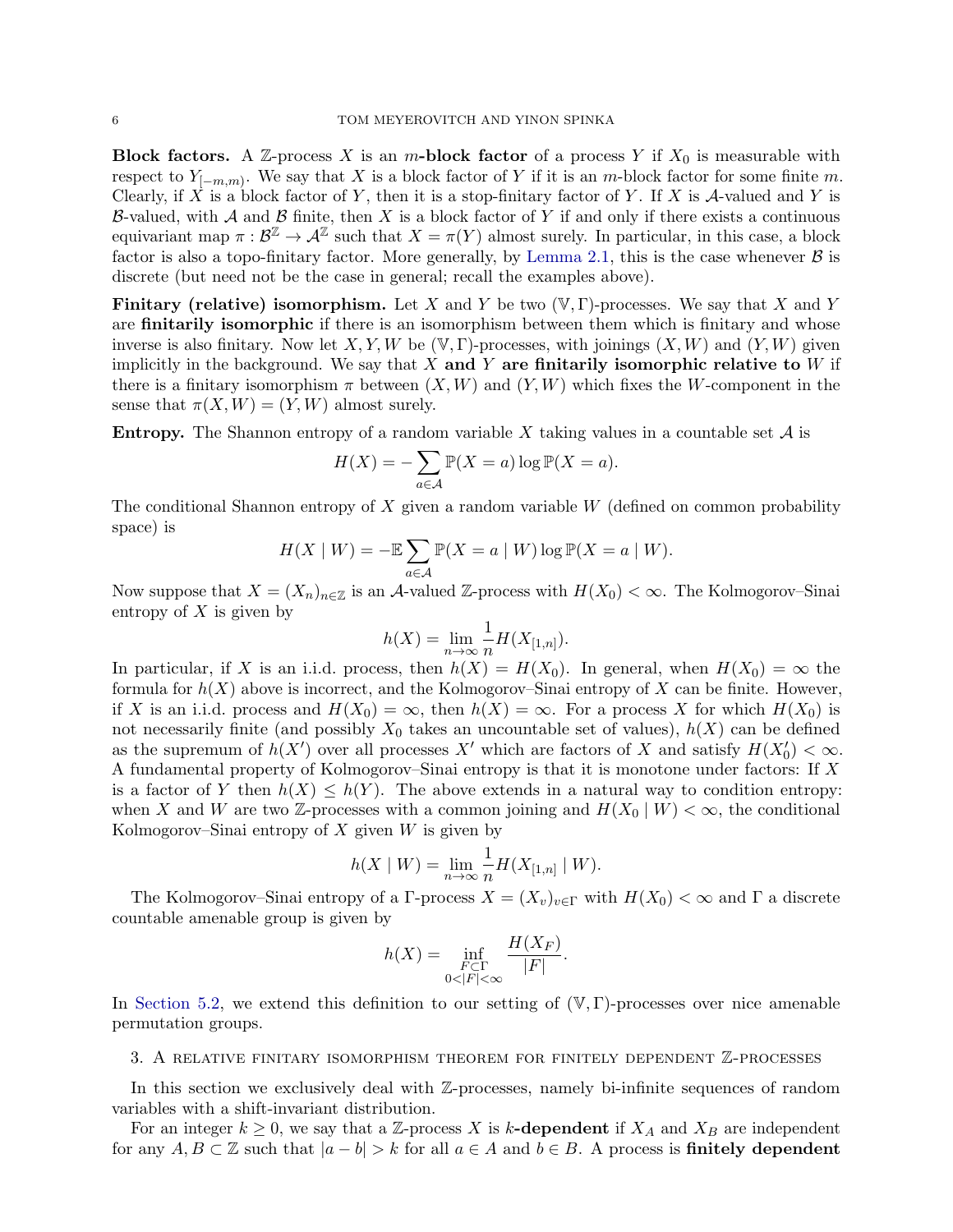if it is k-dependent for some  $k \geq 0$ . Smorodinsky [\[23\]](#page-36-1) proved that any two finite-valued finitely dependent Z-processes of equal entropy are finitarily isomorphic. We will show that this result also holds for countable-valued processes (with finite or infinite entropy):

## <span id="page-6-0"></span>**Theorem 3.1.** Any two equal-entropy finitely dependent  $\mathbb{Z}$ -processes taking at most countably many values are finitarily isomorphic.

In the statement of [Theorem 3.1,](#page-6-0) the finite or countable sets in which the process takes values are assumed to be discrete, so that the notions of topo-finitary and stop-finitary coincide.

We now introduce further definitions needed to formulate a "relative" version of [Theorem 3.1.](#page-6-0) Let  $(X, W)$  be a joining of two Z-processes X and W. For an integer  $k \geq 0$ , we say that X is k-dependent relatively to W if, almost surely,  $X_A$  and  $X_B$  are conditionally independent given W for any  $A, B \subset \mathbb{Z}$  such that  $|a - b| > k$  for all  $a \in A$  and  $b \in B$ . More generally, given an integer-valued process  $K = (K_n)_{n \in \mathbb{Z}}$  which is a factor of W, we say that X is K-dependent relatively to W if, almost surely,  $X_A$  and  $X_B$  are conditionally independent given W for any  $A, B \subset \mathbb{Z}$  (measurable with respect to W) such that  $|a - b| > \max\{K_a, K_b\}$  for all  $a \in A$  and  $b \in B$ . We say that  $X$  is finitarily  $K$ -dependent relatively to  $W$  if it is  $K$ -dependent relatively to  $W$ , and  $(\mathcal{L}(X_{[n-m,n+m]} | W))_{n \in \mathbb{Z}}$  is a stop-finitary factor of W for any integer  $m \geq 0$ . We say that X is finitarily dependent relatively to  $W$  if it is finitarily  $K$ -dependent for some process  $K$  which is a stop-finitary factor of  $W$ . Recall that  $W$  is aperiodic if the probability that there exists an integer  $p \ge 1$  such that  $W_{n+p} = W_n$  for all  $n \in \mathbb{Z}$  is zero (equivalently, the Z-action associated with W is essentially free).

<span id="page-6-1"></span>**Theorem 3.2.** Let W be an aperiodic ergodic  $\mathbb{Z}$ -process and let X and  $\tilde{X}$  be two countable-valued  $\mathbb{Z}\text{-processes, both finitarily dependent relative to }W$ , such that  $h(X \mid W) = h(\tilde{X} \mid W)$ . Then X and  $\overline{X}$  are finitarily isomorphic relative to W.

Remark 1. In the statement of [Theorem 3.2](#page-6-1) above all instances of the notion "finitary" are "stop-finitary". In particular, our assumption is that  $(\mathcal{L}(X_{A+n} | W))_{n\in\mathbb{Z}}$  is a stop-finitary factor of W for any finite  $A \subset \mathbb{Z}$ , and similarly for  $\tilde{X}$  (see the next remark on why such an assumption is needed). Because  $(\mathcal{L}(X_{A+n} | W))_{n\in\mathbb{Z}}$  takes values in a non-discrete topological space even when X and W themselves do, there is a genuine distinction between the notions of topo-finitary and stop-finitary here. The conclusion states that the processes are stop-finitarily isomorphic relative to W. We expect that an analogous statement should hold if we switch to "topo-finitary" both in the assumptions and in the conclusion, but we do not pursue this here.

<span id="page-6-2"></span>**Remark 2.** Let us explain why one cannot drop the assumption that  $(\mathcal{L}(X_{A+n} | W))_{n\in\mathbb{Z}}$  is a finitary factor of W. Consider a process W and a factor  $X$  of it, which is not a finitary factor of it. Then X is 0-dependent relative to W (since it is deterministic given  $W$ ), but it is not finitarily isomorphic to an i.i.d. process relative to  $W$  (since this would mean that the i.i.d. process is a constant process and hence that X is a finitary factor of  $W$ ). One can also construct examples where  $X$  consists of conditionally independent non-constant random variables given  $W$ .

In the statement of [Theorem 3.2,](#page-6-1) if  $W$  is trivial process (in which case the process  $K$  must be a deterministic constant), the statement becomes [Theorem 3.1.](#page-6-0) In fact, the requirement that W be aperiodic can be removed from the statement of [Theorem 3.2:](#page-6-1) The only remaining case is that W is a non-trivial periodic ergodic process meaning there exists  $p > 1$  such that  $W_{n+p} = W_n$ almost surely. This case can be dealt with by essentially following the same steps described in [Section 3.1.](#page-7-0) Our proof of [Theorem 3.1,](#page-6-0) whose essence is a reduction to [Theorem 3.2,](#page-6-1) does not rely on Smorodinsky's paper [\[23\]](#page-36-1), except for one specific claim [\(Lemma 3.7\)](#page-9-0). Somewhat surprisingly, our proof of [Theorem 3.2](#page-6-1) actually avoids certain extra complications confronted when  $W$  is a trivial or periodic process (but presents its own unique challenges).

As a corollary of [Theorem 3.2,](#page-6-1) we obtain the following result.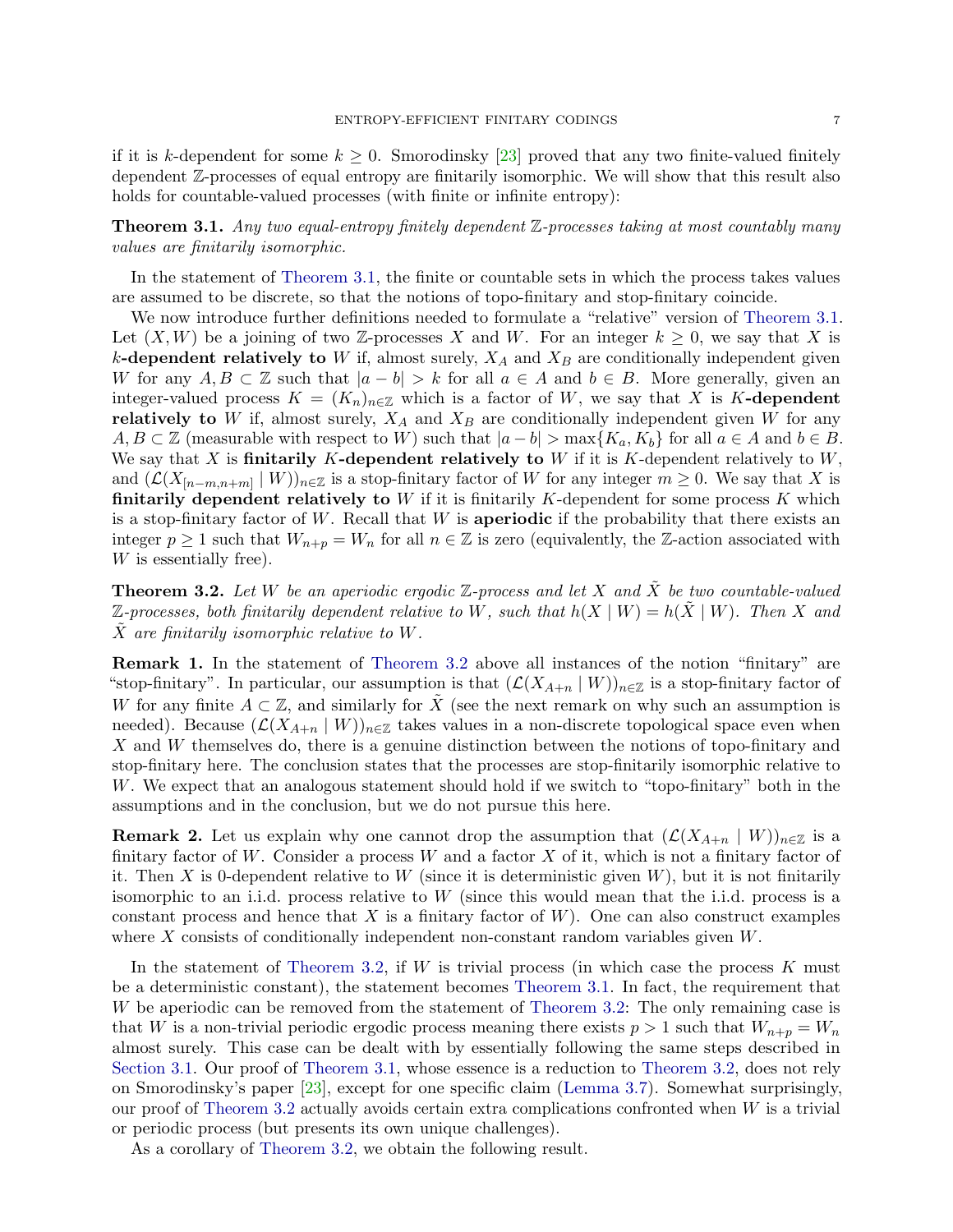We say that a process  $X$  is **finitarily pro-dependent** relative to  $W$  if there exists a sequence  $(X^{(n)})_{n=1}^{\infty}$  of partial processes increasing to X such that for each n:

- $X^{(n)}$  is a finitary factor of  $(W, X)$ .
- $X^{(n)}$  is finitarily dependent relative to  $(W, X^{(1)}, \ldots, X^{(n-1)})$ .

Clearly, X being finitarily dependent relative to W implies that X is finitarily pro-dependent relative to W.

<span id="page-7-1"></span>**Theorem 3.3.** Let W be an aperiodic ergodic  $\mathbb{Z}$ -process and let X and  $\tilde{X}$  be two countable-valued  $\mathbb{Z}$ processes, both of which are finitarily pro-dependent relative to W, such that  $h(X \mid W) = h(\tilde{X} \mid W)$ . Then X and  $\tilde{X}$  are finitarily isomorphic relative to W.

**Corollary 3.4.** Let X be a countable-valued ergodic process. Suppose that X has a finitary factor W relatively to which it is finitarily pro-dependent. Then X is finitarily isomorphic to i.i.d. $\times W$ .

<span id="page-7-0"></span>3.1. Proof of [Theorem 3.1,](#page-6-0) assuming [Theorem 3.2.](#page-6-1) The first ingredient in the proof is a so-called marker process. A **marker process** is any non-trivial  $\{0, 1\}$ -valued process. We will be interested in marker processes which arise as finitary factors of a given process Z. We say that a marker process is a **marker process for**  $Z$  if it is a finitary factor of  $Z$ . A typical way to construct a marker process for Z is to look at the locations of occurrences of some fixed pattern. That is, given a pattern  $u = (u_0, \ldots, u_m)$ , we consider the marker process M defined by

$$
M_i = \mathbf{1}_{\{Z_i = u_0, Z_{i+1} = u_1, \dots, Z_{i+m} = u_m\}}.
$$

We call any such marker process an **occurrence marker process**.

Our first goal will be to construct a marker process  $M$  for a given finitely dependent process X in such a way that makes X finitarily dependent relatively to  $M$ . To illuminate the potential difficulty in doing so, suppose that  $X$  is  $k$ -dependent and consider any occurrence marker process M for X. Then  $X_{(-\infty,-k)}$  and  $X_{[0,\infty)}$  are conditionally independent given that  $M_0 = 1$ . On the other hand, this is no longer necessarily true when also conditioning on the absence or presence of other markers in the vicinity: given that  $M_0 = 1$  and given  $M_{(-\infty,0)}$ , we cannot in general say that  $X_{(-\infty,-k)}$  and  $X_{[0,\infty)}$  are conditionally independent (even if the pattern used for the occurrence marker process has no self overlaps). Similarly, if  $i \in \mathbb{Z}$  is a random integer which depends on M and satisfies  $M_i = 1$  almost surely, then it is not necessarily the case that  $X_{(-\infty,i-k)}$  and  $X_{[i,\infty)}$  are conditionally independent given  $M$ . Let us further illustrate the problem by an example: let  $Y$  be any non-trivial  $\{0,1\}$ -valued i.i.d. process and let X be defined by  $X_i = 2$  if  $Y_i = Y_{i+1}$  and  $X_i = Y_i$ otherwise. Note that  $X$  is a block factor of  $Y$  (in particular,  $X$  is finitely dependent) and the factor map is invertible (and the inverse is finitary). Let  $M$  be the occurrence marker process for  $X$  given by the locations of 2s, i.e.,  $M_i := \mathbf{1}_{\{X_i = 2\}}$ . It follows that X is a 2-to-1 extension of M, and thus not a finitary factor of i.i.d. relative to  $M$  and also not finitarily dependent relative to  $M$ . The obstruction to the latter can be seen as two-fold: there is no process  $K$  for which  $X$  is  $K$ -dependent relative to  $M$ , but also, unless Y happens to consist of unbiased bits, the conditional law of  $X_0$ given M is not a finitary function of M (in fact, it is not even a topo-finitary function of M), so that even if such K existed, X would not be *finitarily K*-dependent relative to M (recall [Remark 2\)](#page-6-2). Moreover,  $X$  and  $M$  are two finitely dependent processes with equal entropy and having states with a common distribution, but there is no isomorphism of the two which maps one state to the other. These somewhat subtle issues lead us to the next definition.

Let X be a process. We say that a marker process  $M$  for X is a **good marker process** for X if there exists an integer  $m \ge 1$  such that on the event that  $M_0 = 1$ , almost surely,  $X_{(-\infty,-m]}$  and  $X_{[m,\infty)}$  are conditionally independent given M and their conditional distributions depend only on  $M_{(-\infty,0]}$  and  $M_{[0,\infty)}$ , respectively. Equivalently, if  $(i_j)_{j=-\infty}^{\infty}$  is a random sequence of integers which is measurable with respect to M and almost surely satisfies  $i_{j+1} > i_j + 2m$  and  $M_{i_j} = 1$  for all j,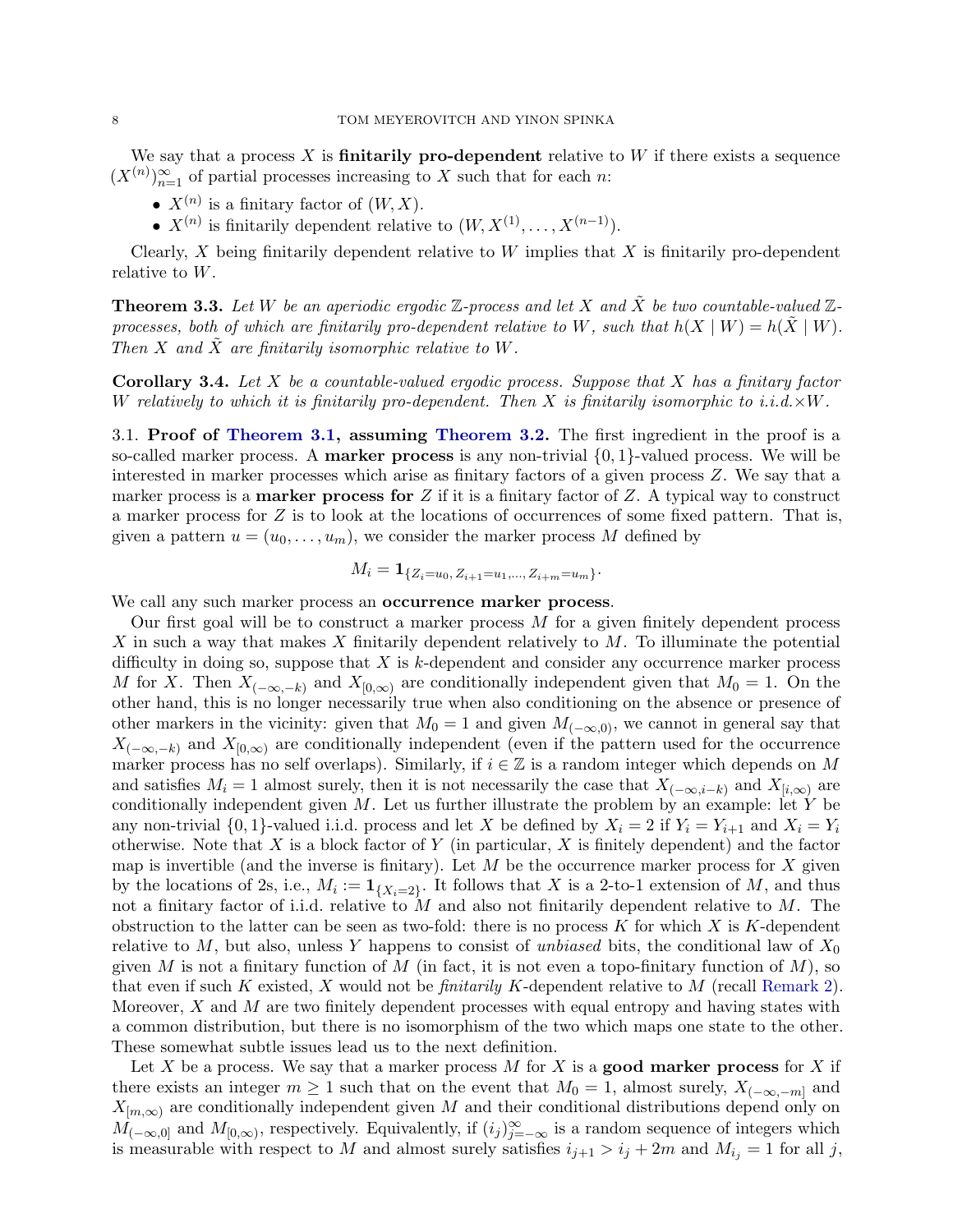then, given M, almost surely,  $\{X_{[i_j+m,i_{j+1}-m]}\}_j$  are conditionally independent and the conditional distribution of each  $X_{[i_j+m,i_{j+1}-m]}$  depends only on  $M_{[i_j,i_{j+1}]}$ .

<span id="page-8-1"></span>**Lemma 3.5.** Let  $X$  be a process and let  $M$  be a good marker process for  $X$ . Then  $X$  is finitarily dependent relatively to M.

*Proof.* Let  $m$  be the integer guaranteed by the definition of a good marker process. Define a process K by  $K_i := m + \max\{\ell_i^+, \ell_i^-\}$ , where  $\ell_i^{\pm} = \min\{\ell > m : M_{i\pm\ell} = 1\}$ . Clearly, K is a finitary factor of M, and hence also of X. It is straightforward to check that X is finitarily K-dependent relatively to  $M$ .

Suppose now that  $X$  is finitely dependent. While we have seen that an occurrence marker process for X need not be a good marker process for X, as we now show, such a marker process always contains within it a good marker process. A marker process  $M'$  is a **finitary dilution** of a marker process M if it is a finitary factor of it and  $M'_n \leq M_n$  for all n. We will also need to know that the dilution procedure does not depend on  $X$ , but only on the marker process itself. To state this precisely, it is convenient to allow any marker process which is a block factor of  $X$ , rather than only occurrence marker processes for X.

<span id="page-8-0"></span>**Lemma 3.6** (good marker process). Let M be a finitely dependent maker process. Then for every  $k, \ell \in \mathbb{N}$  there exists a marker process M' which is a finitary dilution of M such that if X is k-dependent and M is an  $\ell$ -block factor of X, then M' is a good marker process for X.

*Proof.* Fix  $M, k, \ell$ . We first construct a dilution  $M''$  of M as a block factor of M, and then we construct  $M'$  as a finitary dilution of  $M''$ . We will then show that  $M'$  satisfied the claimed property.

Since M is finitely dependent, there exist  $C, c > 0$  such that  $\mathbb{P}(M_{[0,m]} = u) < C e^{-cm}$  for any  $m \in \mathbb{N}$  and any  $u \in \{0,1\}^m$ . Choose m large enough so that  $Ce^{-cm} < \frac{1}{k+\ell}$ .  $\frac{1}{k+\ell+m}$  and choose any  $u \in \{1\} \times \{0,1\}^{m-1}$  for which  $\mathbb{P}(M_{[0,m)} = u) > 0$ . Let M'' be the occurrence marker process for M given by the pattern u. Then  $M^{\prime\prime}$  is an m-block factor of M and a finitary dilution of M, and it satisfies that  $\mathbb{P}(M_0''=1)<\frac{1}{k+\ell}$ .  $\frac{1}{k+\ell+m}$ . In particular, gaps of size at least  $g := k + \ell + m$  between consecutive 1s in  $M''$  occur with positive probability, and by ergodicity, also infinitely often in the past almost surely. We now explain the relevance of this.

Let  $\Omega \subset \{0,1\}^{\tilde{Z}}$  be the collection of bi-infinite sequences  $(a_n)_{n \in \mathbb{Z}} \in \{0,1\}^{\mathbb{Z}}$  with the property that

$$
\inf \{ n \in \mathbb{Z} \; : \; a_{[n-g,n]} = 0^g 1 \} = -\infty.
$$

For a sequence  $a \in \Omega$ , we define a sequence  $\overline{a} \in \Omega$  by choosing a subset of 1s in a as follows: we first take those 1s which are preceded by g zeros, then we force the g symbols succeeding these 1s to be zeros, and we repeat indefinitely. Formally, we first define  $\varphi \colon \Omega \to \Omega$  by

$$
\varphi(a)_n := \begin{cases} 0 & \text{if } 1 \le \ell_n \le g \\ a_n & \text{otherwise} \end{cases}, \quad \text{where } \ell_n := \min\{\ell \ge 0 : a_{[n-\ell-g,n-\ell]} = 0^g 1\},
$$

and then we define

$$
\overline{a} := \lim_{i \to \infty} \varphi^i(a).
$$

Note that  $\varphi(a)$  is a dilution of a and that  $\varphi$  is equivariant. In particular,  $\bar{a}$  is well defined and is a dilution of a, and the map  $a \mapsto \overline{a}$  is equivariant. Observe also that every 1 in  $\overline{a}$  is preceded/succeeded by g zeros, that  $\varphi(\overline{a}) = \overline{a}$  and that any other b such that  $\overline{a} \leq b \leq a$  has  $b = \overline{a}$  and  $\varphi(b) \neq b$ . Moreover, it is straightforward to check that if  $a \in \Omega$  and  $n \in \mathbb{Z}$ , then

- (1) The value of  $\bar{a}_n$  depends only on a finite past of a up to n. More precisely, if  $a_{[m,m+q]} = 0^g1$ for some  $m \leq n - g$  then  $\bar{a}_n = \bar{b}_n$  for any  $b \in \Omega$  which agrees with a on  $[m, n]$ .
- (2) If  $\bar{a}_n = 1$  then the future of  $\bar{a}$  after n depends only on the future of a after  $n + g$ . More precisely, if  $\bar{a}_n = 1$  then  $\bar{a}$  and b agree on  $[n, \infty)$  for any  $b \in \Omega$  which has  $b_n = 1$  and agrees with a on  $[n+g,\infty)$ .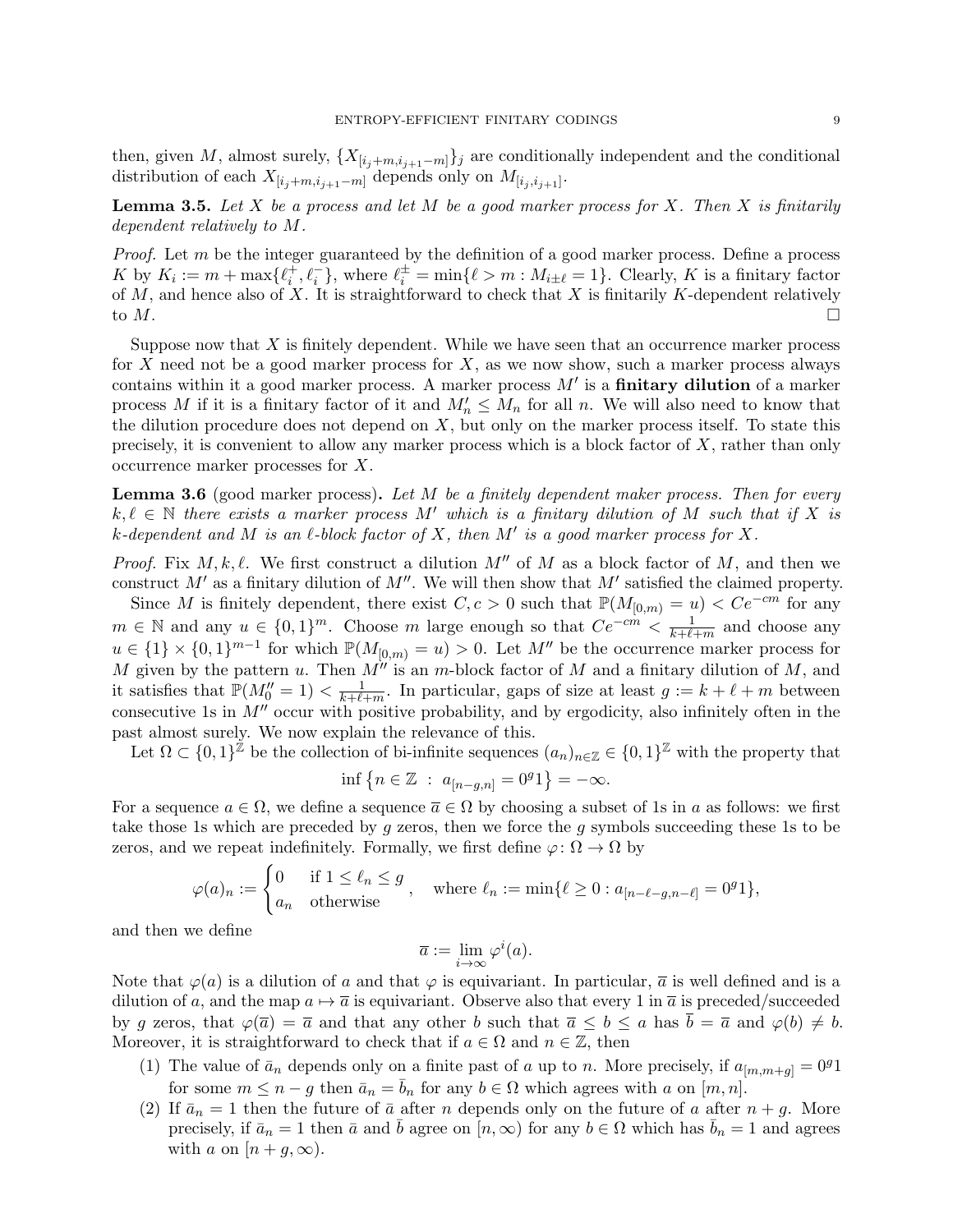Let us come back to the marker process. As  $M'' \in \Omega$  almost surely, the diluted marker process  $M' := \overline{M''}$  is defined almost surely as a factor of  $M''$ . The first property above shows that  $M'$ is a finitary dilution of  $M''$  and thus also of M. Toward showing that  $M'$  satisfies the claimed property, let X be a k-dependent process such that M is an  $\ell$ -block factor of X. Since M'' is an  $(\ell+m)$ -block factor of X, the first and second properties together imply that  $(M'_{(-\infty,0]}, X_{(-\infty,-g]})$ and  $(M'_{[0,\infty)}, X_{[g,\infty)})$  are conditionally independent given that  $M'_0 = 1$ , since the former depends only on  $X_{(-\infty,\ell+m)}$ , as does the event we are conditioning on, and the latter depends only on  $X_{[g,\infty)}$ given the conditioning. It follows from this that M' is a good marker process for X.

We are almost ready to describe the reduction of [Theorem 3.1](#page-6-0) to [Theorem 3.2.](#page-6-1) Before doing so, we need one additional claim, which is essentially taken from [\[23\]](#page-36-1). Say that two finitely dependent processes are twins if they have the same entropy and there exist two occurrence marker processes, one for each process, which have the same distribution.

<span id="page-9-0"></span>**Lemma 3.7** ([\[23\]](#page-36-1)). Let X and X be two countable-valued finitely dependent processes of equal entropy. Then there exist four finitely dependent processes  $X^1, X^2, X^3, X^4$  such that every two consecutive processes in  $(X, X^1, X^2, X^3, X^4, \tilde{X})$  are twins.

*Proof.* In [\[23,](#page-36-1) Section 3], it is shown that, given a finitely dependent process  $X$ , there exists a finitely dependent process  $X^1$  and an i.i.d. process  $X^2$  such that X and  $X^1$  are twins and  $X^1$  and  $X^2$  are twins. Applying this for  $\tilde{X}$ , we also get an i.i.d. process  $X^3$  and a finitely dependent process  $X^4$  such that  $\tilde{X}$  and  $X^4$  are twins and  $X^3$  and  $X^4$  are twins. It remains to explain that the equal-entropy i.i.d. processes  $X^2$  $X^2$  and  $X^3$  are twins. That this is indeed the case was shown in [\[13,](#page-35-2) Section 2].<sup>2</sup>  $\Box$ 

*Proof of [Theorem 3.1.](#page-6-0)* Suppose that X and  $\tilde{X}$  are two finitely dependent processes of equal entropy taking at most countable many values. By the previous lemma, it suffices to show that they are finitarily isomorphic under the additional assumption that they are twins. We may thus assume this so that  $X$  and  $X$  have occurrence marker processes with the same distribution. Equivalently, there exists a marker process  $M$  which (under some joining) is an occurrence marker process for  $X$  and for  $\tilde{X}$ . By [Lemma 3.6,](#page-8-0) there exists a marker process  $M'$  (obtained as a finitary dilution of M) which is a good marker process for X and for X. [Lemma 3.5](#page-8-1) tells us that X and X are each finitarily dependent relatively to M'. Finally,  $h(X \mid M') = h(X) - h(M') = h(\tilde{X}) - h(M') = h(\tilde{X} \mid M')$ . Thus, we have arrived at the situation of [Theorem 3.2](#page-6-1) with a process  $W = M'$  which is ergodic and aperiodic (since it is a factor of a finitely dependent process). The conclusion of the theorem in this case is that X and  $\tilde{X}$  are finitarily isomorphic relatively to M'. However, since M' is a finitary factor of each of X and  $\tilde{X}$ , this means that X and  $\tilde{X}$  are finitarily isomorphic.

3.2. The Keane–Smorodinsky marriage lemma. We now present a certain formulation of the Keane–Smorodinsky marriage lemma [\[12\]](#page-35-5). We give a self-contained proof here, closely following [\[12,](#page-35-5) Section §3].

Let U and V be two finite sets and let  $\lambda$  be a probability measure on  $U \times V$ . We say that  $v \in V$ is  $\lambda$ -committed if there is at most one  $u \in U$  such that  $\lambda(\{(u, v)\}) > 0$ . Since U and V are finite, a measure  $\lambda$  on  $U \times V$  is absolutely continuous with respect to  $\lambda$  if and only if  $\tilde{\lambda}(\{(u, v)\}) = 0$ whenever  $\lambda(\{(u, v)\}) = 0$  for  $(u, v) \in U \times V$ .

<span id="page-9-2"></span>**Lemma 3.8.** Let  $(U \times V, \lambda)$  be coupling of  $(U, \rho)$  and  $(V, \sigma)$  with U and V finite. Then there exists another coupling  $(U \times V, \tilde{\lambda})$ , which is absolutely continuous with respect to  $\lambda$ , such that

$$
\left| \left\{ v \in V : v \text{ is not } \tilde{\lambda} \text{-}committed \right\} \right| \leq |U| - 1.
$$

<span id="page-9-1"></span><sup>&</sup>lt;sup>2</sup>The papers [\[13,](#page-35-2) [23\]](#page-36-1) deal only with finite-valued processes, but the arguments in [13, Section 2] and [\[23,](#page-36-1) Section 3] apply also to countable-valued processes with finite or infinite entropy.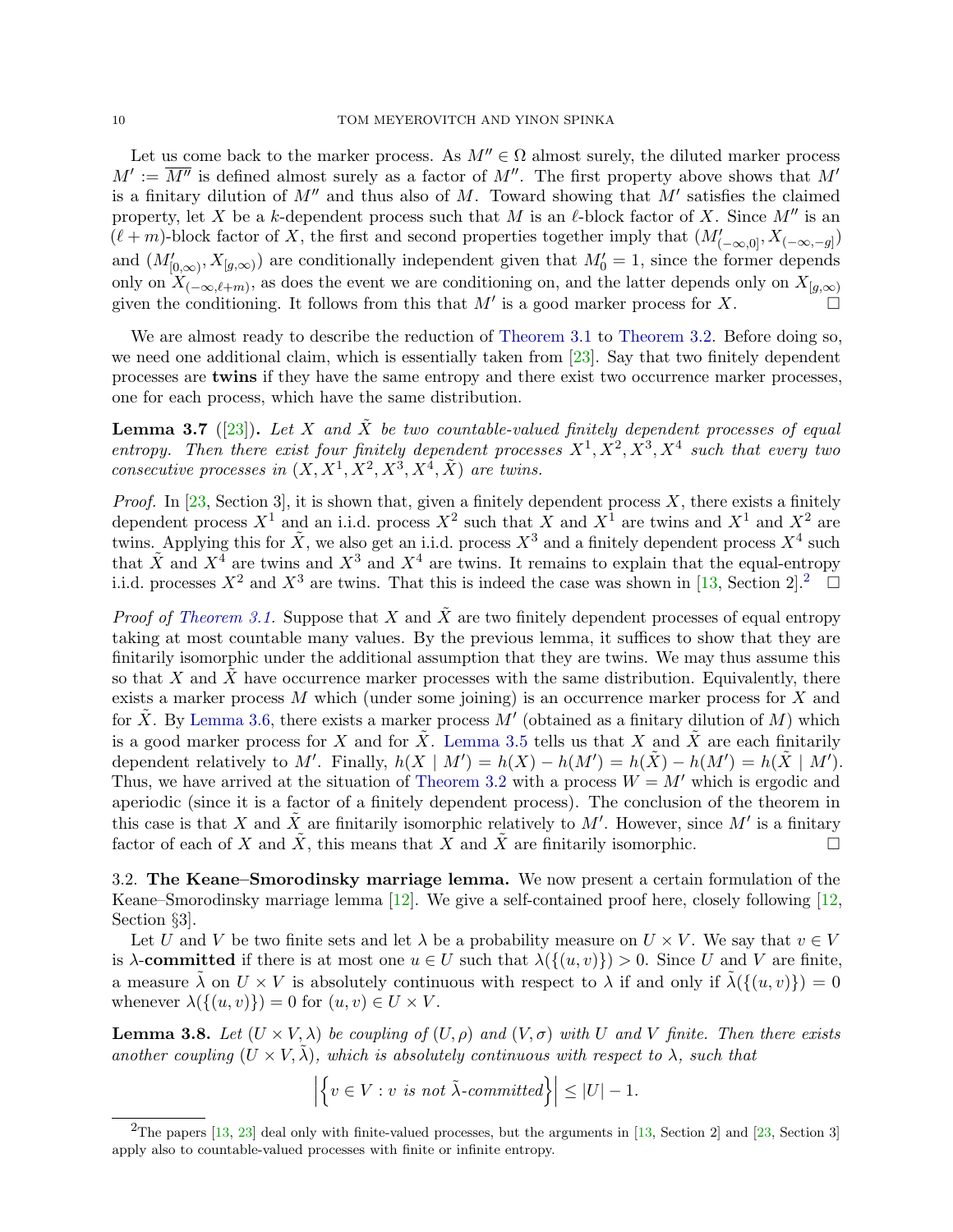*Proof.* Let  $\binom{U}{2}$  denote the collection of unordered pairs in U (subsets of U having cardinality 2). Define

$$
A(\lambda) := \left\{ (\{u_1, u_2\}, v) \in {U \choose 2} \times V : \lambda(\{(u_1, v)\}), \lambda(\{(u_2, v)\}) > 0 \right\}.
$$

Clearly  $|A(\lambda)|$  is an upper bound on the number of  $v \in V$  which are not  $\lambda$ -committed. To prove the lemma, we show that if  $|A(\lambda)| \geq |U|$  then there exist a coupling  $\lambda$  which is absolutely continuous with respect to  $\lambda$  such that  $|A(\lambda)| < |A(\lambda)|$ . To this end, consider the multi-graph  $G(\lambda)$  on the vertex set U in which each  $({u_1, u_2}, v) \in A(\lambda)$  represents an edge between  $u_1$  and  $u_2$ . A simple cycle in  $G(\lambda)$ is a sequence  $C = ((\{u_1, u_2\}, v_1), (\{u_2, u_3\}, v_2), \ldots, (\{u_n, u_1\}, v_n))$  with  $e_i := (\{u_i, u_{i+1}\}, v_i) \in A(\lambda)$ (where we set  $u_{n+1} := u_1$  for notational ease) and  $e_1, \ldots, e_n$  all distinct (a cycle of length 2 is a pair of parallel edges). Since  $|A(\lambda)| \geq |U|$ , there is such a simple cycle in  $G(\lambda)$ . We assume without loss of generality that

$$
\lambda(\{(u_1, v_1)\}) = \min \{ \lambda(\{(u_i, v_i)\}), \lambda(\{(u_{i+1}, v_i)\}) : 1 \le i \le n \}.
$$

Define  $\tilde{\lambda}$  as follows:

$$
\tilde{\lambda}(\{(u_i, v_i)\}) := \lambda(\{(u_i, v_i)\}) - \lambda(\{(u_1, v_1)\}), \qquad 1 \le i \le n,
$$
  

$$
\tilde{\lambda}(\{(u_{i+1}, v_i)\}) := \lambda(\{(u_{i+1}, v_i)\}) + \lambda(\{(u_1, v_1)\}), \qquad 1 \le i \le n,
$$

and  $\tilde{\lambda}(\{(u, v)\}) := \lambda(\{(u, v)\})$  in all other cases. It follows by direct verification that  $\tilde{\lambda}$  is a coupling which is absolutely continuous with respect to  $\lambda$  and that  $|A(\tilde{\lambda})| < |A(\lambda)|$ .

3.3. **Proof of [Theorem 3.2.](#page-6-1)** Recall that a marker process M is any non-trivial  $\{0, 1\}$ -valued process, and that deleting some markers in a finitary manner produces a finitary dilution. The occurrences of M induce a random partition of  $\mathbb Z$  into intervals: for  $n \in \mathbb Z$ , denote by  $I_n^M$  the random interval containing  $n$  in this partition (for concreteness, we include each occurrence of  $M$  in the interval to its right). The **minimal gap length** of M is the largest  $m \ge 1$  such that  $|I_0^M| \ge m$ almost surely. Note that the density of a marker process with minimal gap length m is at most  $1/m$ .

<span id="page-10-0"></span>Lemma 3.9. Any ergodic aperiodic marker process contains a finitarily diluted marker process with arbitrarily large minimal gap length.

*Proof.* Let M be an ergodic aperiodic marker process. Let m be the minimal gap length of M. It suffices to show that M contains a finitarily diluted marker process with minimal gap length at least  $m + 1$ . Since M is aperiodic, the pattern  $u = 10^m$  consisting of a one followed by m zeros occurs in  $M$  with positive probability. The occurrence marker process for  $M$  corresponding to  $u$  is a finitary dilution of M with minimal gap length at least  $m + 1$ .

We will also require the following simple lemma about information of random variables. Let X be a random variable taking values in a countable set, and let W be another random variable defined on the same probability space. Let  $p_X$  denote the distribution function of X, i.e.,  $p_X(a) := \mathbb{P}(X = a)$ , and let  $p_{X|W}(a) := \mathbb{P}(X = a | W)$ . Denote

$$
\mathcal{I}(X) = -\sum_{a \in \mathcal{A}} \log p_X(a) \mathbf{1}_{[X=a]} \quad \text{and} \quad \mathcal{I}(X \mid W) = -\sum_{a \in \mathcal{A}} \log p_{X|W}(a) \mathbf{1}_{[X=a]}.
$$

<span id="page-10-1"></span>**Lemma 3.10.** Let X and Y be discrete random variables. Then for any  $t, s > 0$ ,

$$
\mathbb{P}(\mathcal{I}(Y) \le t) \le \mathbb{P}(X \ne Y) + \mathbb{P}(\mathcal{I}(X) \le t + s) + e^{-s}
$$

.

Proof. We have

$$
\mathbb{P}(\mathcal{I}(Y) \le t) \le \mathbb{P}(X \ne Y) + \mathbb{P}(-\log p_Y(X) \le t)
$$

and

$$
\mathbb{P}(-\log p_Y(X) \le t) \le \mathbb{P}(-\log p_X(X) \le t + s) + \mathbb{P}(-\log p_X(X) > t + s, -\log p_Y(X) \le t).
$$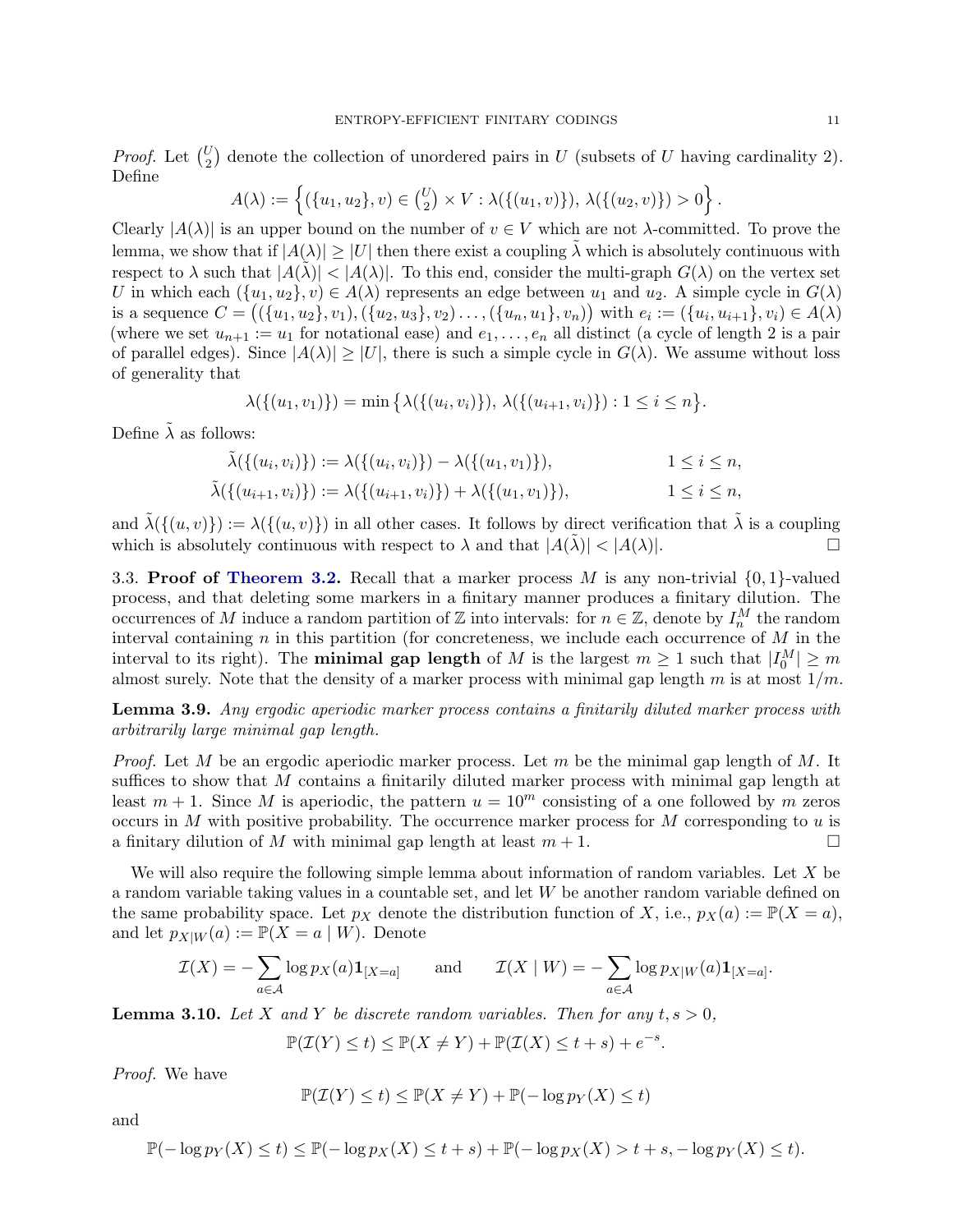Since there are at most  $e^t$  possible values x having  $-\log p_Y(x) \le t$ , a union bound shows that the last term above is at most  $e^{-(t+s)}e^t = e^{-s}$ . В последните последните последните последните последните последните последните последните последните последн<br>В последните последните последните последните последните последните последните последните последните последнит

Let  $W$  be an ergodic aperiodic process and suppose that  $M$  is a marker process which is a factor of W. We say that a process X is M-block-dependent relative to W if  $X_{I_0^M}$  and  $X_{\mathbb{Z}\setminus I_0^M}$ are conditionally independent given W. Equivalently,  $X_{I_{n_1}^M}, \ldots, X_{I_{n_k}^M}$  are jointly conditionally independent given W, whenever  $n_1, \ldots, n_k$  are random integers, measurable with respect to W, such that  $I_{n_1}^M, \ldots, I_{n_k}^M$  are almost surely all distinct. We say that X is **finitarily** M-block-dependent **relative to** W if it is M-block-dependent relative to W and  $(\mathcal{L}(X_{I_n^M} \mid W))_{n \in \mathbb{Z}}$  is a (stop-)finitary factor of W.

The relevance of finitary M-block-dependence will be clear in the proof of [Theorem 3.2.](#page-6-1) On the one hand, it is a strengthening of finitary dependence: if  $X$  is finitarily  $M$ -block-dependent relative to W, then it is also finitarily K-dependent for some process  $K$  (with  $K$  being a finitary factor of W when  $M$  is), but the converse is not necessarily true. On the other hand, it turns out that any process which is finitarily dependent relative to an aperiodic W can be "well approximated" in a certain sense by a partial process which is finitarily M-block-dependent for some marker process M which is a finitary factor of W.

The following is a consequence of the relative Shannon–McMillan–Breiman theorem when applied to M-block-dependent processes.

<span id="page-11-0"></span>**Lemma 3.11.** Let V be a process having a marker process M as factor, and let  $(X, Y)$  be a process which is M-block-dependent relative to V and satisfying that  $h(X, Y | V) < \infty$ . Then, almost surely,

$$
\mathcal{I}(X_{[a,c]}, Y_{[c,b]} \mid V) = (c-a)h(X \mid V) + (b-c)h(Y \mid V) + o(b-a)
$$

as  $b - a \rightarrow \infty$ , uniformly over a, b, c satisfying that  $a < 0 < b$  and  $a < c < b$ .

It seems plausible that the conclusion of [Lemma 3.11](#page-11-0) holds even without the M-block-dependence assumption, but we do not currently know if this is indeed the case.

*Proof.* Note first that because  $(X, Y)$  is M-block-dependent relative to V, the assumption that  $h(X, Y | V) < \infty$  implies that  $H(X_0, Y_0 | V) < \infty$  and also that  $h(X | V), h(Y | V) < \infty$ .

We now show that, almost surely,

<span id="page-11-1"></span>
$$
\max_{c \in [a,b]} \left| \mathcal{I}(X_{[a,c]}, Y_{[c,b]} \mid V) - \left( \mathcal{I}(X_{[a,c]} \mid V) + \mathcal{I}(Y_{[c,b]} \mid V) \right) \right| = o(b-a),\tag{1}
$$

as  $b - a \to \infty$  with  $a < 0 < b$ . Indeed, if we denote  $I_c^M = [c^-, c^+]$ , i.e.,  $c^+$  is the first occurrence of M in  $(c, \infty)$  and  $c^-$  is the last occurrence of M in  $(-\infty, c]$ , then the fact that  $(X, Y)$  is M-blockdependent relative to V implies that for  $a < c^-$  and  $b > c^+$ ,

$$
\mathcal{I}(X_{[a,c]}, Y_{[a,b]}\mid V) - (\mathcal{I}(X_{[a,c]}\mid V) + \mathcal{I}(Y_{[c,b]}\mid V)) \n= \mathcal{I}(X_{[c^-,c]}, Y_{[c,c^+]}\mid V) - (\mathcal{I}(X_{[c^-,c]}\mid V) + \mathcal{I}(Y_{[c,c^+]}\mid V)).
$$

The right-hand side is bounded above in absolute value by  $Z_c := \mathcal{I}((X,Y)_{[c^-,c^+]} \mid V)$ . Thus, [\(1\)](#page-11-1) will follow by showing that  $Z_n = o(|n|)$  as  $|n| \to \infty$  almost surely. Define  $\tilde{Z}_n := Z_n M_n$ , and note that  $Z_n = \tilde{Z}_{n-}$ . Also,  $n - n^- = o(|n|)$  almost surely. Thus, it suffices to show that  $\tilde{Z}_n = o(|n|)$  almost surely. Using Kac's lemma (in the second equality below),

$$
\mathbb{E}\tilde{Z}_0 = \mathbb{E}[Z_0M_0] = \mathbb{E}[\mathcal{I}(X_0, Y_0 \mid V, (X, Y)_{[0^-,0)})]
$$
  
=  $H(X_0, Y_0 \mid V, (X, Y)_{[0^-,0)}) \le H(X_0, Y_0 \mid V) < \infty.$ 

It follows from the pointwise ergodic theorem that  $\lim_{|n|\to\infty}\frac{\tilde{Z}_n}{|n|}=0$  almost surely. This proves [\(1\)](#page-11-1). Similarly (or simply by applying [\(1\)](#page-11-1) with  $(X, X)$  in place of  $(X, Y)$ ),

<span id="page-11-2"></span>
$$
\left|\mathcal{I}(X_{[i,j]}\mid V) - \left(\mathcal{I}(X_{[i,0]}\mid V) + \mathcal{I}(X_{[0,j]}\mid V)\right)\right| = o(j-i) \quad \text{as } j-i \to \infty \text{ with } i < 0 < j. \tag{2}
$$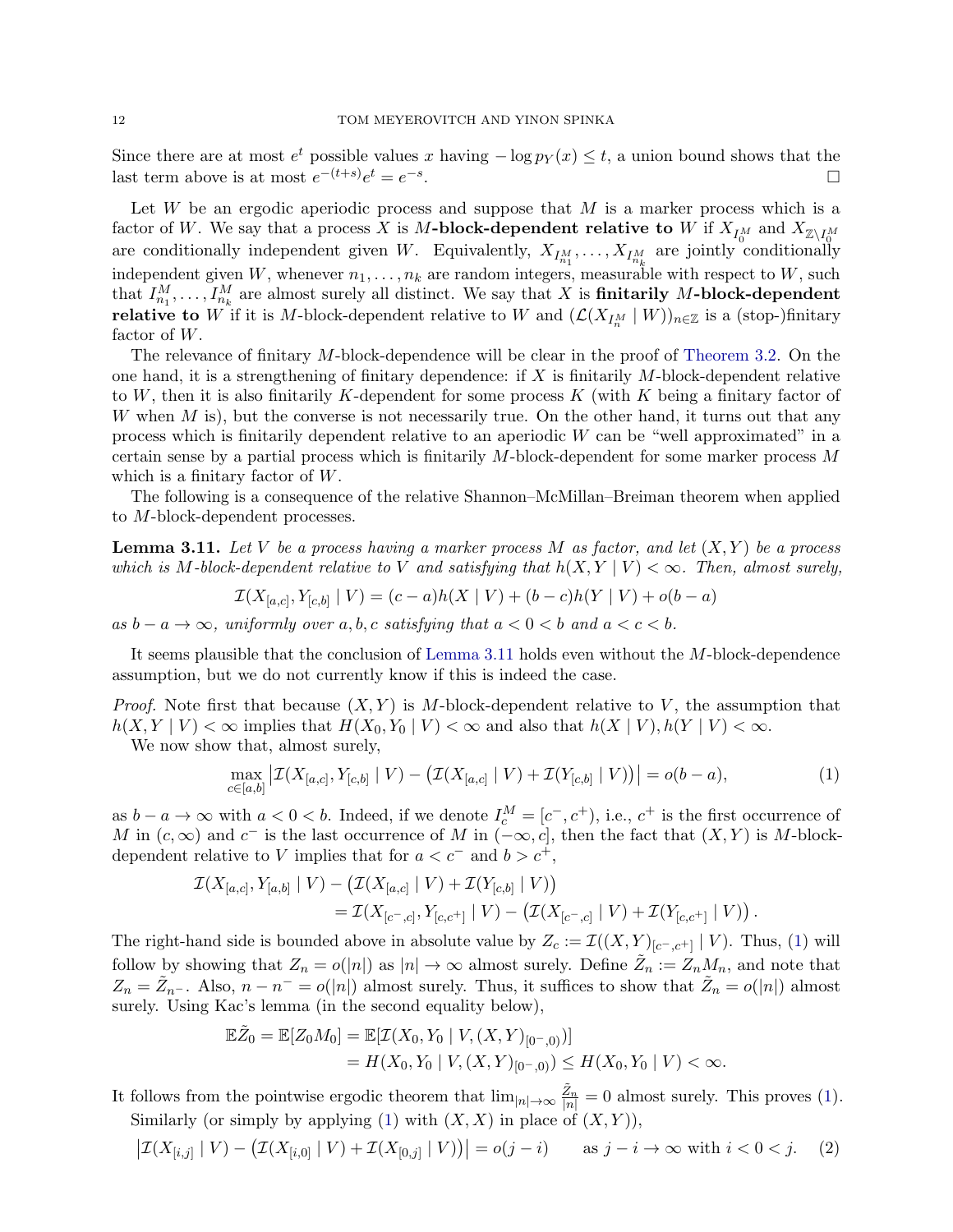In fact, the left-hand side is almost surely bounded over  $i < 0 < j$ , but we will not need this. By the relative Shannon–McMillan–Breiman theorem, almost surely,

$$
\mathcal{I}(X_{[0,j]} \mid V) = jh(X \mid V) + o(j) \qquad \text{as } j \to \infty,
$$
  

$$
\mathcal{I}(X_{[i,0]} \mid V) = |i|h(X \mid V) + o(|i|) \qquad \text{as } i \to -\infty.
$$

Thus, together with [\(2\)](#page-11-2), we obtain that, almost surely,

$$
\mathcal{I}(X_{[i,j]}\mid V) = (j-i)h(X\mid V) + o(j-i) \quad \text{as } j-i \to \infty \text{ with } i < 0 < j.
$$

It follows from this that, almost surely,

<span id="page-12-0"></span>
$$
\mathcal{I}(X_{[a,c]} \mid V) = (c-a)h(X \mid V) + o(|a| + |c|) \qquad \text{as } |a| + |c| \to \infty \text{ with } a < c. \tag{3}
$$

Similarly, almost surely,

<span id="page-12-1"></span> $\mathcal{I}(Y_{[c,b]} | V) = (b - c)h(Y | V) + o(|b| + |c|)$  as  $|b| + |c| \to \infty$  with  $c < b$ . (4)

Combining [\(1\)](#page-11-1) with [\(3\)](#page-12-0) and [\(4\)](#page-12-1) yields the lemma.  $\square$ 

Let X and  $\tilde{X}$  be processes taking values in A and  $\tilde{A}$ , respectively, which are both discrete countable sets, and let  $W$  be a process taking values in an arbitrary Polish space  $\beta$ . A partial **isomorphism** of X and  $\tilde{X}$  relative to W is a pair  $(\pi, \tilde{\pi})$  such that:

- $\pi : \mathcal{A}^{\mathbb{Z}} \times \mathcal{B}^{\mathbb{Z}} \to (\tilde{\mathcal{A}} \cup {\{\star\}})^{\mathbb{Z}}$  is an equivariant map.
- $\tilde{\pi}: \tilde{\mathcal{A}}^{\mathbb{Z}} \times \mathcal{B}^{\mathbb{Z}} \to (\mathcal{A} \cup {\{\star\}})^{\mathbb{Z}}$  is an equivariant map.
- There is a joining of  $(X, W)$  and  $(\tilde{X}, W)$  relatively to W so that  $\pi(X, W)$  is a partial process of X and  $\tilde{\pi}(X, W)$  is a partial process of X.

We say that  $(\pi, \tilde{\pi})$  is **finitary** if both  $\pi$  and  $\tilde{\pi}$  are finitary maps (with respect to the distributions of  $(X, W)$  and  $(\tilde{X}, W)$ , respectively). We say that  $(\pi', \tilde{\pi}')$  extends  $(\pi, \tilde{\pi})$  if  $\pi(X, W) \preceq \pi'(X, W)$  and  $\tilde{\pi}(\tilde{X}, W) \preceq \tilde{\pi}'(\tilde{X}, W)$  almost surely. Recall that the uncertainty of a partial process Y is  $\mathbb{P}(Y = \star)$ .

The following lemma shows that an "extending" sequence of finitary partial (relative) isomorphisms with vanishing uncertainties witnesses the existence of a (relative) finitary isomorphism:

<span id="page-12-2"></span>**Lemma 3.12.** Let  $(X, W)$  and  $(\tilde{X}, W)$  be two ergodic joinings. Suppose there exists a sequence  $(\pi_i, \tilde{\pi}_i)_{i=1}^{\infty}$  of finitary partial isomorphisms of X and X relative to W which extend one another, such that the uncertainties of  $\pi_i(X, W)$  and  $\tilde{\pi}_i(\tilde{X}, W)$  both tend to 0 as  $i \to \infty$ . Then X and  $\tilde{X}$  are finitarily isomorphic relatively to W.

*Proof.* Define  $\pi : \mathcal{A}^{\mathbb{Z}} \times \mathcal{B}^{\mathbb{Z}} \to (\tilde{\mathcal{A}} \cup {\{\star\}})^{\mathbb{Z}}$  by

$$
\pi(x, w)_n := \lim_{i \to \infty} \pi_i(x, w)_n = \begin{cases} \pi_{I(x, w)_n}(x, w) & \text{if } I(x, w)_n < \infty \\ \star & \text{otherwise} \end{cases}
$$

where  $I(x, w)_n := \min\{i : \pi_i(x, w)_n \neq \star\}.$  It is straightforward to check that  $\pi(X, W)$  is a partial process of  $\tilde{X}$ . Moreover, since  $\mathbb{P}(I(X, W)_n \geq i) \to 0$ , it follows that, almost surely,  $I(X, W)_n < \infty$  and hence  $\pi(X, W) \in \tilde{\mathcal{A}}^{\mathbb{Z}}$ . Similarly, one defines  $\tilde{\pi} : \tilde{\mathcal{A}}^{\mathbb{Z}} \times \mathcal{B}^{\mathbb{Z}} \to (\mathcal{A} \cup \{\star\})^{\mathbb{Z}}$  and has that  $\tilde{\pi}(\tilde{X}, W) \in \mathcal{A}^{\mathbb{Z}}$  almost surely. In addition, one may check that  $\tilde{\pi}(\pi(X, W), W) = X$  and  $\pi(\tilde{\pi}(X, W), W) = \tilde{X}$  almost surely, so that  $\pi$  is an isomorphism from X to  $\tilde{X}$  relative to W, and  $\tilde{\pi}$ is its inverse. Finally, since each  $\pi_i$  is a finitary map, so is I, and it follows that  $\pi$  is a finitary map, and similarly for  $\tilde{\pi}$ .

We now introduce a number of ad-hoc definitions that are intended to give some structure to the notion of finitary partial isomorphism beyond the basic properties above, which will be useful for our purposes. Let W be an ergodic aperiodic process, let K be a N-valued process which is a finitary factor of W, let M be a marker process which is a finitary factor of W, and let X and  $\tilde{X}$  be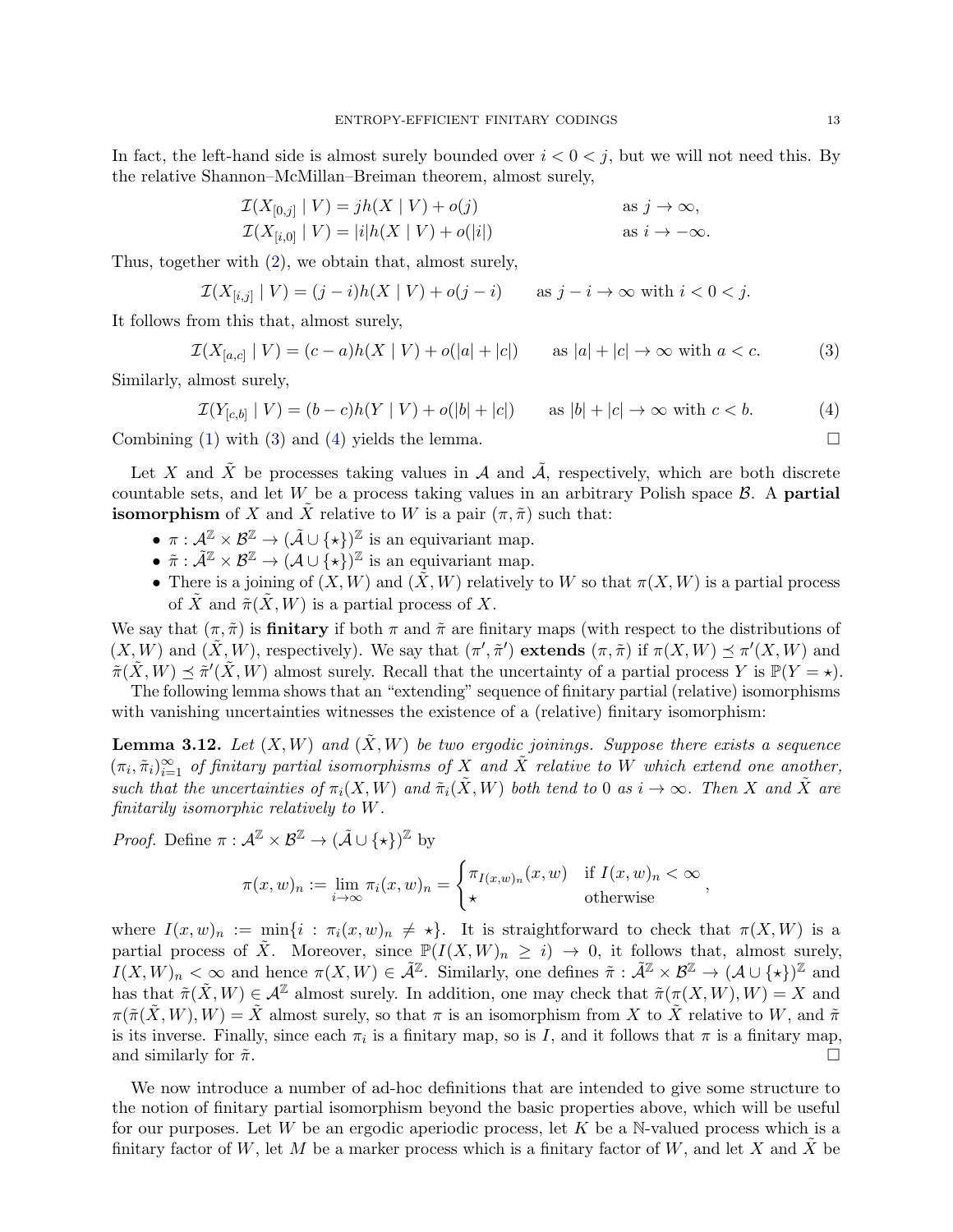

<span id="page-13-0"></span>FIGURE 1. An illustration of the relations in an  $(M, X', \tilde{X}')$ -adapted partial isomorphism. The arrows represent finitary M-block factors.

two processes which are finitarily  $K$ -dependent relative to  $W$ . All partial isomorphisms below are partial isomorphisms of X and  $\tilde{X}$  relative to W, and we do not explicitly write this.

We say that an equivariant map  $\pi: \mathcal{A}^{\mathbb{Z}} \times \mathcal{B}^{\mathbb{Z}} \to \mathcal{C}^{\mathbb{Z}}$  is an M-block code (relative to W) if  $\pi(X, W)_n$  depends on X only through  $X_{I_n^M}$  almost surely. We say that an M-block code  $\pi$ is **finitary** if its dependence on W is finitary. More precisely, if the factor map  $W \mapsto (f_n)_n$  is finitary, where  $f_n$  is the element of  $({\cal C}^I)^{\mathcal{A}^I}$  defined by  $I := I_n^M$  and  $f_n(x) := \pi(x, W)_{I_n^M}$  (which is almost surely well defined since  $\pi$  is an M-block code). Note that finitary M-block codes preserve  $M$ -block-dependence and that compositions of finitary  $M$ -block codes are again finitary  $M$ -block codes. A process is a **finitary M-block factor of X** (relative to W) if it is the image of  $(X, W)$ under a finitary M-block code, and we denote this by  $X \hookrightarrow_M X'$  (omitting W from the notation).

A partial isomorphism  $(\pi, \tilde{\pi})$  is  $(M, X', \tilde{X}')$ -adapted (see [Figure 1\)](#page-13-0) if

- $X \hookrightarrow_M X' \hookrightarrow_M \pi(X, W)$  and  $X' \preceq X$ .
- $\tilde{X} \hookrightarrow_M \tilde{X}' \hookrightarrow_M \tilde{\pi}(X, W)$  and  $\tilde{X}' \preceq \tilde{X}$ .
- There is a joining of  $(X, W)$  and  $(\tilde{X}, W)$  relatively to W such that  $\pi(X, W) \preceq \tilde{X}'$  and  $\tilde{\pi}(\tilde{X}, W) \preceq X'.$

This notion will allow to keep track and control on the partial isomorphisms we construct through the processes  $(M, X', \tilde{X}')$  and the following notion of complexity. The M-complexity (relative to W) of an M-block-dependent process Y is at most  $\kappa \geq 0$  if almost surely, given W, there are at most  $e^{\kappa |I_0^M|}$  values that the random variable  $Y_{I_0^M}$  can take.

The proof of [Theorem 3.2](#page-6-1) via [Lemma 3.12](#page-12-2) proceeds by the following "improvement step", whose essence is due to Keane and Smorodinsky [\[12\]](#page-35-5). The basic idea was subsequently used by Keane and Smorodinsky to prove finitary isomorphism of equal-entropy Bernoulli schemes [\[13\]](#page-35-2) and Markov chains [\[14\]](#page-35-6). Roughly speaking, the lemma says two things: First, that we can reduce the uncertainty of  $\pi$  to be almost as low as the imprecision of  $\tilde{\pi}$ . Second, we can reduce the imprecision of  $\pi$ arbitrarily, at the expense of increasing its complexity. This will allow us to iterate this back and forth in order to eventually arbitrarily decrease the uncertainties of both  $\pi$  and  $\tilde{\pi}$ .

<span id="page-13-1"></span>**Lemma 3.13** (partial isomorphism improvement step). Let X and  $\tilde{X}$  be two processes which are finitarily M-block-dependent relative to W, where M is a finitary factor of W. Suppose that  $h(X \mid W) < \infty$  and that X has M-complexity strictly less than  $h(X \mid W)$ . Let  $(\pi, \tilde{\pi})$  be an  $(M, X', \tilde{X})$ -adapted partial isomorphism of X and  $\tilde{X}$  relative to W, where X' has M-complexity strictly less than  $h(X | W)$ . Then for any  $\epsilon > 0$  there exists a finitary dilution M' of M, a partial process X<sup>n</sup> of M'-complexity strictly less than  $h(X \mid W)$  and uncertainty at most  $\epsilon$  such that  $X' \preceq X'' \preceq X$  and an  $(M', X'', \tilde{X})$ -adapted partial isomorphism  $(\pi', \tilde{\pi})$  of X and  $\tilde{X}$  relative to W that extends  $(\pi, \tilde{\pi})$  such that  $\pi'(X, W)$  has uncertainty at most  $\epsilon$ .

*Proof.* Denote  $h := h(X | W)$  and  $h' := h(X' | W)$ . Let  $\kappa < h$  be such that X' and X' have M-complexity at most  $\kappa$ . The fact that X' has complexity at most  $\kappa$  implies that  $h' \leq \kappa$ . Thus, we can choose  $\kappa'$  and  $\eta \in (0, \frac{\epsilon}{4})$  $\frac{\epsilon}{4}$ ) so that

$$
\kappa < (1 - \eta)h + \eta h' < \kappa' < h.
$$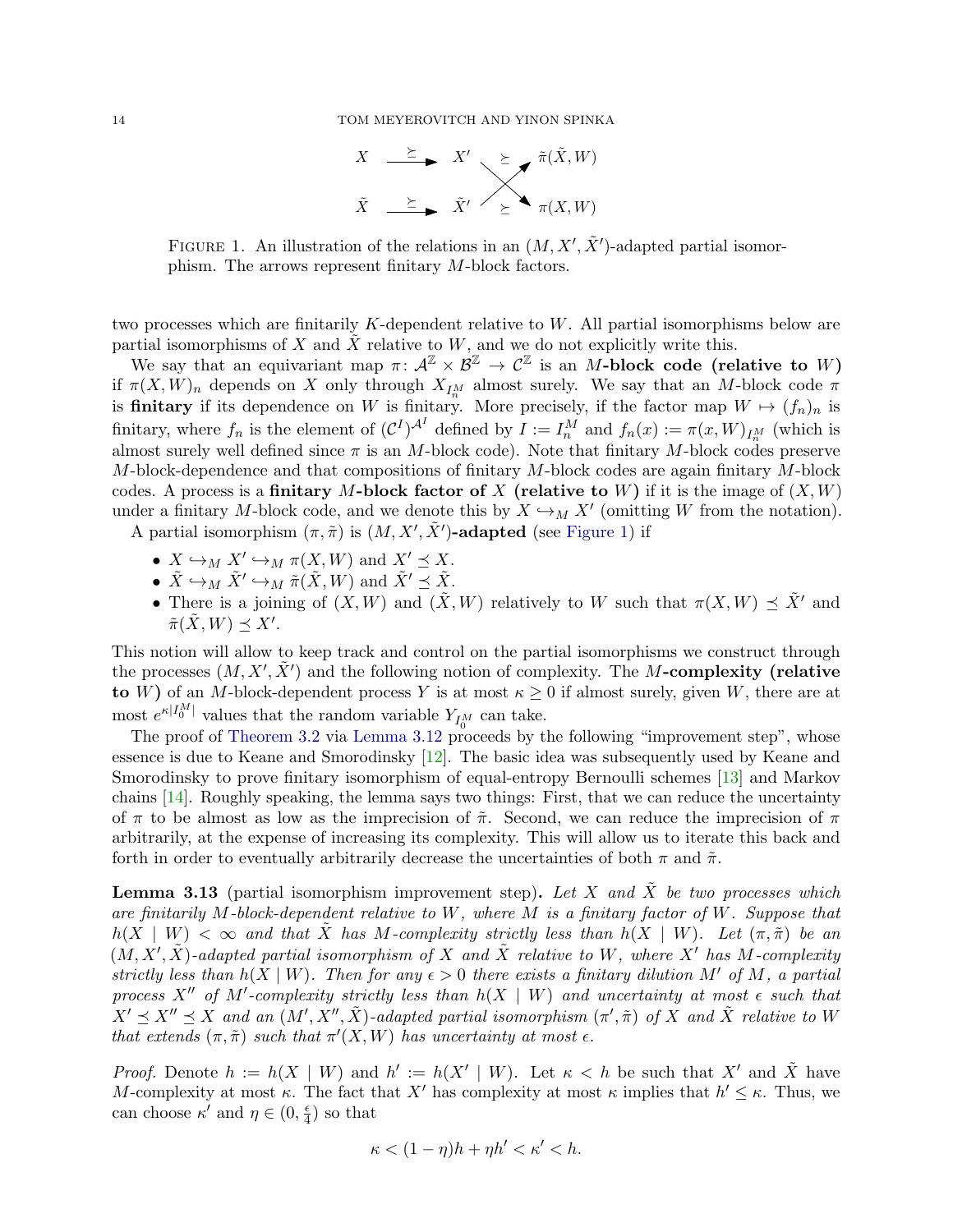Given a sufficiently sparse finitary dilution  $M'$  of  $M$ , we aim to construct a process  $X''$ , and a partial isomorphism  $(\pi', \tilde{\pi})$  that extends  $(\pi, \tilde{\pi})$  (note that  $\tilde{\pi}$  remains unchanged). The process X'' will be chosen so that  $X' \preceq X'' \preceq X$  and so that it has M'-complexity at most  $\kappa'$  and uncertainty at most  $\epsilon$ . We will then construct  $\pi'$  so that  $(\pi', \tilde{\pi})$  is  $(M', X'', \tilde{X})$ -adapted and so that  $\pi'(X, W)$  has uncertainty at most  $\epsilon$ . This will yield the required partial isomorphism  $(\pi', \tilde{\pi})$ , thereby establishing the lemma.

The construction of X''. Partition each interval  $I_n^{M'}$  into a "left" interval  $I_n^{M',\text{left}}$  and a "right" interval  $I_n^{M',\text{right}}$  so that each is a union of M-blocks and so that the relative length of the right interval is as close as possible to  $\eta$  from below, i.e.,  $I_n^{M',\text{left}} = [a, c)$  and  $I_n^{M',\text{right}} = [c, b)$ , where  $I_n^{M'} = [a, b]$  and c is the smallest integer such that  $M_c = 1$  and  $b - c < \eta(b - a)$  (note that c might equal b). Define an auxiliary partial process  $X^{\prime\prime\prime}$  as follows:

$$
X_n''' := \begin{cases} X_n & \text{if } n \in I_n^{M',\text{left}} \\ X_n' & \text{if } n \in I_n^{M',\text{right}} \end{cases}.
$$

Define  $X''$  as follows:

$$
X_n'':=\begin{cases} X_n''' & \text{if }\mathcal{I}(X_{I_n^{M'}}''\mid W)\leq |I_n^{M'}|\kappa'-\ln 2\\ X_n' & \text{otherwise} \end{cases}
$$

Note that  $X \hookrightarrow_M X'$ , together with the fact that X is finitarily M-block-dependent relative to W, implies that  $X \hookrightarrow_{M'} X''$ . Note also that  $X'' \hookrightarrow_M X'$ .

To complete the definition of  $X''$ , it remains to specify the choice of the marker process  $M'$ . Choose  $h_1$  and  $h_2$  such that  $\kappa < h_1 < h_2 < (1 - \eta)h + \eta h'$ , and let N be a sufficiently large integer so that

<span id="page-14-1"></span>
$$
e^{\kappa n} \le \frac{1}{2} e^{\kappa' n}, \qquad e^{-(h_1 - \kappa)n} \le \frac{\epsilon}{2}, \qquad e^{-(h_2 - h_1)n} \le \frac{\epsilon}{4} \qquad \text{for all } n \ge N. \tag{5}
$$

[Lemma 3.11](#page-11-0) implies that  $\frac{1}{|I_0^M|} \mathcal{I}(X_{I_0^M}'' \mid W) \to (1 - \eta)h + \eta h'$  almost surely as the density of  $M'$ tends to 0 (along a fixed sequence of marker processes). In particular, if  $M'$  is sufficiently sparse, then

<span id="page-14-0"></span>
$$
\mathbb{P}\Big(|I_0^{M'}|h_2 < \mathcal{I}(X_{I_0^{M'}}^{m'}|W) < |I_0^{M'}|\kappa' - \ln 2\Big) \ge 1 - \frac{\epsilon}{8}.\tag{6}
$$

By [Lemma 3.9,](#page-10-0) M contains a finitary dilution with arbitrarily large minimal gap length (and hence also with arbitrarily low density). We choose  $M'$  to be a finitary dilution of M for which [\(6\)](#page-14-0) holds and

<span id="page-14-2"></span>
$$
|I_0^{M'}| \ge N \qquad \text{almost surely.} \tag{7}
$$

.

**The complexity of X''.** Let us show that X'' has M'-complexity at most  $\kappa'$ . Observe that  $X''_{I_0^{M'}}$ equals either  $X''_{I_0^M}$  or  $X'_{I_0^M}$ . We first claim that, given W, there are at most  $\frac{1}{2}e^{\kappa' |I_0^{M'}|}$  possible values x such that  $X''_{I_0^{M'}} = X'_{I_0^{M'}} = x$  occurs with positive probability. Indeed, since X' has M-complexity at most  $\kappa$  (and since M' is a dilution of M), the number of possible values for  $X'_{I_0^{M'}}$  is at most 0  $e^{\kappa |I_0^{M'}|}$ , which is at most  $\frac{1}{2}e^{\kappa' |I_0^{M'}|}$  by [\(5\)](#page-14-1) and [\(7\)](#page-14-2). It remains to show that, given W, there are at most the same number of other possible values x such that  $X''_{I_0^{M'}} = X'''_{I_0^{M'}} = x$  occurs with positive probability. This is immediate from the definition of  $X''$ . This proves that  $X''$  has M'-complexity at most  $\kappa'$ .

The uncertainty of  $X''$ . Let us show that  $X''$  has uncertainty at most  $\epsilon$ . By [\(6\)](#page-14-0), we have

<span id="page-14-3"></span>
$$
\mathbb{P}\left(X_0'' \neq X_0'''\right) \leq \mathbb{P}\left(X_{I_0^{M'}}'' \neq X_{I_0^{M'}}''\right) \leq \mathbb{P}\left(\mathcal{I}(X_{I_0^{M'}}'' \mid W) > |I_0^{M'}|\kappa' - \ln 2\right) \leq \frac{\epsilon}{8}.\tag{8}
$$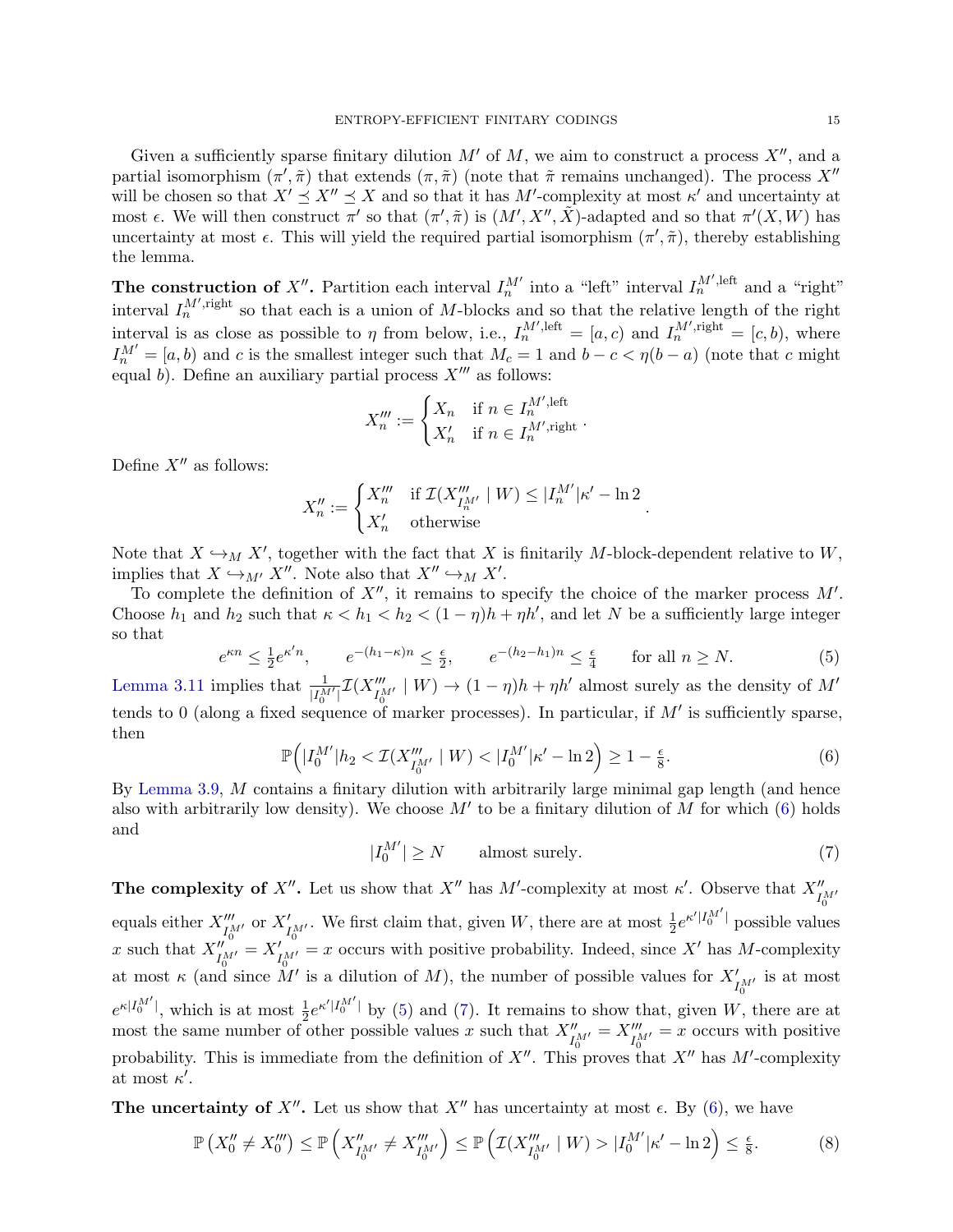Also,

$$
\mathbb{P}\left(X_0''' = \star\right) \le \mathbb{P}\left(0 \in I_0^{M',\text{right}}\right) \le \eta \le \frac{\epsilon}{2}.
$$

Altogether we conclude that  $\mathbb{P}(X_0'' = \star) \leq \epsilon$ .

The construction of  $\pi'$ . We now turn to defining the map  $\pi'$  which will yield the desired partial isomorphism  $(\pi', \tilde{\pi})$ . By the assumption that  $(\pi, \tilde{\pi})$  is  $(M, X', \tilde{X})$ -adapted, there exists a joining of  $(X, W)$  and  $(\tilde{X}, W)$  relative to W such that  $\pi(X, W) \preceq \tilde{X}$  and  $\tilde{\pi}(\tilde{X}, W) \preceq X' \preceq X''$  almost surely. We may further assume that this joining has the property that  $(\mathcal{L}((X'', \tilde{X})_{I_n^{M'}} \mid W))_{n \in \mathbb{Z}}$ is a finitary factor of W. To see this, note first that  $(\mathcal{L}(X'')_{I_{n'}^M} | W))_{n \in \mathbb{Z}}$  is a finitary factor of W (this follows from the facts that X is finitarily M'-block-dependent, M' is a finitary factor of W, and  $X \hookrightarrow_{M'} X''$ ). Similarly,  $(\mathcal{L}(\tilde{X})_{I_{n'}^{M'}} \mid W)_{n \in \mathbb{Z}}$  is a finitary factor of W. Thus, if needed, we may replace the original joining by a new one in which the conditional coupling of  $(X'', \tilde{X})_{I_m^M}$ given W is chosen to be  $\mathcal{L}((X'',\tilde{X})_{I_{n}^{M'}} | W_{[-R,R]})$  (with respect to the original joining), where R (a stopping time, measurable with respect to  $W$ ) is large enough to determine the conditional marginal distributions of  $X''_{I_n^{M'}}$  and  $\tilde{X}_{I_n^{M'}}$ . This joining has the claimed property.

Let  $U_W$  denote the set of admissible values of  $\tilde{X}_{I_0^{M'}}$  given W and let  $V_W$  denote the set of admissible values of  $X''_{I_0^M}$  given W. Let  $\rho_W$  and  $\sigma_W$  denote the probability measures on  $U_W$  and  $V_W$ , respectively, corresponding to the conditional distributions of  $\tilde{X}_{I_0^{M'}}$  and  $X''_{I_0^{M'}}$  given W. Let  $\lambda_W$  be the coupling of  $\rho_W$  and  $\sigma_W$  induced by the joint distribution of  $(\tilde{X}_{I_0^{M'}}, X''_{I_0^{M'}})$  given W under the above joining. Note that the function  $W \mapsto \lambda_W$  is measurable, equivariant and finitary.

We apply [Lemma 3.8](#page-9-2) to deduce that almost surely there exists a coupling  $\lambda_W$  of  $(U_W, \rho_W)$  and  $(V_W, \sigma_W)$  which is absolutely continuous with respect to  $\lambda_W$  and satisfies that

<span id="page-15-0"></span>
$$
\left| \left\{ v \in V_W : v \text{ is not } \tilde{\lambda}_W\text{-committed} \right\} \right| \le |U_W| - 1. \tag{9}
$$

.

Moreover, the proof of [Lemma 3.8](#page-9-2) implicitly describes an "algorithm" which given a coupling  $\lambda_W$ outputs  $\tilde{\lambda}_W$  as above. Thus there is a Borel measurable function  $\lambda_W \mapsto \tilde{\lambda}_W$  satisfying the above. We can furthermore arrange that the map  $W \mapsto \lambda_W$  will be equivariant. Altogether, the function  $W \mapsto \lambda_W$  is measurable, equivariant and finitary.

Given an interval  $I \subset \mathbb{Z}$  containing 0, and a probability measure  $\lambda$  on  $U \times V \subset \tilde{\mathcal{A}}^I \times \mathcal{A}^I$ , let  $\Phi_{\lambda}: V \to \tilde{\mathcal{A}} \cup \{\star\}$  be the function that returns  $\star$  whenever v does not uniquely determine  $u_0$  up to a  $\lambda$ -null set, and the uniquely determined value of  $u_0$  otherwise. More precisely,

$$
\Phi_{\lambda}(v) := \begin{cases} \tilde{a} & \text{if } \lambda \left( \{ (u, v) : u \in U, u_0 = \tilde{a} \} \mid \{ (u, v) : u \in U \} \right) = 1 \\ \star & \text{otherwise} \end{cases}
$$

Strictly speaking, this does not define  $\Phi_{\lambda}(v)$  when  $\lambda(U \times \{v\}) = 0$ , in which case we set  $\Phi_{\lambda}(v) := \star$ .

Define an equivariant map  $\pi': \mathcal{A}^{\mathbb{Z}} \times \mathcal{B}^{\mathbb{Z}} \to (\tilde{\mathcal{A}} \cup {\{\star\}})^{\mathbb{Z}}$  by

$$
\pi'(X,W)_0:=\Phi_{\tilde{\lambda}_W}(X''_{I_0^{M'}}).
$$

Since  $X'' \hookrightarrow_M X' \hookrightarrow_M \pi(X,W) \preceq \tilde{X}$ , we have that  $\Phi_{\lambda_W}(X''_{I_0^{M'}}) = \pi(X,W)_0$  almost surely whenever  $\pi(X, W)_0 \neq \star$ . Since  $\tilde{\lambda}_W$  is absolutely continuous with respect to  $\lambda_W$ , in this case we have  $\Phi_{\tilde{\lambda}_W}(X''_{I_0^{M'}}) = \pi(X, W)_0$ , so  $\pi'(X, W)_0 = \pi(X, W)_0$ . This verifies that  $\pi'(X, W)$  almost surely extends  $\pi(X, W)$ .

The adaptedness of the partial isomorphism. We show that  $(\pi', \tilde{\pi})$  is  $(M', X'', \tilde{X})$ -adapted. To this end, we first need to show that  $X \hookrightarrow_{M'} X'' \hookrightarrow_{M'} \pi'(X, W)$ . Indeed, we have already seen that  $X \hookrightarrow_{M'} X''$ , and  $X'' \hookrightarrow_{M'} \pi'(X, W)$  follows easily from the definition of  $\pi'$ . It remains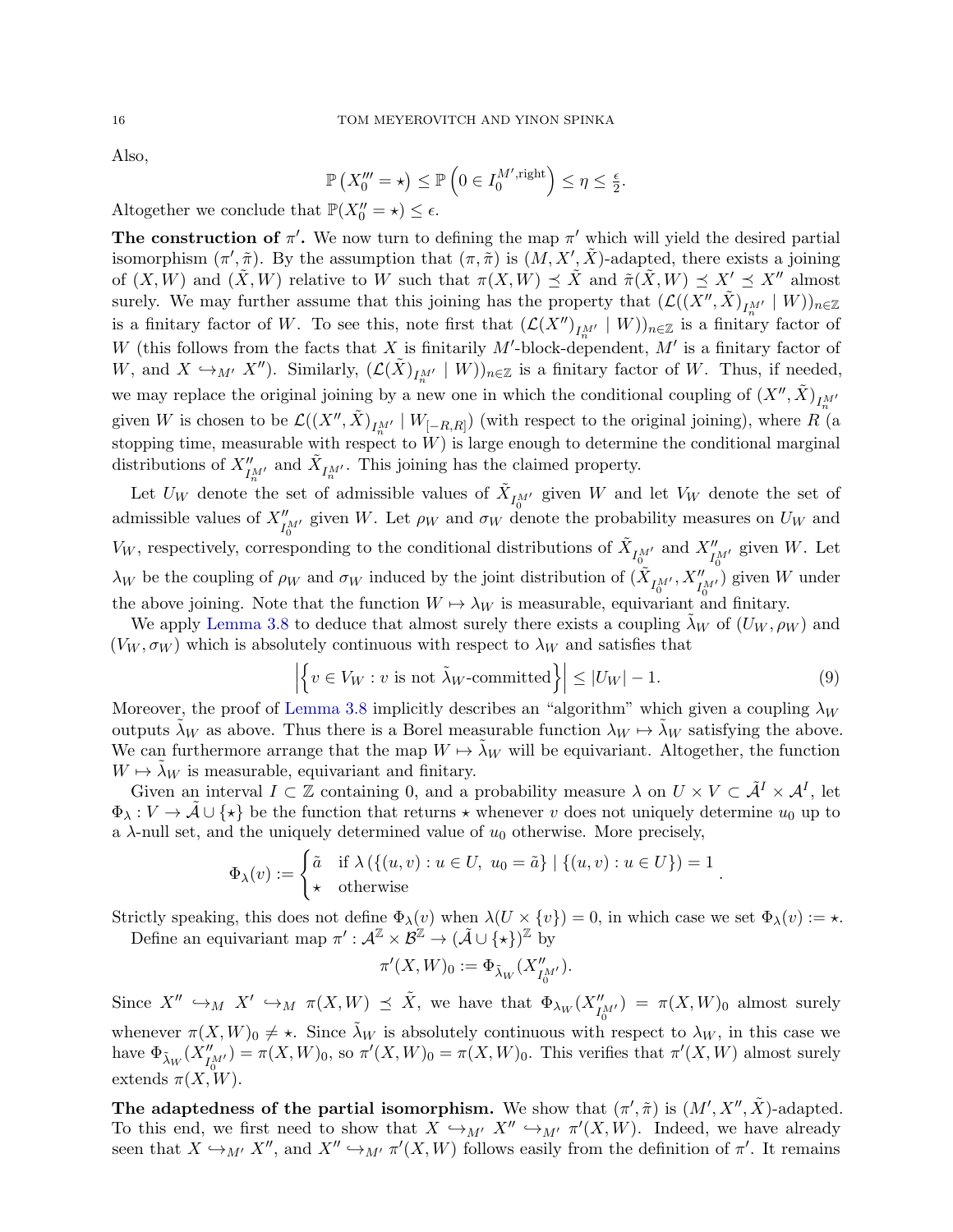to demonstrate the existence of a joining of  $(X, W)$  and  $(\tilde{X}, W)$  such that  $\pi'(X, W) \preceq \tilde{X}$  and  $\tilde{\pi}(\tilde{X}, W) \preceq X''$ . We set the joint conditional distribution of  $X''$  and  $\tilde{X}$  on  $I_0^{M'}$  given W according to  $\tilde{\lambda}_W$ , and arbitrarily extend this to a joining. The fact that  $\tilde{\lambda}_W$  is almost surely absolutely continuous with respect to  $\lambda_W$  implies that  $\tilde{\pi}(\tilde{X}, W) \preceq X' \preceq X''$  with respect to this joining. The definition of  $\pi'$  together with the fact that  $\tilde{\lambda}_W$  is supported on  $U_W \times V_W$  shows that  $\pi'(X, W) \preceq \tilde{X}$  with respect to this joining.

The uncertainty of  $\pi'$ . It remains to show that  $\pi'(X, W)$  has uncertainty at most  $\epsilon$ . Observe that  $\pi'(X, W)_{I_0^M} = \tilde{X}_{I_0^M}$  on the event that  $X''_{I_0^M}$  is  $\tilde{\lambda}_W$ -committed. In particular,

$$
\mathbb{P}(\pi'(X,W)_0 = \star \mid W) \le \sigma_W \left( \left\{ v \in V_W : v \text{ is not } \tilde{\lambda}_W\text{-committed} \right\} \right).
$$

Note that by [\(9\)](#page-15-0), almost surely,

$$
\sigma_W\left(\left\{v \in V_W : v \text{ is not } \tilde{\lambda}_W\text{-committed}\right\}\right) \leq \mathbb{P}\left(\mathcal{I}(X''_{I_0^{M'}} \mid W) \leq |I_0^{M'}|h_1 \mid W\right) + e^{-h_1|I_0^{M'}|}|U_W|.
$$

Thus, taking expectation over  $W$ , we get that

$$
\mathbb{P}(\pi'(X,W)_0 = \star) \le \mathbb{P}\left(\mathcal{I}(X''_{I_0^{M'}} \mid W) \le |I_0^{M'}| h_1\right) + \mathbb{E}\left[e^{-h_1|I_0^{M'}|} |U_W|\right]
$$

Let us bound each of the two terms on the right-hand side. For the first term, we have by [Lemma 3.10](#page-10-1) (applied conditionally on W and then taking expectation over  $W$ ) and  $(7)$ ,

$$
\mathbb{P}\left(\mathcal{I}(X''_{I_0^{M'}}\mid W) \leq |I_0^{M'}| h_1\right) \leq \mathbb{P}\left(X''_{I_0^{M'}} \neq X'''_{I_0^{M'}}\right) + \mathbb{P}\left(\mathcal{I}(X'''_{I_0^{M'}}\mid W) \leq |I_0^{M'}| h_2\right) + e^{-(h_2 - h_1)N} \leq \frac{\epsilon}{2},
$$

where the second inequality follows from  $(5)$ ,  $(6)$  and  $(8)$ . For the second term, using that X has M-complexity at most  $\kappa$  (and since M' is a dilution of M), it follows that  $|U_W| \leq e^{\kappa |I_0^M|}$  almost surely. Hence, using [\(5\)](#page-14-1) and [\(7\)](#page-14-2), we see that  $e^{-h_1|I_0^{M'}|} |U_W| \le e^{-(h_1 - \kappa)|I_0^{M'}|} \le \frac{\epsilon}{2}$  $\frac{\epsilon}{2}$  almost surely. Putting these bounds together, we conclude that  $\mathbb{P}(\pi'(X,W)_0 = \star) \leq \epsilon$ .

We are now ready to prove [Theorem 3.2.](#page-6-1) The idea is to apply "ping-pong" iterations of [Lemma 3.13](#page-13-1) to obtain a sequence of better and better finitary partial isomorphisms and then apply [Lemma 3.12.](#page-12-2) In fact, this idea can also be used to obtain [Theorem 3.3,](#page-7-1) but with the aim of making the proof easier to digest, we instead prove [Theorem 3.2](#page-6-1) first, and then use it to deduce the stronger [Theorem 3.3](#page-7-1) in [Section 3.4.](#page-17-0)

Given a process  $X$ , an N-valued process  $K$ , a marker process  $M$ , and a subset  $A$  of the alphabet of X, we define a partial process  $X^{(K,M,A)}$  of X by

$$
X_n^{(K,M,A)} := \begin{cases} X_n & \text{if } X_n \in A \text{ and } [n - K_n, n + K_n] \subseteq I_n^M \\ \star & \text{otherwise} \end{cases}
$$
(10)

Note that if K and M are finitary factors of W, then  $X^{(K,M,A)}$  is a finitary M-block factor of X relative to W, and if, in addition, X is finitarily K-dependent relative to W, then  $X^{(K,M,A)}$  is also finitarily  $M$ -block-dependent relative to  $W$ . Recall also that finitary  $M$ -block codes preserve finitary  $M$ -block-dependence and that compositions of finitary  $M$ -block codes are again finitary  $M$ -block codes.

*Proof of [Theorem 3.2.](#page-6-1)* Denote  $h := h(X | W) = h(\tilde{X} | W)$ . Let K and  $\tilde{K}$  be finitary factors of W such that X and  $\tilde{X}$  are finitarily K- and  $\tilde{K}$ -dependent relative to W, respectively.

We will prove by induction the existence of a sequence  $(M^{(n)}, A_n, \tilde{A}_n, \tilde{X}^{(n)}, \tilde{X}^{(n)}, \pi_n, \tilde{\pi}_n)_{n=1}^{\infty}$  such that

- $M^{(n)}$  are marker processes which are finitary factors of W that dilute one another.
- $A_n$  are finite sets increasing to  $A$ , and  $\tilde{A}_n$  are finite sets increasing to  $\tilde{A}$ .

.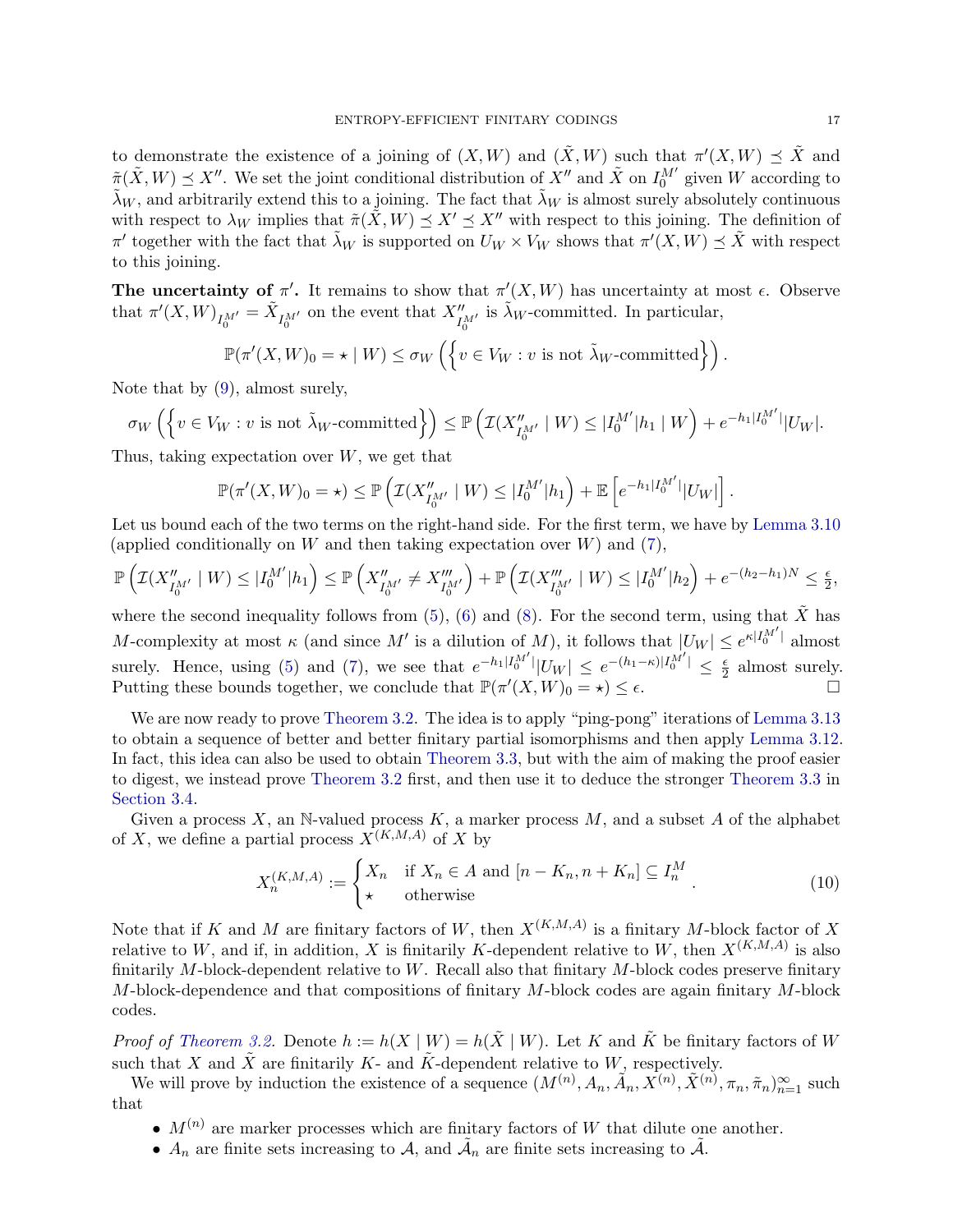- $X^{(n)}$  is a finitary  $M^{(n)}$ -block factor and partial process of  $X^{(K,M^{(n)},A_n)}$ .
- $\tilde{X}^{(n)}$  is a finitary  $M^{(n)}$ -block factor and partial process of  $\tilde{X}^{(\tilde{K},M^{(n)},\tilde{A}_n)}$ .
- Each of  $X^{(n)}$  and  $\tilde{X}^{(n)}$  has  $M^{(n)}$ -complexity strictly less than h and uncertainty at most  $\frac{1}{n}$ .
- $(\pi_n, \tilde{\pi}_n)$  is an  $(M^{(n)}, X^{(n)}, \tilde{X}^{(n)})$ -adapted partial isomorphism of X and X which extends  $(\pi_{n-1}, \tilde{\pi}_{n-1})$ , such that the uncertainties of  $\pi_n(X, W)$  and  $\tilde{\pi}_n(\tilde{X}, W)$  are at most  $\frac{3}{n}$ .

The theorem will then follow from [Lemma 3.12.](#page-12-2)

Let  $M^{(1)}$  be any marker process which is a finitary factor of W, set  $A_1 = \tilde{A}_1 = \emptyset$  and  $X^{(1)} =$  $\tilde{X}^{(1)} \equiv \star$ . Let  $(\pi_1, \tilde{\pi}_1)$  be the trivial partial isomorphism of X and  $\tilde{X}$  which equals  $\star$  everywhere.

Suppose we have defined  $(M^{(n)}, A_n, \tilde{A}_n, X^{(n)}, \tilde{X}^{(n)}, \pi_n, \tilde{\pi}_n)$ . The construction for  $n+1$  consists of two steps ("ping" and "pong"), one to improve  $\pi_n$  and another to improve  $\tilde{\pi}_n$ . The first step proceeds as follows: Let  $\kappa < h$  be such that both  $X^{(n)}$  and  $\tilde{X}^{(n)}$  have  $M^{(n)}$ -complexity at most  $\kappa$ . Let M be a sparse enough finitary dilution of  $M^{(n)}$ . Let  $A = A_{n+1}$  be a large enough finite subset of A containing  $A_n$  so that  $h' := h(X^{(K,M,A)} | W) > \kappa$  and so that  $X^{(K,M,A)}$  has uncertainty strictly less than  $\frac{1}{n+1}$ . Toward applying [Lemma 3.13,](#page-13-1) set  $Y := X^{(K,M,A)}, Y' := X^{(n)}$  and  $\tilde{Y} := \tilde{X}^{(n)}$ . Since X is finitarily K-dependent relative to  $W$ , and  $K$  and  $M$  are finitary factors of  $W$ , it follows that Y is finitarily M-block-dependent relative to W. Also, note that  $(\pi_n, \tilde{\pi}_n)$  can be seen as an  $(M, Y', \tilde{Y})$ -adapted partial isomorphism of Y and  $\tilde{Y}$ , and that  $\tilde{Y}$  has uncertainty strictly less than  $\frac{3}{n+1}$ . Thus, [Lemma 3.13](#page-13-1) yields a marker process M' which is a finitary dilution of M, a partial process  $X^{(n+1)}$  of M'-complexity strictly less than h' and uncertainty at most  $\frac{1}{n+1}$  such that  $X^{(n)} \preceq X^{(n+1)} \preceq X^{(K,M,A)}$  and an  $(M', X^{(n+1)}, \tilde{X}^{(n)})$ -adapted partial isomorphism  $(\pi_{n+1}, \tilde{\pi}_n)$  of  $X^{(K,M,A)}$  and  $\tilde{X}^{(n)}$  which extends  $(\pi_n, \tilde{\pi}_n)$  and such that  $\pi_{n+1}(X, W)$  has uncertainty at most  $\frac{3}{n+1}$ (note that when applying [Lemma 3.13,](#page-13-1) we regard Y and  $\tilde{Y}$  as regular processes, and not as partial processes).

The second step is similar, with the roles of X and  $\tilde{X}$  reversed: Let  $\kappa' < h$  be such that both  $\tilde{X}^{(n)}$ and  $X^{(n+1)}$  have M'-complexity at most  $\kappa'$ . Let M'' be a sparse enough finitary dilution of M'. Let  $\tilde{A} = \tilde{A}_n$  be a large enough finite subset of  $\tilde{A}$  containing  $\tilde{A}_n$  so that  $h'':= h(\tilde{X}^{(\tilde{K},M'',\tilde{A})} | W) > \kappa'$ and so that  $\tilde{X}^{(\tilde{K},M'',\tilde{A})}$  has uncertainty strictly less than  $\frac{1}{n+1}$ . Toward applying [Lemma 3.13,](#page-13-1) set  $Z := \tilde{X}^{(\tilde{K},M'',\tilde{A})}, Z' := \tilde{X}^{(n)}$  and  $\tilde{Z} := X^{(n+1)}$ , and note that  $(\tilde{\pi}_n, \pi_{n+1})$  can be seen as an  $(M'', Z', \tilde{Z})$ adapted partial isomorphism of Z and  $\tilde{Z}$ , and that  $\tilde{Z}$  has uncertainty at most  $\frac{1}{n+1}$ . Thus, [Lemma 3.13](#page-13-1) yields a marker process  $M^{(n+1)}$  which is a finitary dilution of  $M''$ , a partial process  $\tilde{X}^{(n+1)}$  of  $M^{(n+1)}$ . complexity strictly less than h'' and uncertainty at most  $\frac{1}{n+1}$  such that  $\tilde{X}^{(n)} \preceq \tilde{X}^{(n+1)} \preceq \tilde{X}^{(\tilde{K},M'',\tilde{A})}$ and an  $(M^{(n+1)}, \tilde{X}^{(n+1)}, X^{(n+1)})$ -adapted partial isomorphism  $(\tilde{\pi}_{n+1}, \pi_{n+1})$  of  $\tilde{X}^{(\tilde{K}, M'', \tilde{A})}$  and  $X^{(n+1)}$ which extends  $(\tilde{\pi}_n, \pi_{n+1})$  and such that  $\tilde{\pi}_{n+1}(X, W)$  has uncertainty at most  $\frac{3}{n+1}$ . Finally, note that  $(\pi_{n+1}, \tilde{\pi}_{n+1})$  can be seen as an  $(M^{(n+1)}, X^{(n+1)}, \tilde{X}^{(n+1)})$ -adapted partial isomorphism of X and  $\tilde{X}$ . This completes the induction step.

<span id="page-17-0"></span>3.4. Proof of [Theorem 3.3.](#page-7-1) We now show how to use [Theorems 3.1](#page-6-0) and [3.2](#page-6-1) to deduce [Theorem 3.3.](#page-7-1) For this, we require an additional result about finitary isomorphisms of i.i.d. processes taking values in the space of sequences  $\mathbb{N}^{\mathbb{N}}$ . As we have mentioned, Keane and Smorodinsky showed that any two finite-valued i.i.d. processes of equal entropy are finitarily isomorphic. [Theorem 3.1](#page-6-0) implies that this is also true for i.i.d. processes taking values in a discrete countable space (recall that the two notions of finitary discussed in [Section 2](#page-3-0) are equivalent in this case), where the infinite-entropy case was already proved by Petit [\[18\]](#page-36-4). The following result [\(Theorem 3.15](#page-18-0) below) extends this to processes taking values in Polish spaces which are not necessarily discrete.

We first mention a simple, general result about embedding Polish spaces off null sets:

<span id="page-17-1"></span>**Proposition 3.14.** Let  $M$  be a Polish space equipped with a Borel probability measure. Then there exists a set  $M' \subset M$  of full measure that can be topologically embedded in  $\{0,1\}^{\mathbb{N}}$ .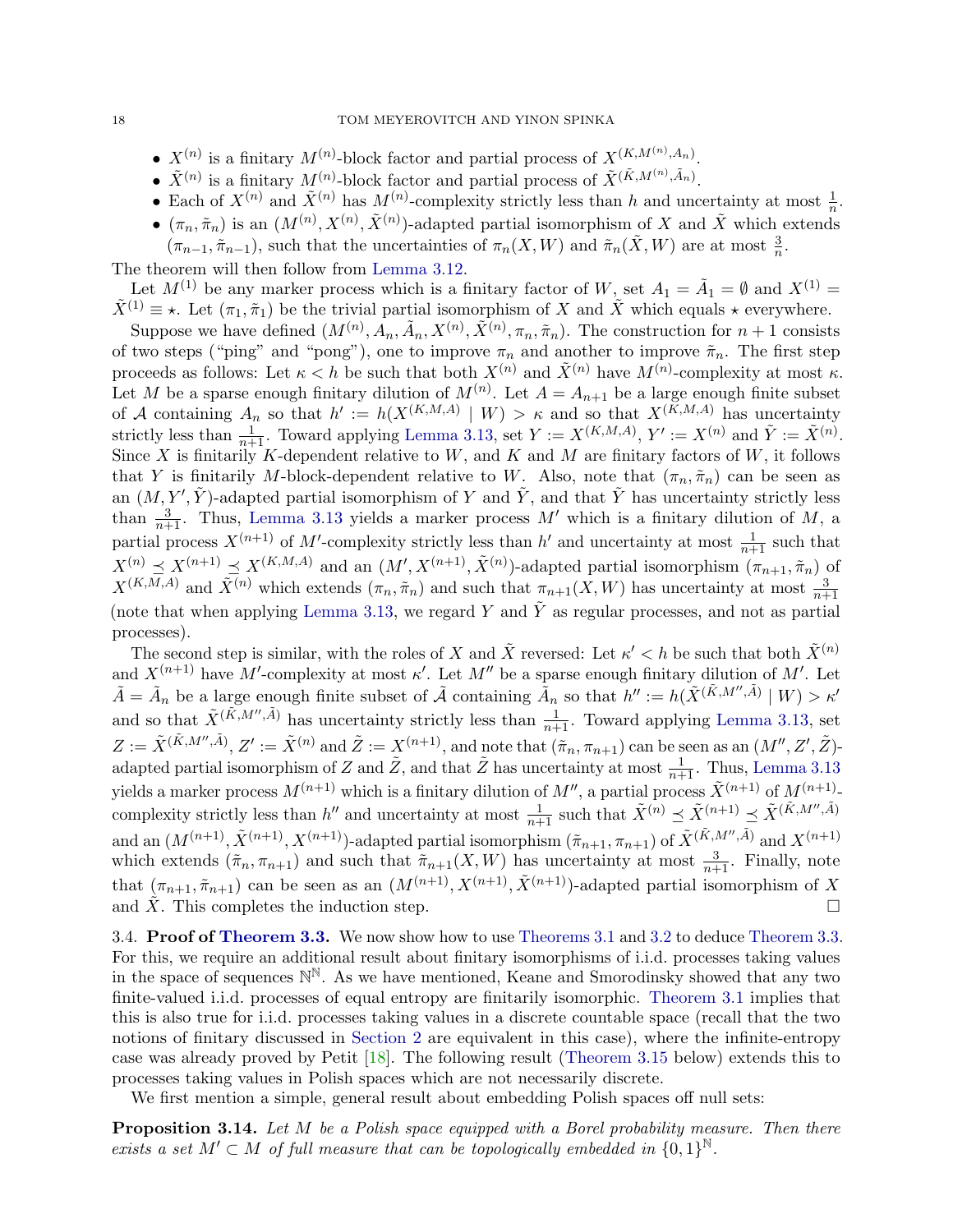*Proof.* Let  $d : M \times M \to \mathbb{R}_+$  be a metric on M which is compatible with its Polish topology. Choose a countable dense subset  $D \subseteq M$ . For  $\lambda > 0$  and  $y \in M$ , define

$$
M_{\lambda,y} := \{ x \in M : d(x,y) \in \lambda \mathbb{Q} \}.
$$

Then for every  $y \in M$ , the set  $M_{\lambda,y}$  has zero probability for Lebesgue almost every  $\lambda$ . It follows that for Lebesgue almost every  $\lambda$ , the set  $M_{\lambda} := \bigcap_{y \in D} M_{\lambda,y}$  has zero probability. To complete the proof, it suffices to show that  $M \setminus M_\lambda$  can be topologically embedded in  $\{0,1\}^{\mathbb{N}}$  for any  $\lambda$ . Towards this goal, fix  $\lambda$  and consider the function  $\Phi: M \setminus M_\lambda \to (\mathbb{R}_+ \setminus \mathbb{Q})^D$  given by

$$
\Phi(x)_y := \lambda^{-1} d(x, y).
$$

Clearly  $\Phi$  is continuous. We will show that  $\Phi$  is a homeomorphism onto its image  $\Phi(M \setminus M_\lambda)$  as follows. Let  $M^*$  denote the space of closed subsets of M, equipped with the Fell topology (that is, the topology induced by the Hausdorff distance). The space M naturally embeds in  $M^*$  via the map  $x \mapsto \{x\}$ . Define a function  $\Psi : (\mathbb{R}_+ \setminus \mathbb{Q})^D \to M^*$  by

$$
\Psi(v) := \bigcap_{y \in D} \{ x \in M : d(x, y) = v_y \}.
$$

Again, it is straightforward to check that  $\Psi$  is continuous. Let us check that every  $x \in M \setminus M_\lambda$ satisfies  $\Psi(\Phi(x)) = \{x\}$ : By the density of D, there exists a sequence  $(y_n)_{n\in\mathbb{N}}$  of elements of D such that  $d(x, y_n) \to 0$  so  $\lim_{n\to\infty} \Phi(x)_{y_n} = 0$ . Then clearly  $\Psi(\Phi(x))$  consists of accumulation points of  $\{y_n\}_{n=1}^{\infty}$ , so  $\Psi(\Phi(x)) = \{x\}$ . We have shown that  $M \setminus M_\lambda$  is homeomorphic to a subset of  $(\mathbb{R}_+ \setminus \mathbb{Q})^D \cong (\mathbb{R}_+ \setminus \mathbb{Q})^{\mathbb{N}}$ . Now  $\mathbb{R}_+ \setminus \mathbb{Q}$  is clearly homeomorphic to a subset of  $[0,1] \setminus \mathbb{Q}$ . The latter is a homeomorphic to a subset of the trinary cantor set (by sending  $x = \sum_{k=1}^{\infty} 2^{-k} x_k \in [0,1] \setminus \mathbb{Q}$  to  $\sum_{k=1}^{\infty} 3^{-k}x_k$ , where  $x_1, x_2, \ldots \in \{0, 1\}$  are the digits in the binary expansion of x). This shows that  $M \setminus M_\lambda$  is homeomorphic to a subset of  $(\{0,1\}^{\mathbb{N}})^{\mathbb{N}} \cong \{0,1\}$ N.

<span id="page-18-0"></span>**Theorem 3.15.** Any two equal-entropy i.i.d.  $\mathbb{Z}$ -processes taking values in Polish spaces are topofinitarily isomorphic. That is, if  $X$  and  $Y$  are equal entropy processes taking values in Polish spaces A and B respectively, then there is an equivariant measurable function  $\phi : \tilde{\mathcal{A}}^{\mathbb{Z}} \to \mathcal{B}^{\mathbb{Z}}$  that restricts to a homeomorphism between sets of full measure and such that  $\phi(X)$  has the distribution of Y.

*Proof.* Let X be an i.i.d. process taking values in a Polish space  $A$ . By [Proposition 3.14,](#page-17-1) there exists a set  $\mathcal{A}' \subset \mathcal{A}$  such that  $\mathbb{P}(X_0 \in \mathcal{A}') = 1$  and which can be continuously embedded in  $\{0,1\}^{\mathbb{N}},$ so by applying this embedding we can assume that  $A \subset \{0,1\}^{\mathbb{N}}$ .

For processes taking values in discrete sets, topo-finitary isomorphism coincides with stop-finitary isomorphism. Since any two equal-entropy i.i.d. processes taking values in discrete countable spaces are finitarily isomorphic (by [Theorem 3.1\)](#page-6-0), to complete the proof, it suffices to show that  $X$  is topo-finitarily isomorphic to some i.i.d. process taking values in a discrete countable set. Specifically, we will show that X is topo-finitarily isomorphic to an i.i.d. process Y taking values in the discrete set  $\mathcal{B} \subset (\mathbb{N} \cup \{*\})^{\mathbb{N}}$  consisting of sequences which have a finite prefix of numbers followed by an infinite sequence of stars, i.e.,

$$
\mathcal{B} = \left\{ y \in (\mathbb{N} \cup \{*\})^{\mathbb{N}} : \text{there exists } i \in \mathbb{N} \text{ such that } y_1, \dots, y_{i-1} \in \mathbb{N} \text{ and } y_i = y_{i+1} = \dots = * \right\}.
$$

We may assume that  $H(X_{0,t} | X_{0,1},...,X_{0,t-1}) > 0$  for all  $t \in \mathbb{N}$ , since X is trivially finitarily isomorphic to the i.i.d. process  $((X_{n,t})_{t\in\mathcal{T}})_{n\in\mathbb{Z}}$ , where  $\mathcal{T}\subset\mathbb{N}$  consists of those t where this entropy is positive, and since X itself is already a finite-valued i.i.d. process in the case that  $\mathcal T$  is finite. To specify the process Y, we first let  $(Y_{0,t})_{t\in\mathbb{N}}$  be a sequence of finite-valued random variables taking values in  $\mathbb{N} \cup \{*\}$  such that:

- $H(Y_{0,t} | Y_{0,1}, \ldots, Y_{0,t-1}) = H(X_{0,t} | X_{0,1}, \ldots, X_{0,t-1}).$
- $\mathbb{P}(Y_{0,t} = * | Y_{0,t-1} = *) = 1.$
- $\mathbb{P}(Y_{0,t} = * | Y_{0,1}, \ldots, Y_{0,t-1}) \geq 1/2$  almost surely.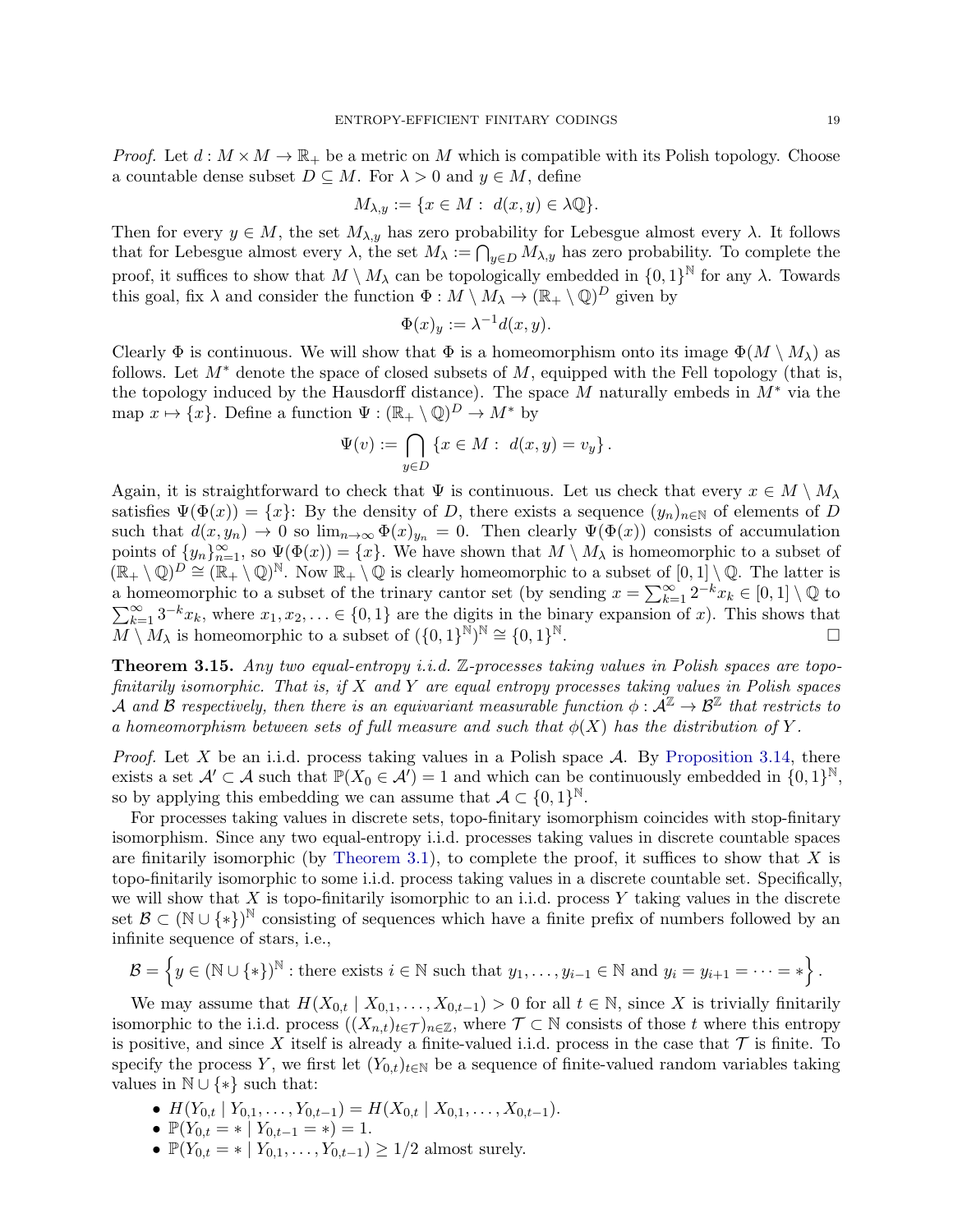The existence of such a sequence of random variables is easily verified by induction on  $t$ . Let Y be the i.i.d. process having  $Y_0 = (Y_{0,t})_{t \in \mathbb{N}}$ . The second two properties above together assure that  $Y_0 \in \mathcal{B}$  almost surely.

Denote  $X^{(t)} = (X_{n,1}, \ldots, X_{n,t})_{n \in \mathbb{Z}}$  and  $Y^{(t)} = (Y_{n,1}, \ldots, Y_{n,t})_{n \in \mathbb{Z}}$ . By induction on t, we prove the existence of a finitary isomorphism  $\pi_t: (\{0,1\}^t)^{\mathbb{Z}} \to ((\mathbb{N} \cup \{*\})^t)^{\mathbb{Z}}$  between  $X^{(t)}$  and  $Y^{(t)}$ . Each will extend the previous in the sense that  $\pi_{t+1}(X^{(t+1)})_{0,i} = \pi_t(X^{(t)})_{0,i}$  and  $\pi_{t+1}^{-1}(Y^{(t+1)})_{0,i} = \pi_t^{-1}(Y^{(t)})_{0,i}$ for all  $1 \leq i \leq t$ . Since  $X^{(1)}$  and  $Y^{(1)}$  are equal-entropy finite-valued i.i.d. processes, the base case follows from the Keane–Smorodinsky finitary isomorphism theorem (which is a particular case of [Theorem 3.1\)](#page-6-0). The induction step follows using [Theorem 3.2](#page-6-1) and the induction hypothesis. It is then straightforward that the limit  $\pi := \lim_{t \to \infty} \pi_t$  is well defined and is a topo-finitary isomorphism between X and Y.

*Proof of [Theorem 3.3.](#page-7-1)* Let  $X$  be a countable-valued process that is finitarily pro-dependent relative to W. We will construct an N<sup>N</sup>-valued i.i.d. process  $Y = (Y_n)_{n \in \mathbb{Z}} = ((Y_{n,j})_{j=1}^{\infty})_{n \in \mathbb{Z}}$ , independent of W, and a relative isomorphism between  $(X, W)$  and  $(Y, W)$ , such that the following holds<sup>[3](#page-19-1)</sup>: Almost surely there exists a finite N such that  $X_0$  is determined by  $(W_{[-N,N]},(Y_{n,j})_{|n|\leq N,1\leq j\leq N})$  and almost surely for every  $j \in \mathbb{N}$  there a finite  $N_j$  such that  $Y_{0,j}$  is determined by  $(W, \overline{X})_{[-N_j, N_j]}$ . In light of [Theorem 3.15,](#page-18-0) this will yield the theorem.

Let  $(X^{(i)})$  be a sequence of partial processes increasing to X as in the definition of finitarily pro-dependent. Let  $\bar{X}$  be the process defined by  $\bar{X}_n := (X_n^{(1)}, X_n^{(2)}, \dots)$ . Note that  $\bar{X}$  takes values in a discrete countable subset of  $({\cal A} \cup {\{\star\}})^{\mathbb{N}}$ . Since each  $X^{(i)}$  is a finitary factor of  $(W, X)$ , it is straightforward that X and  $\bar{X}$  are finitarily isomorphic relative to W. For each  $i \geq 1$ , we apply [Theorem 3.2](#page-6-1) to deduce that  $X^{(i)}$  is finitarily isomorphic to i.i.d. relatively to  $(W, X^{(1)}, \ldots, X^{(i-1)})$ . Together this gives that  $X$  is isomorphic relatively to  $W$  to an i.i.d. process (in which each coordinate consists of a sequence of independent variables), where the isomorphism satisfies the claimed properties above.

#### 4. Entropy-efficient finitary codings for Z-processes

<span id="page-19-0"></span>In this section, we use [Theorem 3.3](#page-7-1) to deduce the following relative version of [Theorem 1.2](#page-1-0) for Z-processes:

<span id="page-19-3"></span>**Theorem 4.1.** Let X be a countable-valued Z-process which is a finitary factor of i.i.d. $\times W$ . Then for any  $\epsilon > 0$  there exists a process X' with  $H(X'_0) \leq \epsilon$  such that  $(X, X')$  is finitarily isomorphic to i.i.d. relative to W. Moreover, when  $h(X | W) < \infty$ , the latter i.i.d. process can be taken to be finite-valued, and in particular, there exists a finite-valued i.i.d. process Y with  $h(Y) \leq h(X \mid W) + \epsilon$ such that X is a finitary factor of  $Y \times W$ .

The theorem will follow easily from [Theorem 3.3](#page-7-1) and the following result. Given a finitary factor X of Y, we say that an N-valued process R is a coding length process for X by Y if  $R_0$  is an almost surely finite stopping time with respect to the filtration  $\mathcal{F} = (\mathcal{F}_n)_{n\geq 0}$  defined by  $\mathcal{F}_n := \sigma(\{Y_i : |i| \leq n\}),$  and  $X_0$  is  $\mathcal{F}_{R_0}$ -measurable (recall the definition of stop-finitary). Observe that one can always find a coding length process R with  $H(R_0)$  arbitrarily small. Recall the definition of finitarily pro-dependent from before [Theorem 3.3.](#page-7-1)

<span id="page-19-2"></span>**Proposition 4.2.** Let X be a finitary factor of  $(W, Y)$ , where W is an aperiodic ergodic process and Y is an i.i.d. process independent of W. Let R be a coding length process for X by  $(W, Y)$ . Then  $(X, R)$  is finitarily pro-dependent relative to W.

<span id="page-19-1"></span><sup>&</sup>lt;sup>3</sup>The property satisfied by this isomorphism is something of a mixture between the notion of topo-finitary and stop-finitary. It can be also be expressed as a stop-finitary isomorphism with respect to a certain filtration.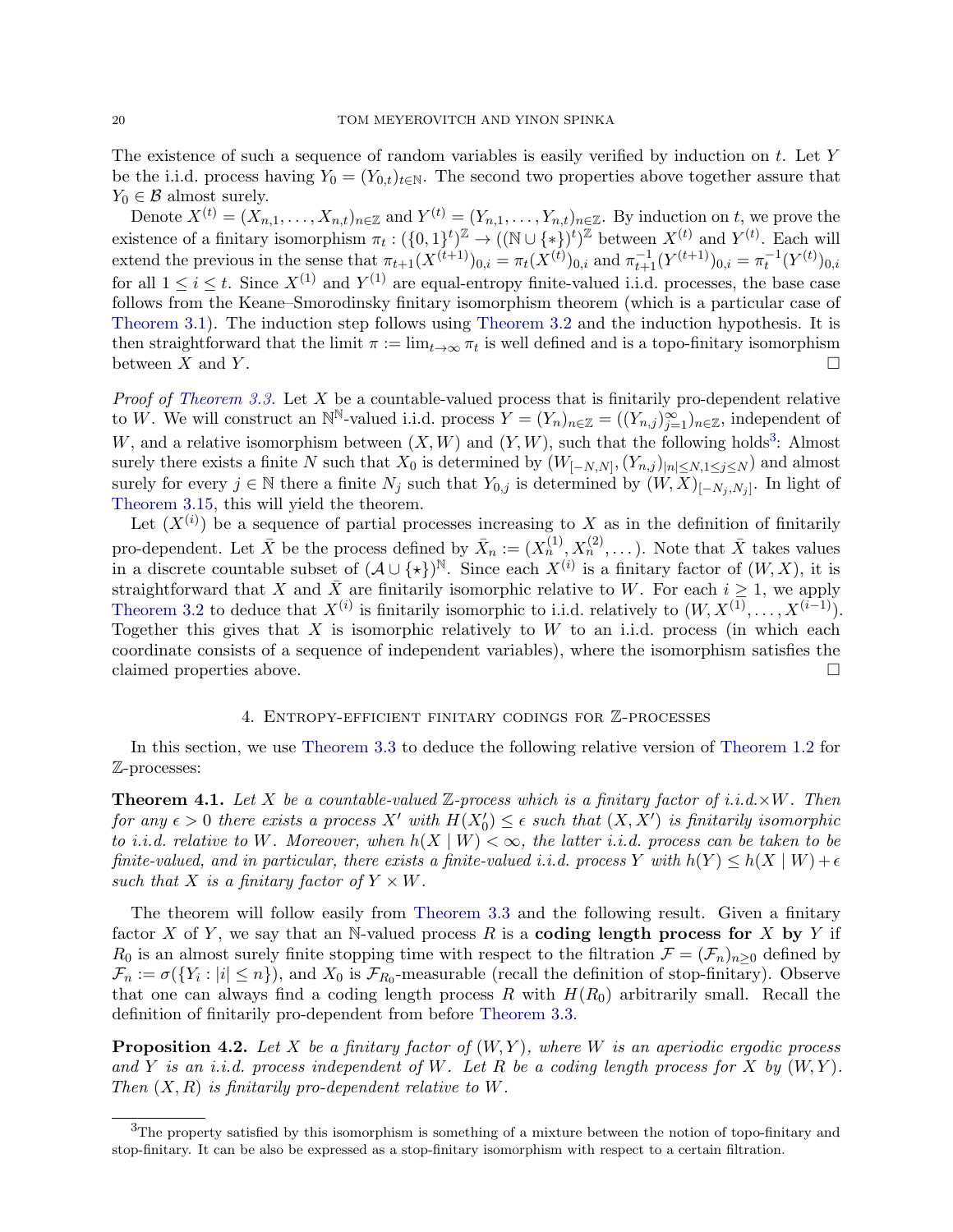We remark that one cannot hope to prove that X itself is finitarily pro-dependent relative to  $W$ , since (as shown by Gabor  $[8]$ ) there exist finitary factors of i.i.d. which are not finitarily isomorphic to i.i.d. (and hence not finitarily pro-dependent relative to an independent i.i.d. process). Before giving the proof of the proposition, let us illustrate what could go wrong when trying to show that  $(X, R)$  is finitarily pro-dependent relative to W. A "natural candidate" for the sequence of partial processes  $X^{(n)}$  witnessing finitary pro-dependence could be

$$
X_i^{(n)} := \begin{cases} (X_i, R_i) & \text{if } R_i \le n \\ \star & \text{otherwise} \end{cases}.
$$

While this definition yields that each  $X^{(n)}$  is a block factor of  $(X, R)$ , and also even a block factor of i.i.d., it may fail to satisfy that  $X^{(n)}$  is finitarily dependent relative to  $(W, X^{(1)}, \ldots, X^{(n-1)})$ . Indeed,  $X^{(n)}$  may even fail to be a finitary factor of an i.i.d. process relative to  $(W, X^{(1)}, \ldots, X^{(n-1)})$ . For example, let Y be any non-trivial  $\{0,1\}$ -valued i.i.d. process and let X be the  $\{0,1,2\}$ -valued block factor of Y defined by  $X_i = 2$  if  $Y_i = Y_{i+1}$  and  $X_i = Y_{i+2}$  otherwise. Note that  $R_i = 1$  when  $Y_i = Y_{i+1}$  and that  $R_i = 2$  otherwise. It follows that Y is a 2-to-1 extension of  $X^{(1)}$ . In particular,  $X^{(2)}$  is not a finitary factor of i.i.d. relative to  $X^{(1)}$ .

*Proof of [Proposition 4.2.](#page-19-2)* Let  $M^{(n)}$  be a decreasing sequence of marker processes with density tending to 0, all of which are finitary factors of W (e.g., using [Lemma 3.9\)](#page-10-0). Define  $X^{(n)}$  by

$$
X_i^{(n)} := \begin{cases} (X_i, R_i) & \text{if } M_j^{(n)} = 0 \text{ for all } j \text{ such that } |j - i| \le R_i \\ \star & \text{otherwise} \end{cases}
$$

Clearly,  $X^{(1)}, X^{(2)}, \ldots$  is a sequence of partial processes increasing to  $(X, R)$ , and each  $X^{(n)}$  is a finitary factor of  $(W, X, R)$ . It remains to show that each  $X^{(n)}$  is finitarily dependent relative to  $(W, X^{(1)}, \ldots, X^{(n-1)})$ . In fact, we will show that  $X^{(n)}$  is finitarily  $M^{(n)}$ -block-dependent relative to  $(W, X^{(1)}, \ldots, X^{(n-1)})$ . Note that  $X_i^{(n)} = \star$  if and only if  $[i - R_i - 1, i + R_i] \not\subset I_i^{M^{(n)}}$  (in particular,  $X_i^{(n)} = \star$  whenever  $M_i^{(n)} = 1$ . It follows from this that  $X^{(n)}$  is a finitary  $M^{(n)}$ -block factor of  $\overline{Y}^i$  relative to W (since R is also a coding length process for  $(X, R)$  by  $(W, Y)$ ). In particular,  $(X^{(1)},\ldots,X^{(n)})$  is a finitary  $M^{(n)}$ -block factor of i.i.d. relative to W. It follows that  $X^{(n)}$  is finitarily  $M^{(n)}$ -block-dependent relative to  $(W, X^{(1)}, \ldots, X^{(n-1)})$ .

Proof of [Theorem 4.1.](#page-19-3) If W is aperiodic then the theorem follows immediately from [Proposition 4.2](#page-19-2) and [Theorem 3.3](#page-7-1) (using a coding length process R with  $H(R_0) \leq \epsilon$ ). If W is periodic, then we take an i.i.d. process V of low entropy, independent of everything else, and apply [Proposition 4.2](#page-19-2) and [Theorem 3.3](#page-7-1) to deduce that  $(X, R)$  is finitarily isomorphic to i.i.d. relatively to  $(W, V)$ . It then follows from this that  $(X, R, V)$  is finitarily isomorphic to i.i.d. relatively to W.

**Corollary 4.3.** Let  $W$  be an aperiodic ergodic process and let  $X$  be a countable-valued process. Then X is finitarily isomorphic to i.i.d. relative to W if and only if there is a finitary factor X' of  $(X, W)$  such that  $(X, X')$  is finitarily pro-dependent relative to W.

*Proof.* If  $(X, X')$  is finitarily pro-dependent relative to W, then it is finitarily isomorphic to i.i.d. relative to W by [Theorem 3.3,](#page-7-1) and if X' is a finitary factor of  $(X, W)$ , then X and  $(X, X')$  are finitarily isomorphic relative to W.

Suppose that X is finitarily isomorphic to an i.i.d. process Y relative to W. It suffices to show that any coding length process R for X by  $(Y, W)$  is a finitary factor of  $(X, W)$ , since [Proposition 4.2](#page-19-2) will then imply that  $(X, R)$  is finitarily pro-dependent relative to W. Indeed, it is immediate from the definition that R is a finitary factor of  $(Y, W)$ , and since Y is a finitary factor of  $(X, W)$ , we see that R is also a finitary factor of  $(X, W)$ .

.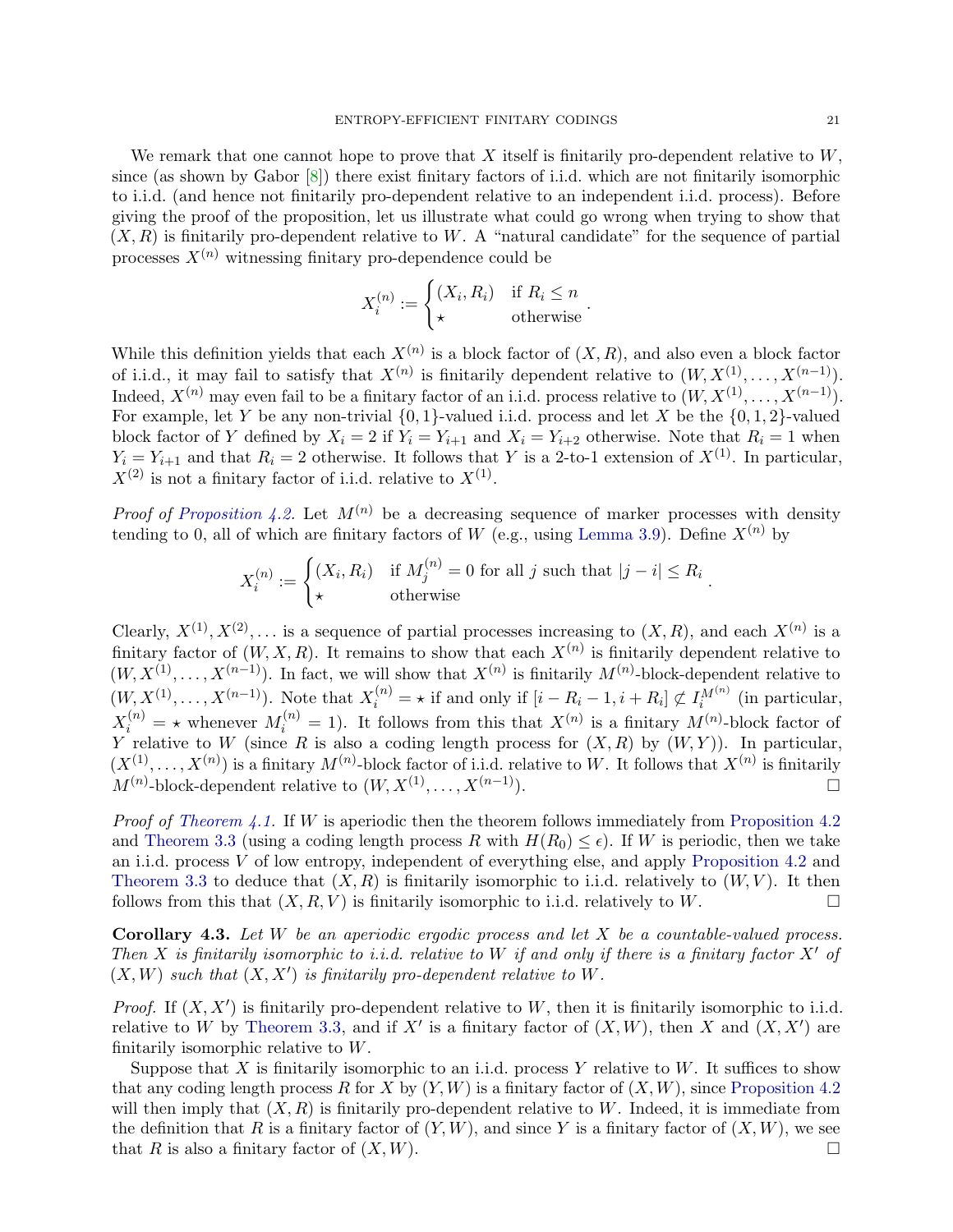#### 5. Nice permutation groups

<span id="page-21-0"></span>Having established a version of our main result for Z-processes, we now move on to consider the more general  $(V, \Gamma)$ -processes, where  $\Gamma$  is a group of permutations on a countable set V.

We say that  $\Gamma$  is **semi-nice** if the following hold:

- (1)  $\Gamma$  acts transitively on  $V$ .
- (2) Stabilizers of  $\Gamma$  have finite orbits.

We say that  $\Gamma$  is nice if it furthermore satisfies the following:

- (3)  $\Gamma$  is unimodular.
- (4) Every non-trivial i.i.d.  $(\mathbb{V}, \Gamma)$ -process is aperiodic.

Let us explain the notions in the definition. The group  $\Gamma$  acts transitively on  $\mathbb V$  if for any  $u, v \in \mathbb V$ there exists  $g \in \Gamma$  such that  $g(u) = v$ . By stabilizers having finite orbits, we mean that  $|\Gamma_v w| < \infty$ for every  $v, w \in V$ , where

$$
\Gamma_v := \{ g \in \Gamma : g(v) = v \}
$$

is the **stabilizer** of v. This is equivalent to the condition that the stabilizers have compact closures, by which we mean the closure  $\overline{\Gamma}_v$  of  $\Gamma_v$  in  $\mathbb{V}^{\mathbb{V}}$  (with respect to the topology of pointwise convergence, where V is discrete) is compact for every  $v \in V$ . From this it follows that condition (2) implies that the closure  $\bar{\Gamma}$  of  $\Gamma$  in  $\tilde{V}^{\mathbb{V}}$  is a locally compact group. Suppose now that  $\Gamma$  is semi-nice. We say that  $\Gamma$  is **unimodular** if  $|\Gamma_v u| = |\Gamma_u v|$  for every  $u, v \in \mathbb{V}$ . While this definition is given in terms of the action of  $\Gamma$  on V, by standard arguments (see e.g.  $[15]^4$  $[15]^4$ ), it is equivalent to the classical condition that there is a Radon measure  $m_{\overline{\Gamma}}$  on the Borel subsets of  $\Gamma$  that is invariant with respect to multiplication by elements of  $\Gamma$  from the right and from the left. In this case, the measure  $m_{\overline{\Gamma}}$  is unique up to scaling and is called **Haar measure** on  $\overline{\Gamma}$ . We say that a  $(\mathbb{V}, \Gamma)$ -process  $Y = (Y_v)_{v \in \mathbb{V}}$ is aperiodic if the action of  $\Gamma$  on Y is essentially free, meaning that, almost surely, no element of  $\Gamma$ other than the identity fixes Y .

We say that a semi-nice permutation group  $\Gamma$  is **amenable** if its action on  $V$  is amenable in the sense of Greenleaf [\[10\]](#page-35-8). This means that there is a Γ-invariant mean on  $V$ , or equivalently, that there exists a Følner sequence in  $V$  (see [Section 5.2\)](#page-23-1). We mention that a semi-nice amenable permutation group need not be amenable as an abstract group, but its closure is amenable as a locally compact group. Moreover, a semi-nice permutation group Γ is amenable (in the sense defined above) if and only if  $\overline{\Gamma}$  is amenable as a locally compact group. This follows from the fact that the stabilizers are compact, hence amenable as topological groups. See for instance [\[9\]](#page-35-9).

Motivating examples for nice permutation groups examples are the following:

- V itself is a countable group, and  $\Gamma$  is the group of permutations corresponding to multiplication from the left. This is equivalent to saying that the action of  $\Gamma$  on  $\mathbb V$  is transitive and free. The stabilizers are trivial, so that their orbits are singletons and  $\Gamma$  is unimodular. Also,  $\Gamma$  is discrete (as a subspace of  $\mathbb{V}^{\mathbb{V}}$ ) so  $\Gamma = \overline{\Gamma}$ .
- Let G be a graph with vertex set V. We say that G has **uniquely centered balls** if for every two distinct vertices v and w and every  $r > 0$ , the ball of radius r centered around v does not coincide with the ball of radius r centered around w. Now if  $G$  is a locally finite, connected vertex-transitive unimodular graph having uniquely centered balls, and  $\Gamma$  is the group of automorphism of the graph  $G$  (namely, permutations of  $V$  that send edges to edges), then  $\Gamma$  is a a nice permutation group. This case has been considered in [\[26\]](#page-36-5). We remark that the uniquely centered balls assumption can be replaced by slightly weaker conditions (see, e.g., [\[11,](#page-35-10) (24)]). For an amenable graph, the group of automorphisms is amenable, and any transitive subgroup of the automorphisms is unimodular  $[20, 24]$  $[20, 24]$ . Thus, when G as above is also amenable, any group of automorphisms that acts transitively on the vertices is a nice

<span id="page-21-1"></span><sup>&</sup>lt;sup>4</sup>The groups Γ considered in [\[15\]](#page-35-7) are automorphisms of a connected locally finite graph, but the arguments there apply to any semi-nice permutation group.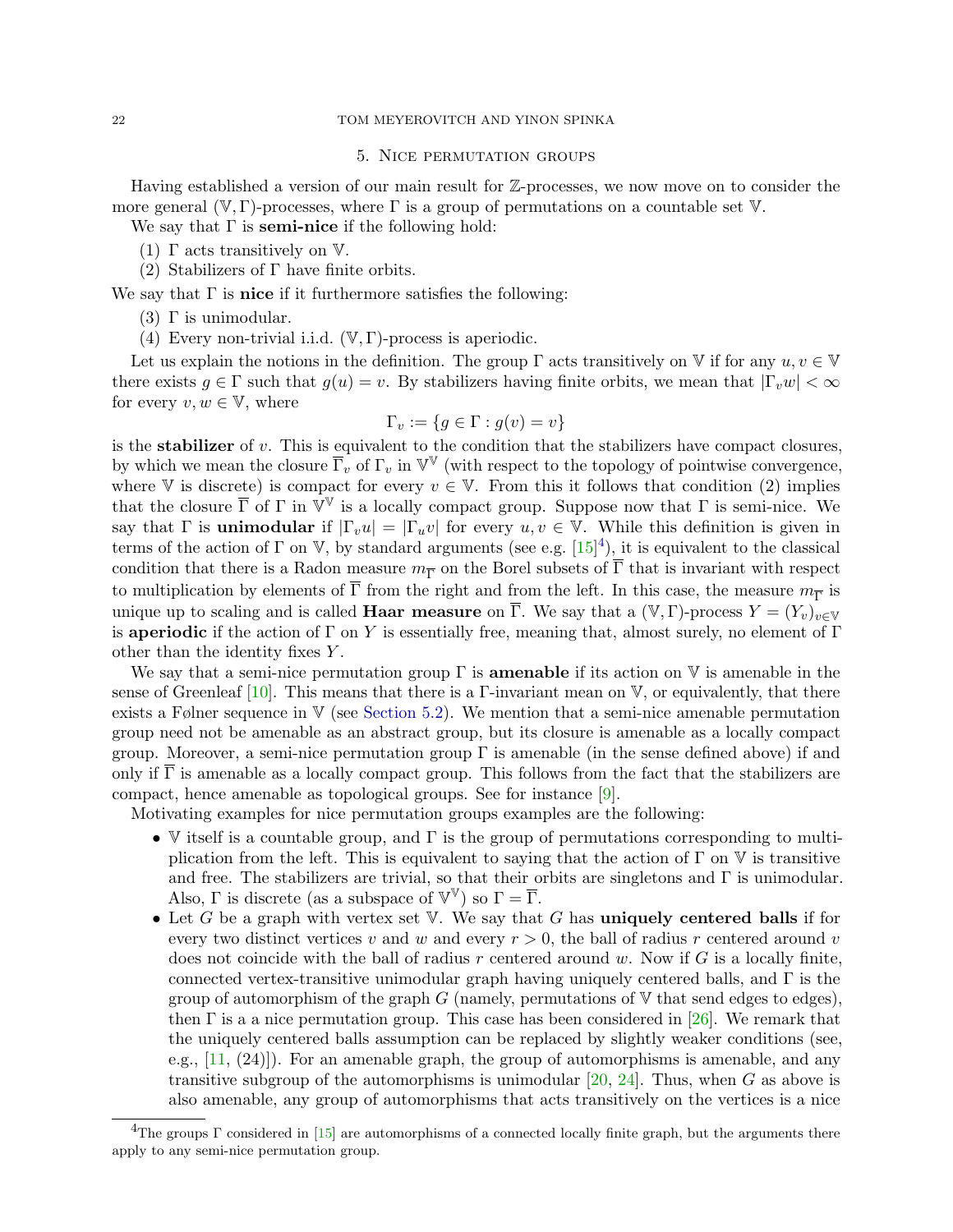amenable group. In particular, it is straightforward to deduce the aperiodicity property from the uniquely centered balls condition; see for instance the proofs of Lemma 4.5 in [\[11\]](#page-35-10) and Lemma 5.1 in [\[26\]](#page-36-5).

<span id="page-22-2"></span>**Remark 3.** In various contexts, it is natural to require the group  $\Gamma$  to be closed. For our purposes, this is not needed, but can be assumed when convenient due to the following observations: Every  $(\mathbb{V}, \Gamma)$ -process is also a  $(\mathbb{V}, \overline{\Gamma})$ -process (and vice versa), and a (finitary) factor map between  $(\mathbb{V}, \Gamma)$ processes is also a (finitary) factor map between  $(\mathbb{V}, \overline{\Gamma})$ -processes (and vice versa). Moreover, each of the conditions (1) and (2) holds for the group  $\Gamma$  if and only if it holds for its closure  $\Gamma$ . Thus,  $\Gamma$  is semi-nice if and only if  $\overline{\Gamma}$  is. For semi-nice groups, each of the conditions (3) and (4) holds for  $\Gamma$  if and only if it holds for  $\overline{\Gamma}$ . These observations show that, for most purposes, we can replace  $\Gamma$  by  $\overline{\Gamma}$ .

5.1. Aperiodicity and random total orders. Recall that a  $(\mathbb{V}, \Gamma)$ -process is said to be aperiodic if the action of  $\Gamma$  on it is essentially free. For a Z-process Y, aperiodicity means that the probability that there exists an integer  $p \ge 1$  such that  $Y_{n+p} = Y_n$  for all  $n \in \mathbb{Z}$  is zero. It will be useful for us to reformulate this in a similar manner as for Z-processes. This is the content of the following lemma, which, informally, says that aperiodicity is equivalent to the "configuration seen from" each  $v \in V$  being distinct.

For  $u, v \in \mathbb{V}$ , denote

$$
\Gamma_{u,v} := \{ g \in \Gamma : g(u) = v \}.
$$

For  $F \subset \Gamma$  and  $y \in \mathcal{A}^{\mathbb{V}}$ , denote

$$
FY := \{ g(Y) : g \in F \}.
$$

<span id="page-22-0"></span>**Lemma 5.1.** Let  $\Gamma$  be a semi-nice permutation group and let Y be a  $(\mathbb{V}, \Gamma)$ -process. Then Y is aperiodic if and only if  $\Gamma_{u,v} Y \neq \Gamma_v Y$  almost surely for all  $u, v \in V$  with  $u \neq v$ .

Proof. Let  $\Gamma$   $\subset$   $\Gamma$  be the random subgroup of  $\Gamma$  consisting of those  $g \in \Gamma$  for which  $g(Y) = Y$ . Aperiodicity of Y is equivalent to the statement that  $\Gamma$  is trivial almost surely. Thus, it suffices to show the deterministic statement that  $\Gamma_{u,v}Y \neq \Gamma_vY$  for all  $u \neq v$  if and only if  $\Gamma$  is trivial. Indeed, since  $\Gamma_{g(v),v} = \Gamma_v g^{-1}$  for any  $v \in V$  and  $g \in \Gamma$ , the former holds if and only if  $g^{-1}(Y) \notin \Gamma_v Y$  for all  $v \in \mathbb{V}$  and  $g \notin \Gamma_v$ , which holds if and only if  $\Gamma \cap g\Gamma_v = \emptyset$  for all  $v \in \mathbb{V}$  and  $g \notin \Gamma_v$ , which in turn is equivalent to Γ being trivial.

Let us discuss condition (4) in the definition of a nice permutation group, namely, that every non-trivial i.i.d. process is aperiodic. Our only use of this assumption will be through the following result which shows that any aperiodic  $(\mathbb{V}, \Gamma)$ -process admits a total order on  $\mathbb{V}$  as a finitary factor. The constructed total order will be of the following particular form: For a  $\{0,1\}^{\mathbb{N}}$ -valued process Z, we denote by  $\prec_Z$  the partial order on V induced by the lexicographical order on  $\{0,1\}^{\mathbb{N}},$  i.e.,  $u \prec_Z v$  if and only if  $Z_u$  is lexicographically smaller than  $Z_v$ . Clearly,  $\prec_Z$  is a total order if and only if  $Z_u \neq Z_v$  for all  $u \neq v$ . We call any total order of this type a **bitwise total order**. We say that a process Y admits a **finitary bitwise total order** if there exists a bitwise total order  $\prec_Z$  for a process Z such that  $(Z_v(n))_{v\in\mathbb{V}}$  is a finitary Γ-factor of Y for every  $n \in \mathbb{N}$  (when Y takes values in a discrete countable set, this is the same as saying that  $Z$  is a topo-finitary factor of  $Y$ ). Note, in particular, that in this case the map sending Y to  $\prec_Z$  is finitary in the sense that for every  $v, w \in V$ almost surely there exists a (random) finite  $F \subset V$  such that  $Y_F$  determines the event  $\{v \prec_Z w\}$ .

<span id="page-22-1"></span>**Lemma 5.2.** Let  $\Gamma$  be a semi-nice permutation group. Then any finite-valued aperiodic ( $\mathbb{V}, \Gamma$ )-process Y admits a finitary bitwise total order on V.

In light of [Lemma 5.1,](#page-22-0) it is easy to see that the converse of [Lemma 5.2](#page-22-1) holds in a strong sense, namely, that a process which admits a bitwise total order as a factor (finitary or otherwise) must be aperiodic.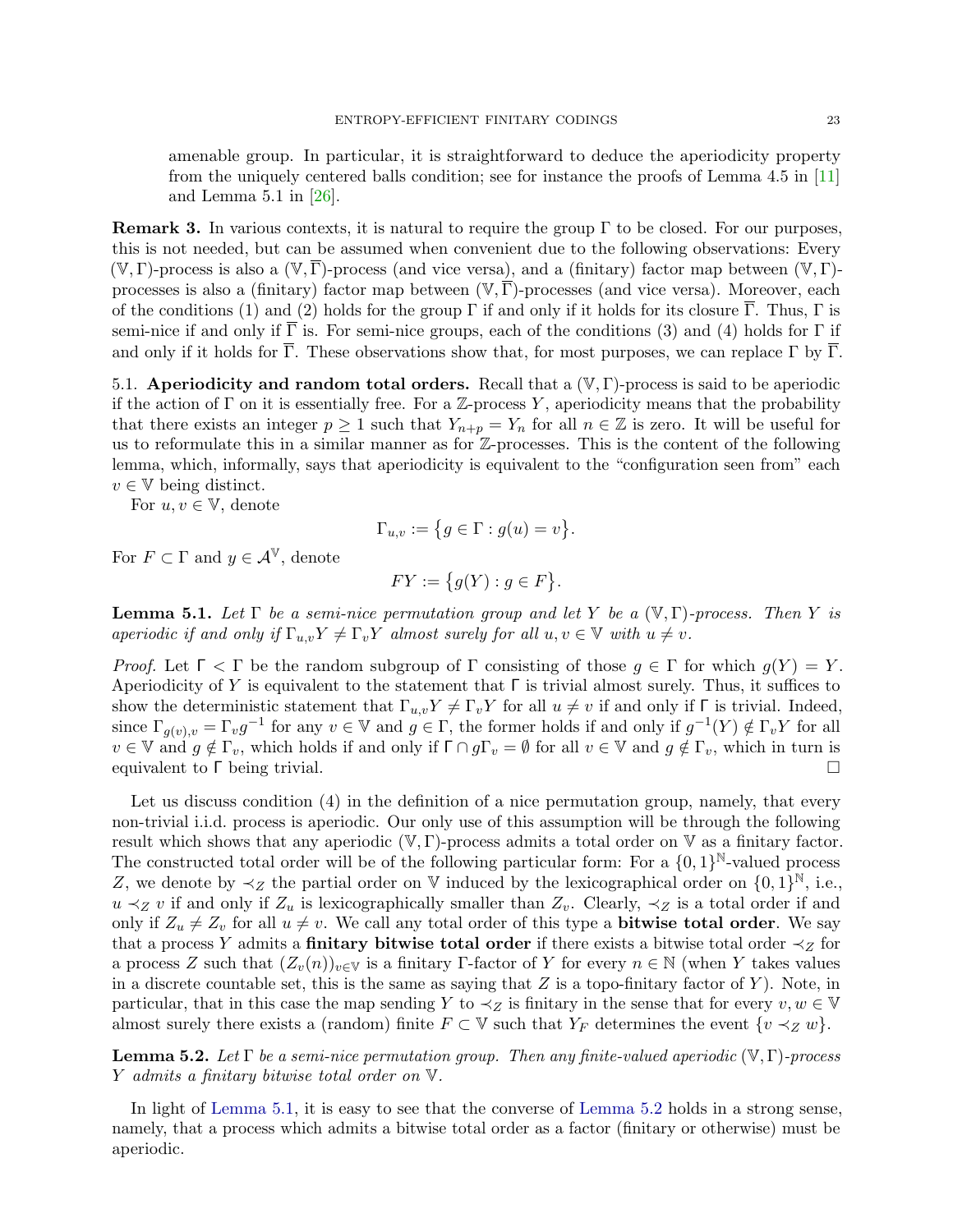*Proof.* Suppose that Y takes values in a finite set  $\mathcal{A}$ . The space  $\mathcal{A}^{\mathbb{V}}$  is a totally disconnected, compact metrizable space having no isolated points (with respect to the product topology). The space  $C(\mathcal{A}^{\mathbb{V}})$ of compact subsets of  $\mathcal{A}^{\mathbb{V}}$  equipped with the Fell topology is again a totally disconnected, compact metrizable space having no isolated points. Hence, it is topologically a Cantor space, i.e., it is homeomorphic to  $\{0,1\}^{\mathbb{N}}$ . Let  $\phi: C(\mathcal{A}^{\mathbb{V}}) \to \{0,1\}^{\mathbb{N}}$  be a homeomorphism. Using [Remark 3,](#page-22-2) we may assume that  $\Gamma$  is closed, so that its stabilizers are compact.

Fix  $v_0 \in V$  and define a process Z by

$$
Z_v := \phi(\Gamma_{v,v_0} Y).
$$

It can be directly verified that the map  $Y \mapsto Z$  is Γ-equivariant. Furthermore, Z is a topo-finitary Γ-factor of Y due to the continuity of  $\phi$  and the assumption that the stabilizers have finite orbits. The aperiodicity of Y, together with [Lemma 5.1,](#page-22-0) imply that map  $v \mapsto \Gamma_{v,v_0} Y$  is almost surely injective. Using that  $\phi$  is injective, we obtain that, almost surely,  $Z_v \neq Z_u$  for distinct u and v, and hence  $\prec_Z$  is a total order on V.

<span id="page-23-0"></span>Remark 4. To further demonstrate the importance of the aperiodicity condition (4) in the definition of a nice permutation group, consider the following example: Let  $\mathbb{V} = \mathbb{Z} \times \{-1,1\}$  and let  $\Gamma$  be the group of permutations generated by the natural shift  $(n, i) \mapsto (n + 1, i)$  and all (uncountably many) transformations the form  $(n, i) \mapsto (n, is_i)$  where  $s \in \{-1, 1\}^{\mathbb{Z}}$ . Then  $\Gamma$  satisfies all the required properties except for the aperiodicity condition (i.e., it is a semi-nice unimodular permutation group; it is also amenable). Indeed, no countable-valued i.i.d. process Y on V is Γ-aperiodic since there is positive probability that the element  $q \in \Gamma$  that swaps  $(0, 1)$  with  $(0, -1)$  and fixes all other elements of V stabilizes Y . For this reason, in order for an i.i.d. process corresponding to a probability vector  $p = (p_i)$  to be a factor of an i.i.d. process corresponding to a probability vector q, it is necessary that  $\sum_i p_i^2 \ge \sum_i q_i^2$ . For example, the i.i.d. process corresponding to  $(\frac{1}{2}, \frac{1}{2})$  $(\frac{1}{2})$  is not a Γ-factor of the (higher entropy) i.i.d. process corresponding to  $(\frac{3}{4}, \frac{1}{8})$  $\frac{1}{8}, \frac{1}{8}$  $\frac{1}{8}$ ). In particular, [Theorem 1.4](#page-2-0) (and similarly also [Theorem 1.2\)](#page-1-0) fails in this case. Actually, for this particular group  $\Gamma$ , it can be shown that two countable-valued i.i.d. processes are finitarily isomorphic if and only if they have equal entropy and  $\sum_i p_i^2 = \sum_i q_i^2$ , where p and q are the corresponding probability vectors. This can be proved by applications of the finitary isomorphism result for  $\mathbb{Z}$ -processes. We omit the details.

<span id="page-23-1"></span>5.2. **Entropy for**  $(\mathbb{V}, \Gamma)$ -**processes.** In this section, we define the entropy of a  $(\mathbb{V}, \Gamma)$ -process when Γ is a semi-nice unimodular amenable permutation group, and establish some basic facts about it, analogous to those in the classical setting of ordinary Γ-processes. Beyond the definition of entropy of a  $(V, \Gamma)$ -process, the results in the this section are not used in other parts of the paper.

Let  $\Gamma$  be a semi-nice unimodular amenable permutation group of  $\mathbb {V}$  and let X be a  $(\mathbb {V}, \Gamma)$ -process such that  $H(X_v)$ , the Shannon entropy of  $X_v$  for  $v \in V$ , is finite (in particular, X essentially takes values in a countable set). The **entropy** of the  $(V, \Gamma)$ -process X is given by

$$
h(X) := \inf_{\substack{V \subset \mathbb{V} \text{ finite} \\ \text{and non-empty}}} \frac{H(X_V)}{|V|}.
$$

In the case where the action of  $\Gamma$  on  $\mathbb V$  is free, this is the classical notion of mean-entropy for a process over a countable amenable group. As in the classical case, entropy of  $(\mathbb{V}, \Gamma)$ -processes is monotone under factors:

<span id="page-23-2"></span>**Proposition 5.3.** Let  $\Gamma$  be a semi-nice unimodular amenable permutation group of  $\nabla$ . Let X and Y be  $(\mathbb{V}, \Gamma)$ -processes such that  $H(X_v), H(Y_v) < \infty$  for  $v \in \mathbb{V}$ . If X is a  $\Gamma$ -factor of Y then  $h(X) \leq h(Y)$ .

In particular, this shows that the entropy is invariant under measure-theoretic isomorphism for  $(\overline{V}, \Gamma)$ -processes such that  $H(X_{v_0}) < \infty$ , over semi-nice unimodular amenable groups. For a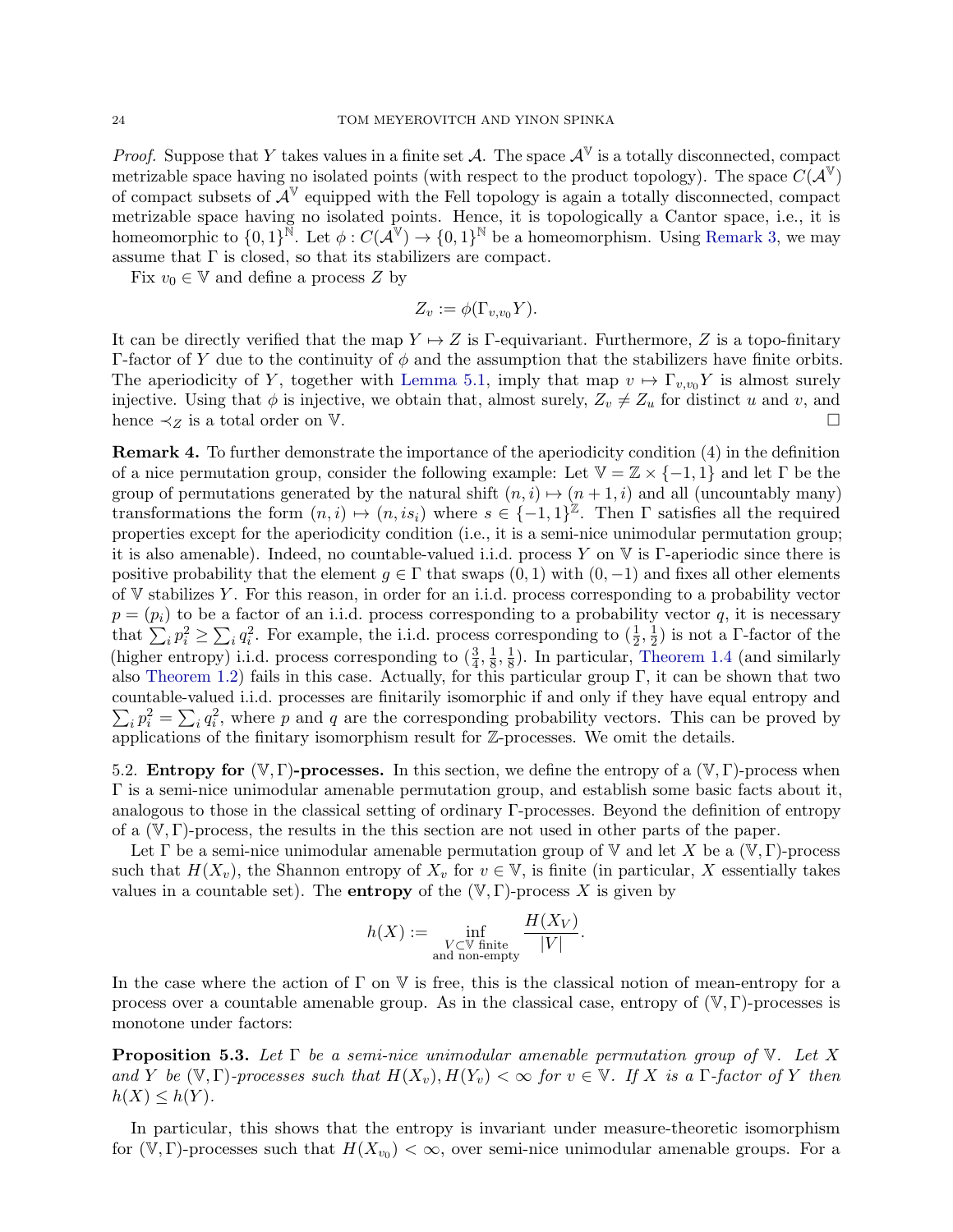$(\mathbb{V}, \Gamma)$ -process X such that  $H(X_{v_0}) = \infty$ , with  $\Gamma$  a semi-nice unimodular amenable permutation group, we can consistently define

$$
h(X) := \sup\{h(X') : X' \text{ is a factor of } X \text{ with } H(X'_v) < \infty \text{ for all } v \in \mathbb{V}\}.
$$

We proceed to prove [Proposition 5.3,](#page-23-2) whose proof we provide for completeness, and to reassure that this result carries over from the classical setting of ordinary Γ-processes to the setting of  $(V, \Gamma)$ -processes. For this, we shall show that  $h(X)$  can be computed along any co-Følner sequence in V (defined below).

Recall that a sequence of compact subsets  $(F_n)_{n=1}^{\infty}$  in a locally compact group  $\Gamma$  is called a bi-Følner sequence if

$$
\lim_{n \to \infty} \frac{m_{\Gamma}(KF_n K \setminus F_n)}{m_{\Gamma}(F_n)} = 0 \quad \text{for every compact } K \subset \Gamma.
$$

A locally compact Polish group admits a bi-Følner sequence if and only if it is amenable and unimodular. See [\[17,](#page-35-11) "variants of Følner's condition"].

Getting back to our case of interest,  $\Gamma$  is a semi-nice group of permutations of  $\mathbb{V}$ . In particular, the closure of  $\Gamma$  is a locally compact Polish group. A sequence  $(V_n)_{n=1}^{\infty}$  of finite subsets of V is called a **F**ølner sequence (with respect to the action of Γ) if

$$
\lim_{n \to \infty} \frac{|V_n \setminus gV_n|}{|V_n|} = 0 \quad \text{for any } g \in \Gamma.
$$

We call  $(V_n)_{n=1}^{\infty}$  a co-Følner sequence (with respect to the action of Γ) if

$$
\lim_{n \to \infty} \frac{|\partial_{v_1}^{v_0} V_n|}{|V_n|} = \lim_{n \to \infty} \frac{|\partial_{v_1}^{v_0} V_n^c|}{|V_n|} = 0 \quad \text{for every } v_0, v_1 \in \mathbb{V},
$$

where

$$
\partial_{v_1}^{v_0}V:=\{g\in \Gamma: g(v_0)\in V,\ g(v_1)\notin V\}\,v_0.
$$

Since  $\partial_{h(v_1)}^{h(v_0)}$  $h_{(v_1)}^{(v_0)}V = \partial_{v_1}^{v_0}V$  for any  $h \in \Gamma$ , we may always fix one of  $v_0$  or  $v_1$  in the definition of a co-Følner sequence. Since  $|\partial_{v_1}^{v_0}V^c| \leq |\Gamma_{v_1}v_0| \cdot |\partial_{v_0}^{v_1}V|$ , if one of the limits in the definition of a co-Følner sequence is zero (for all  $v_1$ ), then so is the other. If  $(V_n)_{n=1}^{\infty}$  is both Følner and co-Følner, we say it is a bi-Følner sequence. Let us mention that in the special case where the action of  $\Gamma$  on  $\mathbb {V}$ is transitive and free, we can identify  $\mathbb V$  with Γ. In this case, Følner and co-Følner sequences in V coincide with left and right Følner sequences in Γ, respectively, and then the two notions of bi-Følner sequences coincide. Any continuous action of a locally compact amenable group on a locally compact space is an amenable action in the sense of Greenleaf  $[10]$ , i.e., there exists a Følner sequence in V. Conversely, if a group acts transitively on a locally compact space, the action is amenable and the stabilizer of any point is a compact group, then the acting group is an amenable group. It follows that a semi-nice permutation group  $\Gamma$  is amenable (as a locally compact group) if and only if its action on V is amenable. It turns out that co-Følner sequences come up naturally in the context of entropy of  $(V, \Gamma)$ -processes. The following lemma shows that bi-Følner sequences (and, in particular, co-Følner sequences) in V also exist in this case.

<span id="page-24-0"></span>**Lemma 5.4.** Let  $\Gamma$  be a semi-nice unimodular amenable permutation group of  $\mathbb{V}$  and let  $(F_n)_{n=1}^{\infty}$ be a bi-Følner sequence in  $\overline{\Gamma}$  such that  $\overline{\Gamma}_{v_0}F_n\overline{\Gamma}_{v_0} = F_n$  for all n. Let  $V_n = F_nv_0$ . Then  $(V_n)_{n=1}^{\infty}$  is a bi-Følner sequence in  $\mathbb{V}$ , and each  $V_n$  is  $\Gamma_{v_0}$ -invariant.

Note that a sequence  $(F_n)_{n=1}^{\infty}$  as in the lemma indeed exists.

*Proof.* Let  $v_1 \in \mathbb{V}$  and choose any  $g \in \Gamma_{v_0,v_1}$ . Then (using the fact that  $F_n \overline{\Gamma}_{v_0} = F_n$ )

$$
\partial_{v_1}^{v_0} V_n = (F_n \setminus F_n g^{-1}) v_0.
$$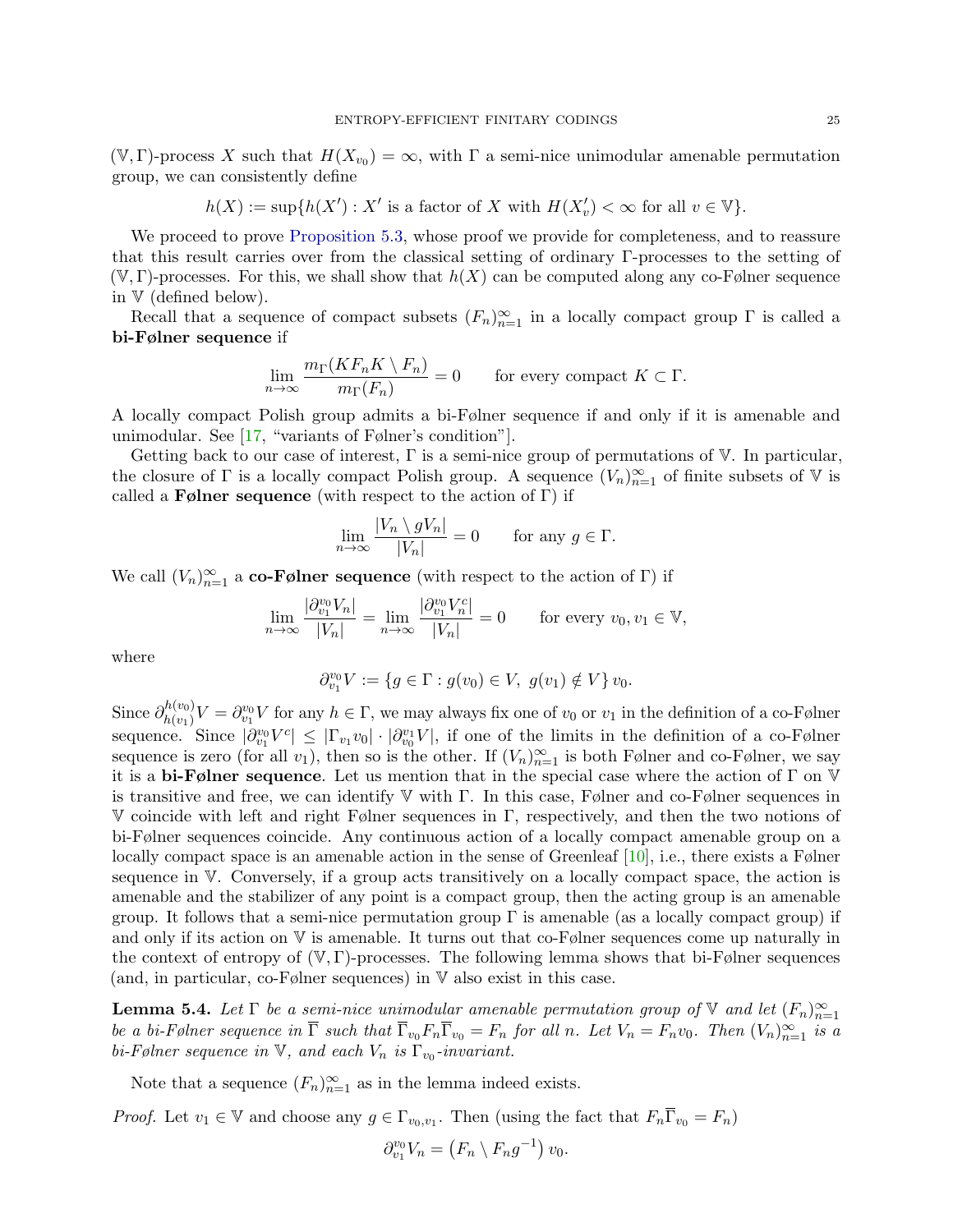So (using the fact that  $\Gamma_{v_0}F_n = F_n$ )

$$
|\partial_{v_1}^{v_0} V_n| = m_{\overline{\Gamma}} \left( F_n \setminus F_n g^{-1} \right).
$$

Since  $(F_n)$  is a bi-Følner sequence, we have that  $m_{\overline{\Gamma}}(F_n \setminus F_n g^{-1}) = o(m_{\overline{\Gamma}}(F_n))$  as  $n \to \infty$ . Using that  $|V_n| = m_{\overline{\Gamma}}(F_n \Gamma_{v_0}) = m_{\overline{\Gamma}}(F_n)$ , we deduce that  $(V_n)$  is co-Følner.

We proceed to show that  $(V_n)$  is a Følner sequence. Let  $g \in \Gamma$ . Then

$$
\partial_g V_n = F_n v_0 \setminus g F_n v_0 \subseteq (F_n \setminus g F_n) v_0
$$

Using the fact that  $F_n \Gamma_{v_0} = F_n$ , it follows that  $|\partial_g V_n| \leq m_{\overline{\Gamma}}(F_n \setminus gF_n)$ , and since  $(F_n)$  is a bi-Følner, it follows that  $(V_n)$  is a Følner sequence.

Thus, if  $\Gamma$  is a semi-nice unimodular amenable permutation group of  $\mathbb{V}$ , then there exists a bi-Følner sequence  $(V_n)_{n=1}^{\infty}$  in V, with each  $V_n$  being  $\Gamma_{v_0}$ -invariant. In fact, a minor adaptation of the proof in the setting of graphs given in [\[15,](#page-35-7) Section 8] shows that a semi-nice (closed) permutation group that admits a co-Følner sequence in V is unimodular and amenable (and hence admits a bi-Følner sequence).

As in the classical setting, the entropy of a process can actually be computed as a limit along a co-Følner sequence (see [Corollary 5.6](#page-25-0) below). This is a simple consequence of the following inequality. For  $W, U \subset V$ , denote

$$
\partial_U^{v_0} W := \bigcup_{u \in U} \partial_u^{v_0} W.
$$

<span id="page-25-1"></span>**Lemma 5.5.** Let  $\Gamma$  be a semi-nice permutation group of  $\mathbb{V}$  and let  $W, U \subset \mathbb{V}$  be finite and  $u_0 \in U$ . Then

$$
\frac{H(X_W)}{|W|} \le \frac{H(X_U)}{|U|} \cdot \left(1 + \frac{|\partial_U^{u_0} W^c|}{|W|}\right).
$$

*Proof.* Observe that  $\Gamma_U := \bigcap_{u \in U} \Gamma_u$  is a subgroup of  $\Gamma_{u_0}$  of finite index  $\ell := [\Gamma_U : \Gamma_{u_0}]$ . Let  $\Gamma' := \Gamma/\Gamma_U$ , and note that gu is well defined for  $g \in \Gamma'$  and  $u \in U$ , in the sense that it does not depend on the representative. Consider the (multi-)collection of sets

$$
\mathcal{K} := \{ gU : g \in \Gamma', \ gU \cap W \neq \emptyset \}.
$$

We claim this is a  $\ell |U|$ -cover of W, meaning that each  $w \in W$  is contained in exactly  $\ell |U|$  many sets in K. Indeed, for each  $u \in U$ , there are  $\ell$  elements  $g \in \Gamma'$  such that  $gu = w$  (and these elements are clearly distinct for different u). Thus, Shearer's inequality (and using the  $\Gamma$ -invariance of X) yields that

$$
H(X_W) \le \frac{H(X_U)}{\ell|U|} \cdot |\mathcal{K}|.
$$

It remains only to show that  $|K| \leq \ell(|W| + |\partial_U^{u_0} W^c|)$ . Indeed, this follows since

$$
|\mathcal{K}|=|\{g\in \Gamma': gU\cap W\neq \emptyset\}|=\ell\cdot |\{g\in \Gamma:gU\cap W\neq \emptyset\}u_0|
$$

and

$$
\{g \in \Gamma : gU \cap W \neq \emptyset\} u_0 = W \cup \{g \in \Gamma : gU \cap W \neq \emptyset, g(u_0) \notin W\} u_0 = W \cup \partial_U^{u_0} W^c. \square
$$

From [Lemma 5.5](#page-25-1) and the definition of a co-Følner sequence, we immediately get:

<span id="page-25-0"></span>**Corollary 5.6.** Let  $\Gamma$  be a semi-nice permutation group of  $\mathbb{V}$  and let X be a  $(\mathbb{V}, \Gamma)$ -process such that  $H(X_v) < \infty$ . Then for any co-Følner sequence  $(V_n)_{n=1}^{\infty}$  in  $V$ , we have

$$
h(X) = \lim_{n \to \infty} \frac{H(X_{V_n})}{|V_n|}.
$$

We are now ready to prove [Proposition 5.3.](#page-23-2)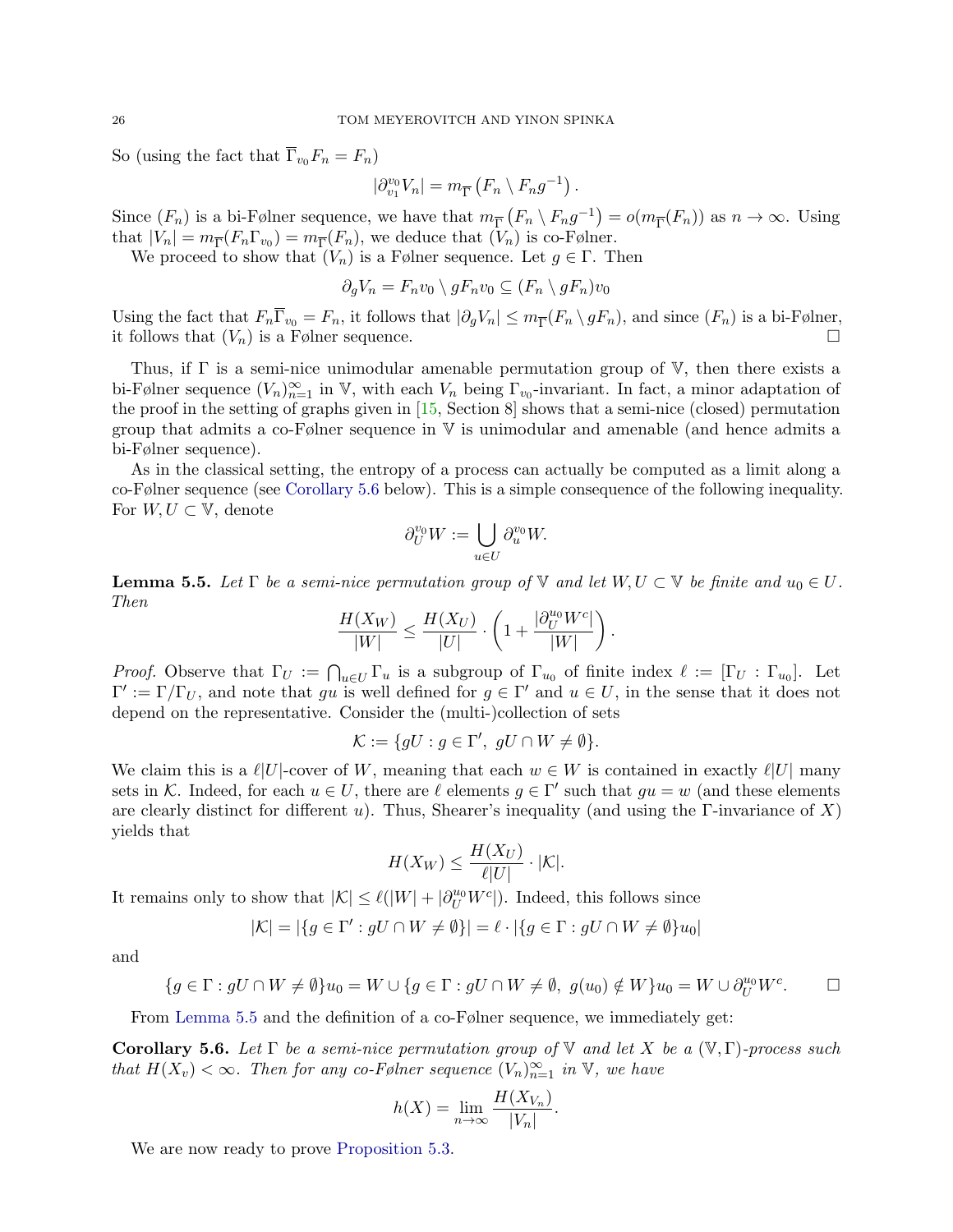*Proof of [Proposition 5.3.](#page-23-2)* Let X be a factor of Y and fix  $\epsilon > 0$ . There exists a finite set  $F \subset V$  so that  $H(X_{v_0} | Y_F) < \epsilon$ . Let  $(V_n)_{n \in \mathbb{N}}$  be a co-Følner sequence in V, which exists by [Lemma 5.4.](#page-24-0) If  $v \in V_n \setminus \partial_F^{v_0} V_n$  and  $g \in \Gamma_{v_0,v}$  then  $F \subseteq g^{-1}(V_n)$ . Thus,

$$
H(X_v | Y_{V_n}) = H(X_{v_0} | Y_{g^{-1}(V_n)}) \le H(X_{v_0} | Y_F) \le \epsilon.
$$

Hence,

$$
H(X_{V_n} | Y_{V_n}) \leq H(X_{\partial_F^{v_0} V_n}) + H(X_{V_n \setminus \partial_F^{v_0} V_n} | Y_{V_n}) \leq |\partial_F^{v_0} V_n| H(X_{v_0}) + \epsilon |V_n|.
$$

Since  $(V_n)$  is co-Følner and  $\epsilon$  was arbitrarily, we conclude that  $\frac{1}{|V_n|}H(X_{V_n} | Y_{V_n}) \to 0$  as  $n \to \infty$ . Finally, using [Corollary 5.6,](#page-25-0)  $h(X) = \lim_{n \to \infty} \frac{1}{|V_n|} H(X_{V_n}) \le \lim_{n \to \infty} H(Y_{V_n}) = h(Y)$ .

We conclude this section with a few additional remarks, starting with the roles of amenability and unimodularity in the entropy theory of  $(\mathbb{V}, \Gamma)$ -processes. A famous example of Ornstein and Weiss [\[16\]](#page-35-12) shows that over a free group, an i.i.d. process can have i.i.d. factors of greater entropy. In fact, on a regular tree, any i.i.d. process is an automorphism-equivariant factor of the uniform 2-valued i.i.d. process [\[1\]](#page-35-13). In particular, the amenability assumption in [Proposition 5.3](#page-23-2) cannot be dropped. The unimodularity assmption also cannot be dropped. To see this, consider the automorphism group  $\Gamma$  of the grandparent graph [\[15,](#page-35-7) Example 7.1], or equivalently, the group of automorphisms of a regular tree which fix a given end, viewed as a permutation group of the vertex set V. It is well known that this group is amenable as a locally compact group [\[5\]](#page-35-14) (equivalently, the action is amenable in the sense of Greenleaf), but not unimodular. For references see [\[15,](#page-35-7) Section 7.9]. Since Γ, as a group of permutations of V, is a subgroup of the full automorphism group of a regular tree, it follows that in this case too, an i.i.d. process can have i.i.d. factors of greater entropy. We note that the latter also gives an example of a semi-nice amenable permutation group which is non-unimodular and admits no co-Følner sequence (for semi-nice amenable permutation groups, the latter two properties are equivalent).

Ornstein and Weiss [\[17\]](#page-35-11) introduced an invariant which generalizes classical Kolmogorov–Sinai entropy for a very general class of essentially free actions of locally compact unimodular amenable groups (under a certain mild condition which applies in great generality). It is of interest to explore the precise relation between the entropy of a  $(\mathbb{V}, \Gamma)$ -process and the Ornstein–Weiss entropy of the associated  $\overline{\Gamma}$ -action. However, this would be a detour and we do not pursue this issue here.

### 6. Finitary Z-type orders

<span id="page-26-0"></span>A classical theorem of Ornstein and Weiss [\[16\]](#page-35-12) states that all essentially free, ergodic actions of a countable group are hyperfinite, and in particular, orbit equivalent to a  $\mathbb{Z}$ -action. The latter part can be reinterpreted as follows: For any countable group  $\Gamma$ , any essentially free and ergodic Γ-process X admits a factor that is a random invariant Z-type total order. See [\[7\]](#page-35-15) for more on this point of view. The main result of this section, [Proposition 6.1,](#page-26-1) is a finitary version of an analogous statement regarding i.i.d.  $(\mathbb{V}, \Gamma)$ -processes for nice amenable permutation groups. Note that the Γ-orbits of a  $(V, Γ)$ -process can be uncountable, thus clearly not orbit equivalent to a Z-action in the classical sense.

Let  $\Gamma < Perm(\mathbb{V})$  be a group. For  $z \in \mathbb{V}^{\mathbb{V}}$  and  $g \in \Gamma$ , we define  $T^g(z)_v = g(z_{g^{-1}(v)})$ . This defines an action of  $\Gamma$  on  $\mathbb{V}^{\mathbb{V}}$ . We say that a process Y admits a **cycle-free permutation** of  $\mathbb{V}$  as a finitary factor if there exists a topo-finitary map  $\pi$  from Y to  $Perm(\mathbb{V})$  such that for any  $q \in \Gamma$ , almost surely,  $T^g(\pi(Y)) = \pi(g(Y))$ , and, almost surely,  $\pi(Y)$  is a permutation of V with no finite orbits. Note that if a permutation of  $V$  has a single orbit, then it can be seen as a  $\mathbb{Z}$ -type order on  $V$ .

<span id="page-26-1"></span>**Proposition 6.1** (Finitary cycle-free permutation and Z-type order). Let  $\Gamma$  < Perm(V) be a nice permutation group and let Y be a non-trivial i.i.d. process. Then Y admits a cycle-free permutation of V as a finitary factor. Furthermore, if  $\Gamma$  is amenable and Y has at least three symbols, then the permutation can be chosen to have a single orbit almost surely.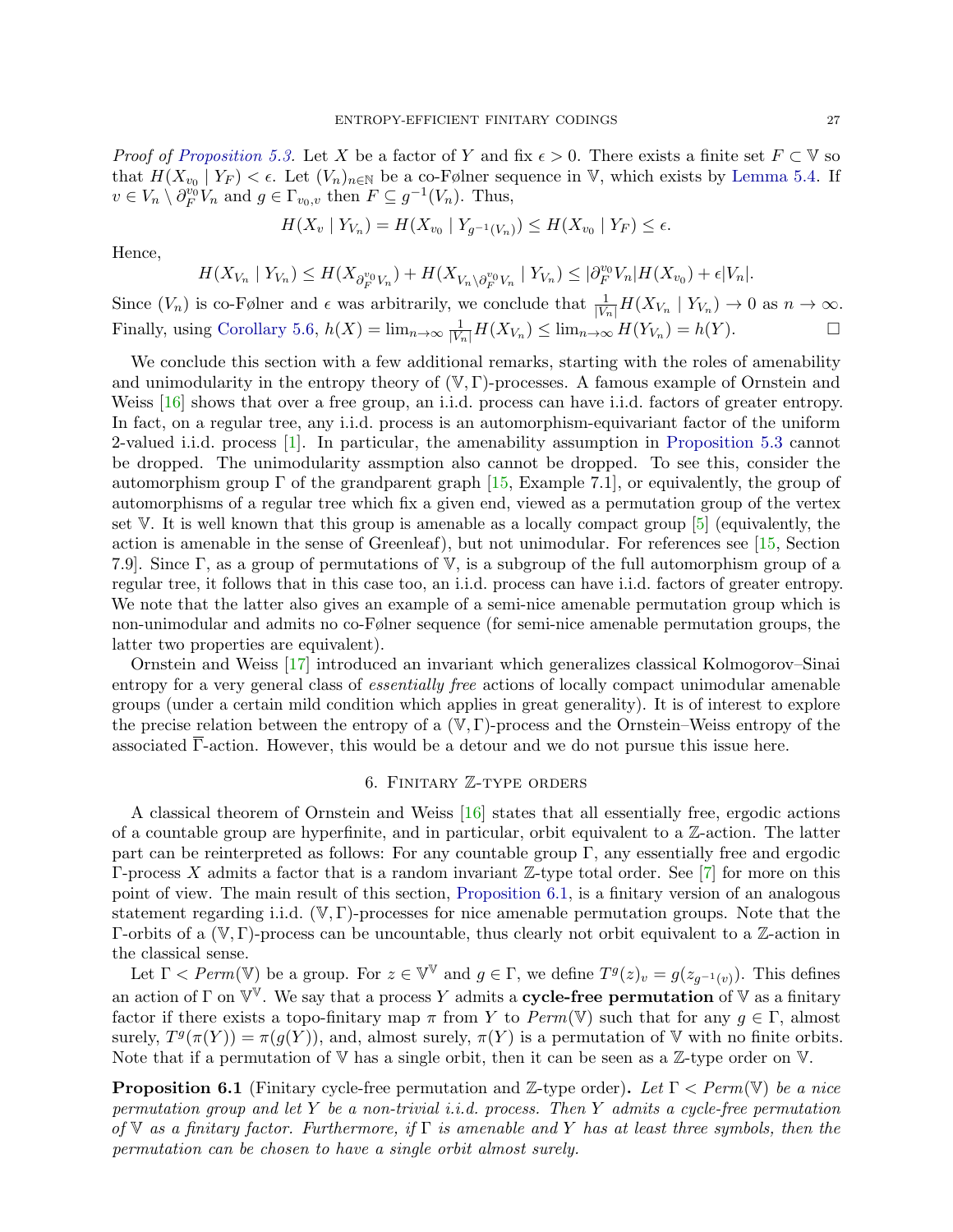The proof of [Proposition 6.1](#page-26-1) is based on constructing a certain increasing sequence of partitions of  $V$ , captured by the following notion. We say that an  $A$ -valued process Y admits a finitary cell **process** if it admits a sequence  $\rho = (\rho_j)$  of finitary maps  $\rho_j : \mathcal{A}^{\mathbb{V}} \to \mathbb{V}^{\mathbb{V}}$  such that for every  $j \in \mathbb{N}$ ,  $g \in \Gamma$  and  $v, w \in \mathbb{V}$ , almost surely:

- (i)  $\rho_j(g(Y)) = T^g(\rho_j(Y)).$
- (ii) If  $\rho_j(Y)_v = \rho_j(Y)_w$  then  $\rho_{j+1}(Y)_v = \rho_{j+1}(Y)_w$ .
- (iii)  $\{u \in \mathbb{V} : \rho_j(Y)_u = v\} \subset V_{j,v}$  for some finite deterministic set  $V_{j,v} \subset \mathbb{V}$ .<sup>[5](#page-27-0)</sup>

Note that for any  $j \in \mathbb{N}$ , the function  $\rho_j(Y)$ :  $\mathbb{V} \to \mathbb{V}$  induces a partition of  $\mathbb{V}$  with finite "cells". The partition induced by  $\rho_{i+1}(Y)$  is coarser than the partition induced by  $\rho_i(Y)$ . Thus, we obtain another partition of V in the limit as  $j \to \infty$ . We call this the **eventual partition**. We stress that the eventual partition is not necessarily finitary in any sense: since the partitions becomes coarser as j increases, there will be a finite witness for the event that  $v$  and  $w$  are in the same eventual partition class, but there need not be such a witness for the complement of this event.

We say that a cell process has **infinite eventual cells** if, almost surely, the eventual partition has no finite partition classes, or equivalently, if for every  $v \in V$  we have that  $|\{u \in V : \rho_i(Y)u\}|\leq$  $\rho_j(Y)_v\}\rightarrow \infty$  as  $j\rightarrow \infty$ . We say that a cell process has a **single eventual cell** if, almost surely, the eventual partition is  $\{V\}$ , or equivalently, if for every  $v, w \in V$  there exists  $j \in \mathbb{N}$  such that  $\rho_i(Y)_v = \rho_i(Y)_w$ . Clearly, if a cell process has a single eventual cell, then it also has infinite eventual cells.

<span id="page-27-1"></span>**Proposition 6.2** (Finitary cell process). Let  $\Gamma$  < Perm(V) be a nice permutation group and let Y be a non-trivial *i.i.d.* process. Then Y admits a finitary cell process having infinite eventual cells. Furthermore, if  $\Gamma$  is amenable and Y has at least three symbols, then the cell process can be chosen to have a single eventual cell.

6.1. Finitary cell process. In this section, we give the main constructions towards establishing [Proposition 6.2](#page-27-1) about the existence of finitary cell processes. Our construction in the amenable case (leading to a single eventual cell) is different than the one in the general case. We state these in two separate lemmas. In the amenable case, we state a weaker result, which we then use in [Section 6.3](#page-30-0) to conclude the full strength of [Proposition 6.2.](#page-27-1)

<span id="page-27-2"></span>**Lemma 6.3.** Let  $\Gamma$  < Perm(V) be a semi-nice permutation group. Then any finite-valued aperiodic  $(V, \Gamma)$ -process admits a finitary cell process having infinite eventual cells.

*Proof.* Fix  $v_0 \in V$  and let  $V_n$  be a sequence of finite  $\Gamma_{v_0}$ -invariant sets increasing to V. Such a sequence can be obtained by taking  $V_n = \Gamma_{v_0} V_n'$  where  $V_n'$  is any sequence of finite subsets increasing to V. Denote  $V_n(v) := \Gamma_{v_0,v} V_n$ . We note that  $\{u \in V : v \in V_n(u)\}$  is finite for any  $v \in V$ .

Let Y be a finite-valued aperiodic  $(V, \Gamma)$ -process. By [Lemma 5.2,](#page-22-1) Y admits a finitary bitwise total order on  $\mathbb V$ . That is, there exists a  $\{0,1\}^{\mathbb N}$ -valued process Z such that  $\prec_Z$  is a total order on V and each  $Z^n$ , the pointwise restriction of  $Z$  to  $\{1,\ldots,n\}$ , is a finitary Γ-factor of Y. For each  $n \geq 1$ , let  $\prec_n$  be the partial order on V induced by the lexicographical order on  $\{0,1\}^n$  given by  $Z^n$ . Then each  $\prec_n$  is a finitary factor of Y and the sequence  $(\prec_n)$  increases to  $\prec$ .

For  $v \in V$ , let  $N_v$  be the smallest  $n \geq 1$  such that  $V_n(v)$  contains an element  $\prec$ -smaller than v. Note that  $N_v$  is almost surely finite since there is no  $\prec$ -minimal element almost surely. Let  $v^$ denote the  $\prec$ -smallest element in  $V_{N_v}(v)$  (this is well defined since  $N_v$  is almost surely finite). Let D be the directed graph on V whose edges are  $(v, v^-)$  for all  $v \in V$ . Note that every vertex has out-degree 1 in D. In particular, for any starting vertex  $v \in \mathbb{V}$ , the sequence  $(v, v^-, v^{--}, \dots)$  is well defined and is an infinite forward-directed path of distinct vertices in D.

For each  $n \geq 1$ , let  $D_n$  be the directed subgraph of D whose vertex set is V and where the edge  $(v, v^-)$  belongs to  $D_n$  if and only if  $v^- \in V_n(v)$  and  $v^- \prec_n v$ . Since  $V_n(v)$  increases to V and  $\prec_n$ 

<span id="page-27-0"></span><sup>&</sup>lt;sup>5</sup>Other reasonable conditions are also possible. For example, we could have made do with the weaker requirement that the cell  $\{u \in \mathbb{V} : \rho_i(Y)_u = v\}$  is a finitary function of Y.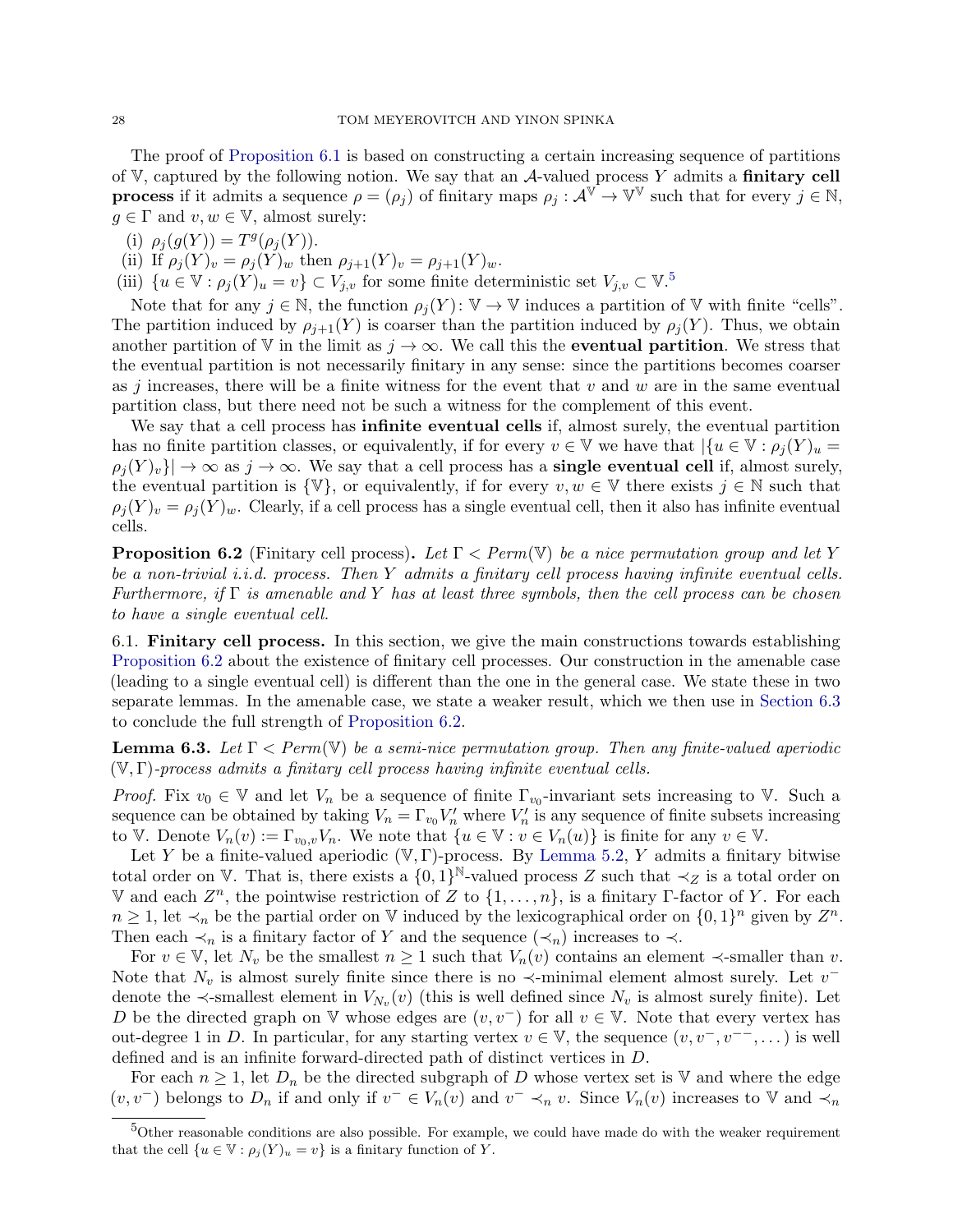increases to  $\prec$ , we have that  $D_n$  increases to D as  $n \to \infty$ . Let  $D_n^*$  be the non-directed graph underlying  $D_n$ . We claim that, almost surely, all connected components in  $D_n^*$  are finite. Since the out-degrees in  $D_n$  are at most 1 and the in-degrees are bounded, this is equivalent to the statement that every (forward or backward) directed path in  $D_n$  is finite. Indeed, since  $Z_v^n$  takes at most  $2^n$ values, any directed path in  $D_n$ , which in particular constitutes a strictly  $\prec_n$ -monotone sequence, must be finite (in fact, has length at most  $2<sup>n</sup>$ ). Furthermore, the connected component of each vertex v in  $D_n^*$  is a finitary function of Y.

Each connected competent of  $D_n^*$  is a tree, and since the out-degrees in  $D_n$  are at most 1, there is a unique element in each connected competent of  $D_n^*$  whose out-degree in  $D_n$  is zero. The finitary cell process is now obtained by setting  $\rho_n(y)_v$  to be the unique element in the component of v in  $D_n^*$  whose out-degree in  $D_n$  is zero. It is straightforward to check that the requirements of a finitary cell process are satisfied.

<span id="page-28-1"></span>**Lemma 6.4.** Let  $\Gamma$  < Perm(V) be a semi-nice unimodular amenable permutation group. Then for any  $\epsilon > 0$  there exists a (countable-valued) i.i.d. process with entropy at most  $\epsilon$  which admits a finitary cell process having a single eventual cell.

*Proof.* For convenience, using [Remark 3,](#page-22-2) we replace  $\Gamma$  with its closure  $\overline{\Gamma}$ , so that  $\Gamma_{v_0}$  is compact. Let  $(F_j)_{j=0}^{\infty}$  be an increasing bi-Følner sequence in  $\Gamma$  such that  $\Gamma = \bigcup_{j=0}^{\infty} F_j$  and with compact  $F_j$ 's. By replacing  $F_j$  with  $\Gamma_{v_0}F_j\Gamma_{v_0}$  we can assume without loss of generality that each  $F_j$  is invariant under multiplication by  $\Gamma_{v_0}$  from the left and from the right (here we use that  $\Gamma_{v_0}$  is a compact subgroup of Γ). We may similarly also assume that  $F_j = F_j^{-1}$  for all j and that  $F_0 = \{1_\Gamma\}$ . Under these assumptions, normalizing the Haar measure so that  $m_{\Gamma}(\Gamma_{v_0}) = 1$ , the Haar measure of each  $F_j$  is equal to the cardinality of  $F_jv_0$ .

We define an increasing sequence of integers  $(n_j)_{j=0}^{\infty}$  by induction. We start by setting  $n_0 := 0$ . Let  $j \geq 1$  and suppose that  $n_{j-1}$  has been defined. Denote

$$
K_j := (F_{n_{j-1}} \cdots F_{n_2} F_{n_1}) F_j (F_{n_1} F_{n_2} \cdots F_{n_{j-1}}).
$$

Using that  $(F_n)_{n=1}^{\infty}$  is a Følner sequence, choose  $n_j$  large enough so that  $N_j := m_{\Gamma}(F_{n_j})$  satisfies

<span id="page-28-0"></span>
$$
m_{\Gamma}\left(K_j F_{n_j} \triangle F_{n_j}\right) < \frac{1}{4} N_j \tag{11}
$$

and

$$
H(1/N_j) < \epsilon \cdot 2^{-j}.
$$

Let  $(W^j)_{j=1}^{\infty}$  be a sequence of processes which are mutually independent of one another and with  $W<sup>j</sup>$  being an i.i.d. percolation process of density  $1/N_j$ . Let Y be the process defined by  $Y_v := (W_v^j)_{j=1}^{\infty}$ . Note that  $h(Y) = \sum_{j=1}^{\infty} h(W^j) < \epsilon$  and that, in particular, Y is a countable-valued i.i.d. process. We will construct the cell process as a finitary factor of Y .

We are now ready to define a cell process  $\rho = (\rho_j)_{j=1}^{\infty}$ . Each  $\rho_j$  will be a finitary map from  $(\{0,1\}^{\mathbb{N}})^{\mathbb{V}}$  to  $\mathbb{V}^{\mathbb{V}}$ . In fact, to define  $\rho_j$ , we will only use the finite sequence  $(W^1,\ldots,W^j)$  rather than the entire sequence  $(W^1, W^2, \dots)$ , so that  $\rho_j$  can be thought of as a finitary map from  $(\{0, 1\}^j)^{\mathbb{V}}$  to  $\mathbb{V}^{\mathbb{V}}$ . We will define  $\rho_j$  by induction.

For convenience, denote

$$
Z^j := \rho_j(Y) = \rho_j(W^1, \dots, W^j).
$$

We begin by setting

$$
Z_v^0 := v \qquad \text{for all } v \in \mathbb{V}.
$$

Now let  $j \geq 1$  and suppose we have already defined  $Z^{j-1}$ . Define

$$
Z_v^j := \begin{cases} u & \text{if } C_j (Z_v^{j-1}) = \{u\} \\ Z_v^{j-1} & \text{if } |C_j (Z_v^{j-1})| \neq 1 \end{cases},
$$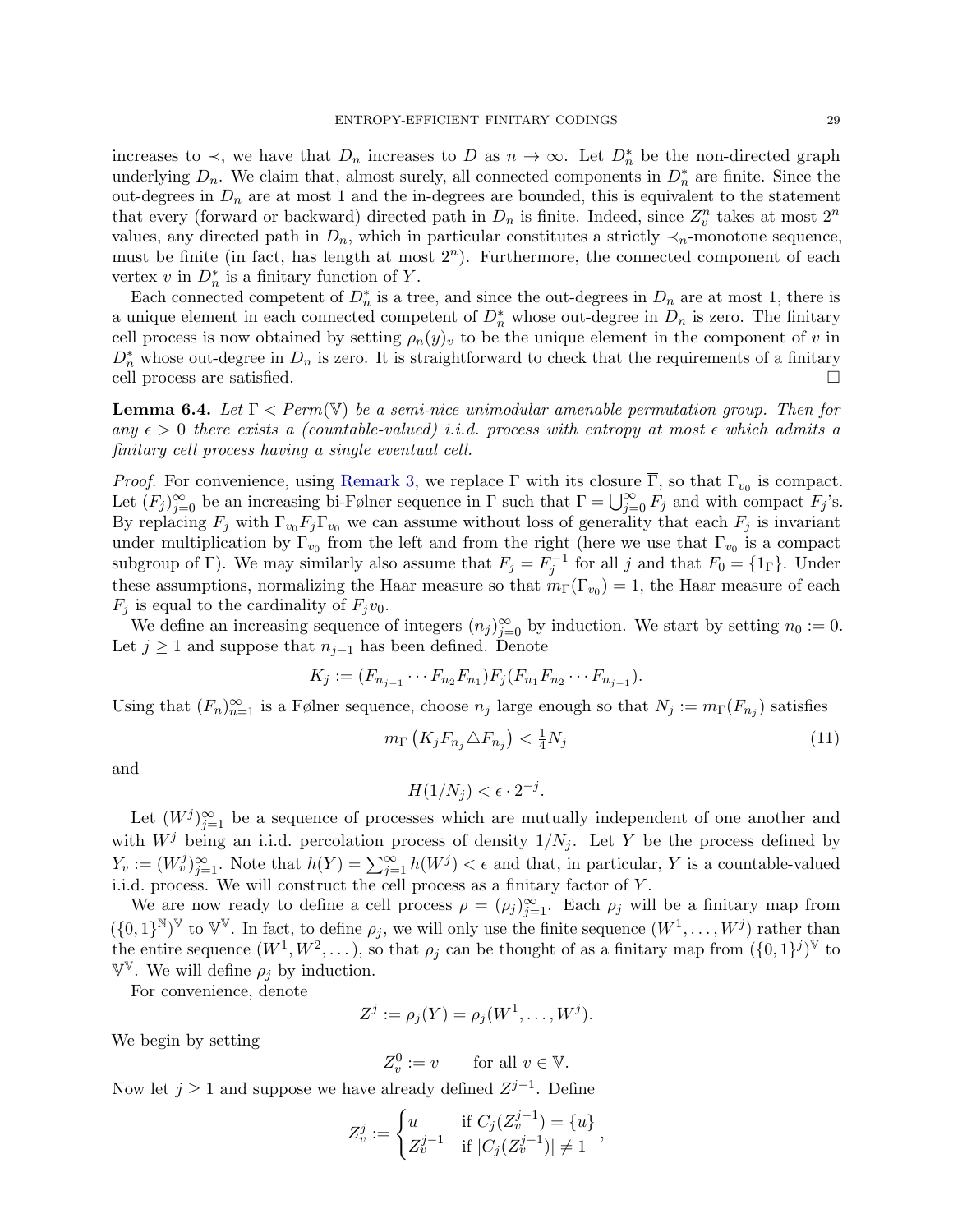where

$$
C_j(v) := W^j \cap \Gamma_{v_0, v} F_{n_j} v_0.
$$

This completes the definition of the cell process.

We now show that the desired properties are satisfied. First, we claim that for every  $j \in \mathbb{N}$  and  $v, w \in \mathbb{V}$ :

- (1)  $T^g(\rho_j(\omega)) = \rho_j(g(\omega))$  for all  $g \in \Gamma$  and  $\omega \in (\{0,1\}^j)^{\mathbb{V}}$ .
- (2) If  $Z_v^j = Z_w^j$  then  $Z_v^{j+1} = Z_w^{j+1}$ .
- (3)  $Z_v^j$  belongs to  $\Gamma_{v_0,v}F_{n_1}F_{n_2}\cdots F_{n_j}v_0$  and depends only on the values of Y on this set.
- (4) If  $Z_w^j = v$  then  $w \in \Gamma_{v_0, v} F_{n_j} \cdots F_{n_2} F_{n_1} v_0$ .

These properties are easily verified by induction: for (1) we use that  $g(C_j(v)) = g(W^j) \cap \Gamma_{v_0, g(v)} F_{n_j} v_0$ , for (3) we use that  $w \in \Gamma_{v_0,v} F v_0$  implies  $\Gamma_{v_0,w} \subset \Gamma_{v_0,v} F \Gamma_{v_0}$ , and for (4) we also use that  $w \in \Gamma_{v_0,v} F v_0$ if and only if  $v \in \Gamma_{v_0,w} F^{-1}v_0$ . Note that  $Kv_0$  is a finite subset of V for any compact subset K of  $\Gamma$ (since it is the image of a compact set under the continuous map  $q \mapsto q(v_0)$ ). This shows that  $\rho$  is a finitary cell process.

It remains to show that the cell process has a single eventual cell. Fix  $v, w \in V$  and let  $j \in N$  be large enough so that  $v \in \Gamma_{v_0,w} F_j w$ . Denote  $\tilde{v} := Z_v^{j-1}$  and  $\tilde{w} := Z_w^{j-1}$ . Define

$$
\tilde{N}_j := |\Gamma_{v_0, \tilde{v}} F_{n_j} v_0 \cap \Gamma_{v_0, \tilde{w}} F_{n_j} v_0| \quad \text{and} \quad \tilde{M}_j := |\Gamma_{v_0, \tilde{v}} F_{n_j} v_0 \triangle \Gamma_{v_0, \tilde{w}} F_{n_j} v_0|.
$$

Let  $g \in \Gamma_{\tilde{w},v_0} \Gamma_{v_0,\tilde{v}}$  and note that

$$
\tilde{N}_j = m_\Gamma \left( g F_{n_j} \cap F_{n_j} \right) \le N_j \quad \text{and} \quad \tilde{M}_j = m_\Gamma \left( g F_{n_j} \triangle F_{n_j} \right) \le 2N_j.
$$

To get a lower bound on  $\tilde{N}_j$ , note that  $\tilde{v} \in \Gamma_{v_0,v} F_{n_1} \cdots F_{n_{j-1}} v_0$  and  $\tilde{w} \in \Gamma_{v_0,w} F_{n_1} \cdots F_{n_{j-1}} v_0$  imply that  $\Gamma_{v_0,\tilde{v}} \subset \Gamma_{v_0,v} F_{n_1} \cdots F_{n_{j-1}}$  and  $\Gamma_{v_0,\tilde{w}} \subset \Gamma_{v_0,w} F_{n_1} \cdots F_{n_{j-1}}$ , and that  $v \in \Gamma_{v_0,w} F_j w$  implies that  $\Gamma_{v_0,v} \subset \Gamma_{v_0,w} F_j$ , so that

$$
g \in \Gamma_{\tilde{w},v_0} \Gamma_{v_0,\tilde{v}} \subset (F_{n_{j-1}} \cdots F_{n_1}) \Gamma_{w,v_0} \Gamma_{v_0,v}(F_{n_1} \cdots F_{n_{j-1}}) \subset K_j.
$$

Thus, using [\(11\)](#page-28-0), we get that

$$
\tilde{M}_j = m_{\Gamma}(gF_{n_j} \setminus F_{n_j}) + m_{\Gamma}(g^{-1}F_{n_j} \setminus F_{n_j}) \le 2m_{\Gamma}(K_jF_{n_j} \triangle F_{n_j}) \le \frac{1}{2}N_j \quad \text{so that} \quad \tilde{N}_j \ge \frac{1}{2}N_j.
$$
  
Note that  $|C_j(\tilde{v}) \cap C_j(\tilde{w})|$  and  $|C_j(\tilde{v}) \triangle C_j(\tilde{w})|$  are independent random variables (conditionally on

 $(Z^1, \ldots, Z^{j-1})$  whose distributions are  $\text{Bin}(\tilde{N}_j, \frac{1}{N})$  $\frac{1}{N_j}$ ) and  $\text{Bin}(\tilde{M}_j, \frac{1}{N_j})$  $\frac{1}{N_j}$ , respectively. Thus, given  $(Z^1, \ldots, Z^{j-1})$ , the probability that

$$
|C_j(\tilde{v}) \cap C_j(\tilde{w})| = 1 \quad \text{and} \quad |C_j(\tilde{v}) \triangle C_j(\tilde{w})| = 0
$$

is

$$
\frac{\tilde{N}_j}{N_j} \left(1 - \frac{1}{N_j}\right)^{\tilde{M}_j + \tilde{N}_j - 1} \ge \min_{n \ge 1} \frac{1}{2} (1 - \frac{1}{n})^{3n} =: c > 0.
$$

This yields a uniform lower bound on the conditional probability that  $Z_v^j = Z_w^j$  given  $(Z^1, \ldots, Z^{j-1})$ . Thus, the (unconditional) probability that  $Z_v^j \neq Z_w^j$  is exponentially small in j. In particular, almost surely,  $Z_v^j = Z_w^j$  for large enough j. This shows that there is a single eventual cell.

6.2. Finitary cycle-free permutations. In this section, we give the main construction towards establishing [Proposition 6.1](#page-26-1) about the existence of a finitary cycle-free permutation and  $\mathbb{Z}$ -type total order, assuming the existence of a finitary cell process.

<span id="page-29-0"></span>**Lemma 6.5.** Let  $\Gamma$  < Perm(V) be a semi-nice unimodular permutation group. Let Y be a process that admits a total order  $\prec$  on  $\mathbb {V}$  as a finitary factor and that also admits a finitary cell process  $ρ$  having infinite eventual cells. Then Y admits a cycle-free permutation of  $∇$  as a finitary factor. Furthermore, if the cell process has a single eventual cell, then the permutation almost surely has a single orbit.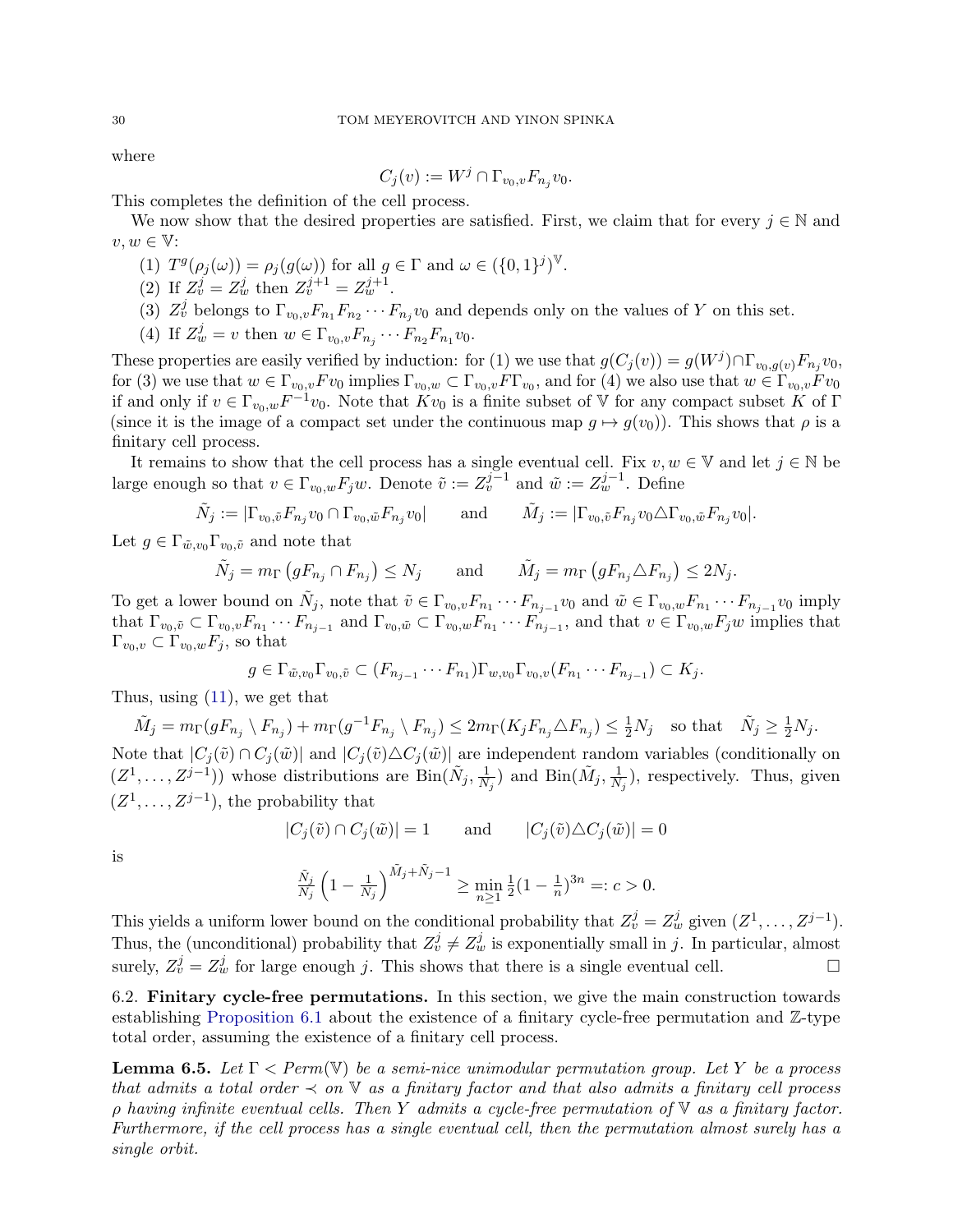*Proof.* For  $v \in V$  and  $j \in N$ , let  $C_v^j := \{w \in V \mid \rho_j(Y)_w = \rho_j(Y)_v\}$  denote the cell of v at level j. The definition of a finitary cell process ensures that this set is finite, and furthermore that  $Y \mapsto C^j$ is a finitary factor map.

Let  $C_v^{\infty}$  be the eventual cell of v. We claim that there is no  $\prec$ -maximal element in  $C_v^{\infty}$ . To see this, consider the function that transports a unit of mass from u to v whenever  $u \in C_v^{\infty}$  and v is the  $\prec$ -maximal element of  $C_v^{\infty}$ . By unimodularity, the expected mass in is equal to the expected mass out, which is clearly at most 1. Since  $\rho$  has infinite eventual cells,  $|C_v^{\infty}| = \infty$  almost surely. In particular, on the event that v is the  $\prec$ -maximal element of  $C_v^{\infty}$ , the total mass into v is infinite. We thus conclude that this occurs with probability zero.

We now define a cycle-free permutation S of V. We define S by induction on j, so that after the j-th step, for each v, for all but one  $u \in C_v^j$  (which we denote by  $u_v^j$ ), the successor  $S(u)$ of u is defined and belongs to  $C_v^j$ , and similarly for the predecessor  $S^{-1}(w)$  (with the element whose predecessor is undefined denoted by  $w_v^j$ ). We begin with  $j = 0$  for which we assume that  $C_v^0 = \{v\}$  so that there is nothing to define. Now fix  $j \ge 1$  and  $v \in \mathbb{V}$ , and suppose that  $C_v^j$  consists of cells  $C_1, \ldots, C_k$  of  $C^{j-1}$ , enumerated in such a way that  $v_1 \prec v_2 \prec \cdots \prec v_k$ , where  $v_i$  is the  $\prec$ -minimum in  $C_i$ . For  $1 \leq i < k$ , we set the successor of  $u_{v_i}^{j-1}$  to be  $w_{v_i}^{j+1}$  (the use of  $v_i$  here is just for convenience; any element in  $C_i$  would do). Then every  $u \in C_v^j$  has a well defined successor, except for  $u_v^j = u_{v_1}^{j-1}$ , and every  $w \in C_v^j$  has a well defined predecessor, except for  $w_v^j = w_{v_k}^{j-1}$ . This completes the definition of  $S$ . It is straightforward that  $S$  is a cycle-free permutation and that it is a finitary factor of Y .

Assume now that  $\rho$  has a single eventual cell. Since, for every j and v, the permutation S cycles through all elements of  $C_v^j$  (in the sense that there exists  $u \in C_v^j$  such that  $\{S^i(u)\}_{i=0}^{|C_v^j|-1} = C_v^j$ ), it follows that the permutation  $S$  consists of a single orbit.

<span id="page-30-0"></span>6.3. Concluding [Proposition 6.2,](#page-27-1) [Proposition 6.1](#page-26-1) and [Theorem 1.4.](#page-2-0) So far, we have established [Lemma 6.3](#page-27-2) and [Lemma 6.4](#page-28-1) about the existence of finitary cell processes, and [Lemma 6.5](#page-29-0) about the existence of finitary cycle-free permutations and finitary Z-type orders. We show here how this yields [Theorem 1.4.](#page-2-0) We then show how this theorem, together with the lemmas, establishes [Proposition 6.2](#page-27-1) and [Proposition 6.1.](#page-26-1)

*Proof of [Theorem 1.4.](#page-2-0)* Let X and Y be two countable-valued i.i.d. processes having equal entropy and such that  $X_v$  and  $Y_v$  each take at least three values. Let  $0 < \epsilon < 1$  be sufficiently small. By splitting two atoms in X into three atoms, we can obtain an i.i.d.process  $X'$  having an atom of mass exactly  $\epsilon$  and the same entropy as X. Similarly, by splitting two atoms in Y into three atoms, we can obtain an i.i.d. process Y' having an atom of mass exactly  $\epsilon$  and the entropy as Y. Thus, to show that X and Y are finitarily Γ-isomorphic, it suffices to show that any two i.i.d. processes with equal entropy and an atom of equal weight are finitarily Γ-isomorphic.

We may thus assume without loss of generality that  $X$  and  $Y$  have an atom of equal weight. By renaming the symbols, we may further assume that they have a symbol  $a$  of equal weight  $p$ . Let  $Z$  be a  $\{0,1\}$ -valued i.i.d. process of density p. By [Lemma 6.3,](#page-27-2) [Lemma 5.2](#page-22-1) and the first part of [Lemma 6.5,](#page-29-0) Z admits a cycle-free permutation  $S_Z$  of V as a finitary factor. Let  $Z(X)$  and  $Z(Y)$  denote the marker processes for X and Y given by the occurrences of a. We identify  $Z(X)$ ,  $Z(Y)$  and Z. Conditioned on Z, using the Z-type order, we obtain a collection of Z-processes: for each  $v \in V$  such that  $Z_v = 0$  (equivalently,  $X_v \neq a$ ), we have the process  $X_n^{(Z,v)} := X_{\tilde{S}_Z^n(v)}$ , where  $\tilde{S}_Z(v) := S_Z^{N_Z(v)}$ and  $N_Z(v)$  is the smallest positive integer such that  $Z_{S_Z^{N_Z(v)}(v)} = 0$ . A routine Poincaré recurrence  $Z^{N Z \left( v \right)} \! \left( v \right)$ argument implies that  $\tilde{S}_Z(v)$  is almost surely well defined when  $Z_v = 0$ . Then each  $X^{(Z,v)}$  is an i.i.d. process (conditionally on Z), with a fixed deterministic distribution. Furthermore, given Z, for any subset of  $F \subset \{v \in \mathbb{V} : Z_v = 0\}$  having no pair of distinct elements in the same  $S_Z$ -orbit, the Z-processes  $(X^{(Z,v)})_{v \in F}$  are jointly independent. We similarly define  $Y^{(Z,v)}$ , which is also an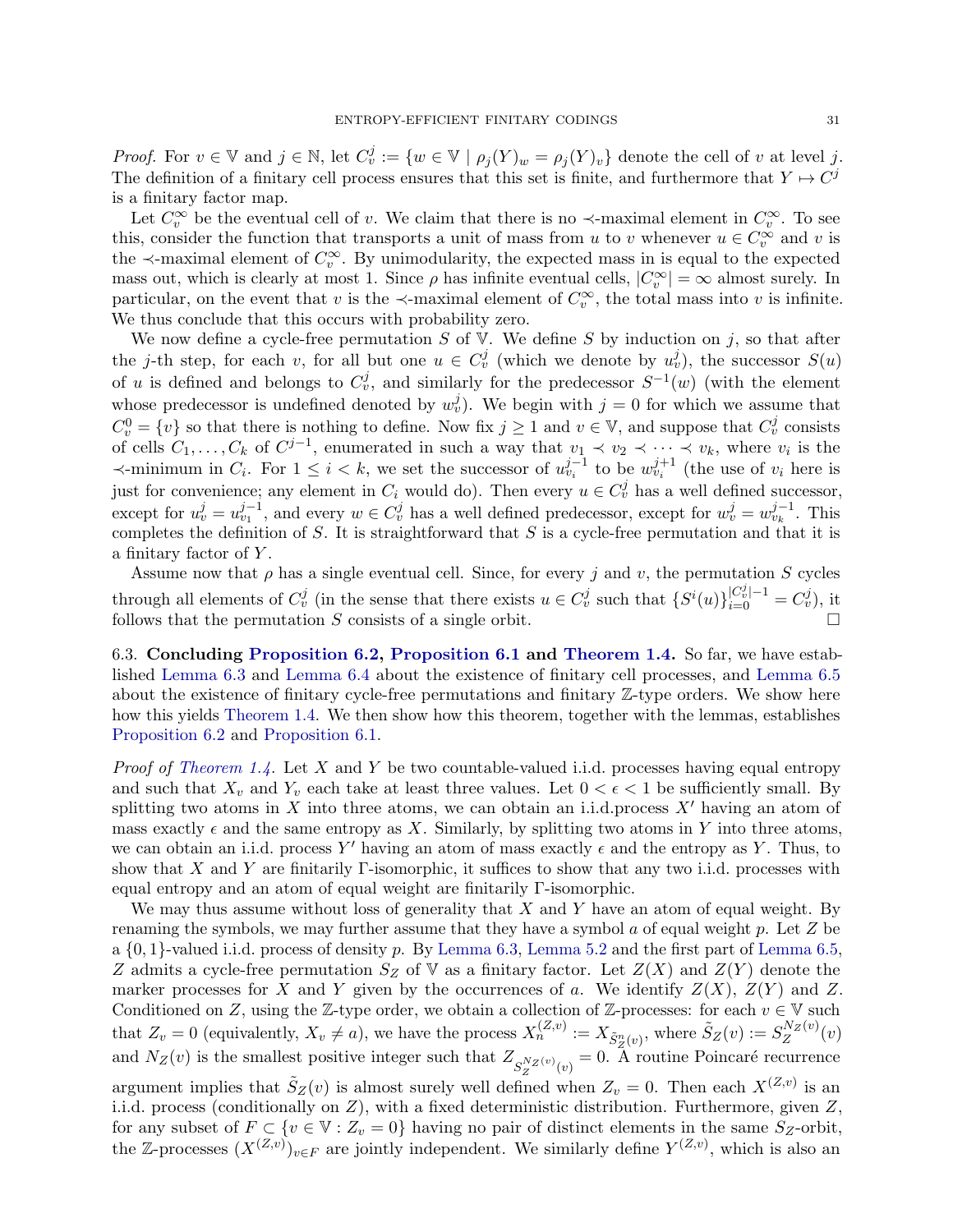i.i.d. process with the same entropy as  $X^{(Z,v)}$ . We may now apply the Keane–Smorodinsky finitary isomorphism (or, alternatively, for a self-contained proof, we may appeal to [Theorem 3.2\)](#page-6-1) to each pair of these i.i.d.  $\mathbb{Z}$ -processes.

Proof of [Proposition 6.2.](#page-27-1) The first part is just [Lemma 6.3.](#page-27-2) The second part follows from [Lemma 6.4](#page-28-1) and [Theorem 1.4.](#page-2-0)  $\Box$ 

Proof of [Proposition 6.1.](#page-26-1) The first part follows from [Lemma 6.3,](#page-27-2) [Lemma 5.2](#page-22-1) and the first part of [Lemma 6.5.](#page-29-0) The second part follows from [Lemma 6.4,](#page-28-1) [Theorem 1.4,](#page-2-0) [Lemma 5.2](#page-22-1) and the second part of [Lemma 6.5.](#page-29-0)

## 7. Completing the proof of [Theorem 1.2](#page-1-0)

<span id="page-31-0"></span>We now complete the proof of [Theorem 1.2](#page-1-0) by deducing it from the case of  $\mathbb{Z}$ -processes, which is [Theorem 4.1.](#page-19-3) The general idea is to use the existence of an equivariant finitary  $\mathbb{Z}$ -type total order on V guaranteed by [Proposition 6.1](#page-26-1) to move from  $(V, \Gamma)$ -processes to Z-processes, where we can apply [Theorem 4.1,](#page-19-3) and then return to  $(V, \Gamma)$ -processes. This is rather straightforward when  $\Gamma$  acts freely on V, in which case one may "record the increments" obtained from the Z-type total order (the increment at  $v \in V$  is the unique element  $g \in \Gamma$  which sends v to its successor). [Lemma 7.2](#page-32-0) below will allow us to handle the general case. Roughly speaking, it says that a  $(\mathbb{V}, \Gamma)$ -process which admits an equivariant finitary Z-type total order on V can be finitarily identified with a certain Z-process.

Let W be a (V, Γ)-process that admits a Z-type total order  $\prec_W$  on V as a finitary factor. Let  $P_W: V \to V$  be the permutation of V defined by letting  $P_W(v)$  be the  $\prec_W$ -successor of v. Given a factor  $\tilde{W}$  of W, we fix  $v_0 \in V$  and define a Z-process  $\tilde{W}^{\preceq}$  by

$$
\tilde{W}_n^\prec:=\tilde{W}_{P_W^n(v_0)}.
$$

Observe that whenever  $\tilde{W}$  is a finitary factor of W, the map  $W \mapsto \tilde{W}^{\prec}$  is also finitary. For  $v \in V$ , define  $I^W(v_0, v) \in \mathbb{Z}$  by

$$
I^W(v_0, v) := n \text{ if } P_W^n(v_0) = v.
$$

It can be directly verified that for every  $g \in \Gamma$  and  $n \in \mathbb{Z}$  we have

<span id="page-31-2"></span>
$$
g(\tilde{W})_n^{g(\prec)} = \tilde{W}_{n+I^W(v_0, g^{-1}(v_0))}^{\prec},\tag{12}
$$

where  $g(\prec) := \prec_{g(W)}$  and  $g(\tilde{W})_{n}^{\prec} := g(\tilde{W})_{P_{g(W)}^n(v_0)}$ . In particular, for every  $g \in \Gamma_{v_0}$  we have  $g(\tilde{W})^{g(\prec)} = \tilde{W}^{\prec}$ , so  $\tilde{W}^{\prec}$  is actually measurable with respect to  $\Gamma_{v_0}W$ .

Below is a simple auxiliary result that we will use:

<span id="page-31-1"></span>**Lemma 7.1.** Any aperiodic and ergodic  $\mathbb{Z}$ -process admits as a finitary factor an N-valued process  $R = (R_n)_{n \in \mathbb{Z}}$  such that almost surely  $R_n > 2n$  for infinitely many positive n's.

The specific choice of 2n is what we need for our application, but is otherwise not important and can be replaced by any increasing function  $g(n)$ . Indeed, the process  $R'_n := g(R_n)$  satisfies that almost surely  $R'_n > g(n)$  for infinitely many positive *n*'s.

*Proof.* Let X be an aperiodic and ergodic  $\mathbb{Z}$ -process. We claim that X has an N-valued finitary factor Y satisfying that  $\sup_{n>0} Y_n = \infty$  almost surely. Indeed, if the process X itself takes infinitely many values, this is trivial. Otherwise, choose a sequence  $a = (a_n)_{n \in \mathbb{Z}}$  in the support of X, and define  $Y_n := \max\{k \geq 0 : X_{[n+1,n+k]} = a_{[1,k]}\}.$ 

We can now inductively define an increasing sequence of integers  $(n_k)_{k=1}^{\infty}$  with  $n_1 = 1$  such that

$$
\mathbb{P}\left(\sum_{n=n_k}^{n_{k+1}}\mathbf{1}_{\{Y_n\geq n_k\}}\geq k\right)\geq 1-\frac{1}{k}.
$$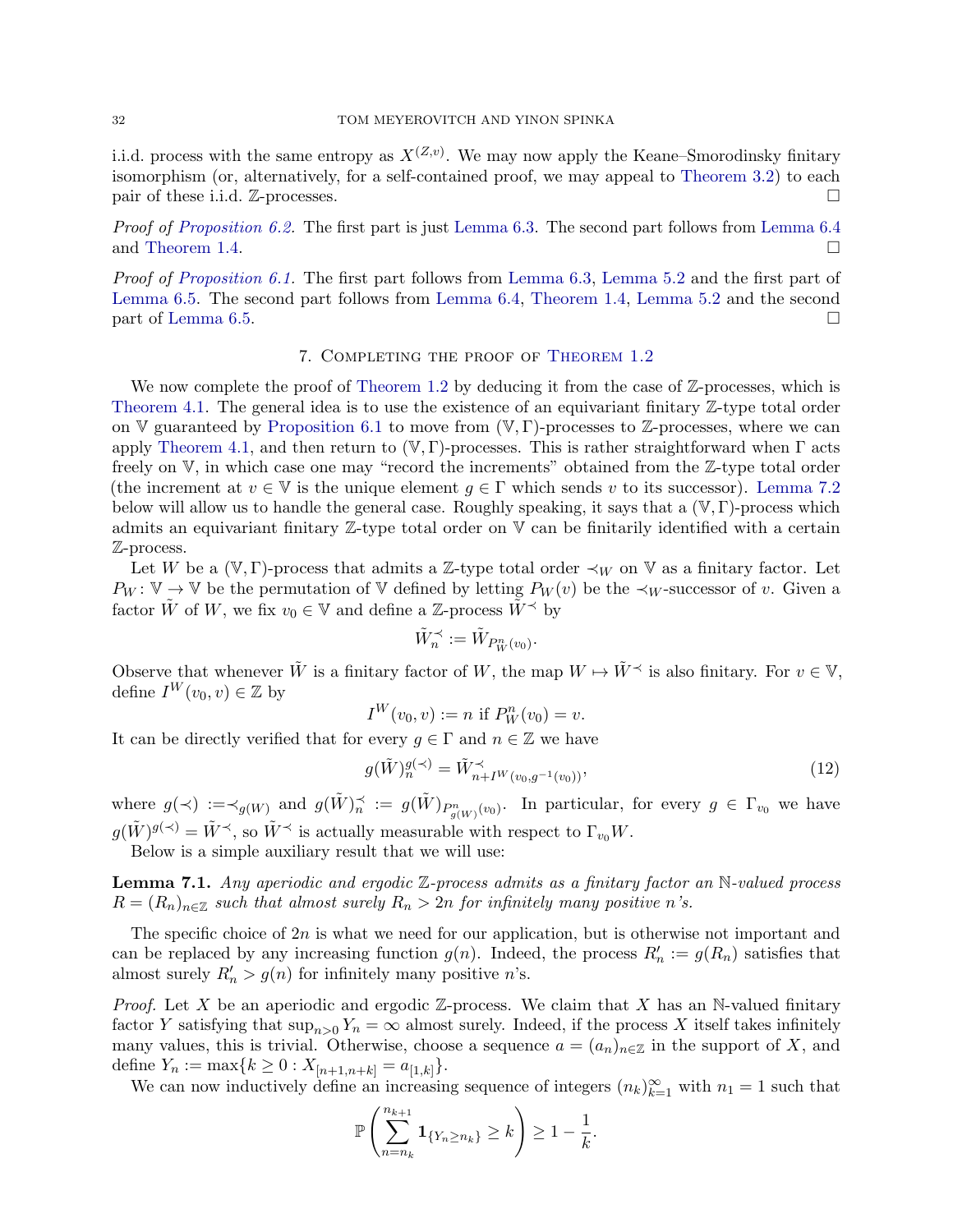Next define  $f: \mathbb{N} \to \mathbb{N}$  by  $f(j) := 2n_{k+1} + 1$  if  $j \in [n_k, n_{k+1})$ . Finally, define the process R by  $R_n := f(Y_n)$ , and observe that for every  $k \in \mathbb{N}$ , with probability at least  $1 - \frac{1}{k}$  $\frac{1}{k}$ , there are at least k indices  $n \in [n_k, n_{k+1}]$  with  $R_n > 2n_{k+1} \geq 2n$ .

<span id="page-32-0"></span>**Lemma 7.2.** Let  $\Gamma$  < Perm(V) be a semi-nice permutation group. Let W be a countable-valued i.i.d. (V, Γ)-process that admits a Z-type total order  $\prec_W$  on V as a finitary factor. Then W admits a finitary factor W taking values in a discrete countable set such that  $\Gamma_{v_0}W$  is a topo-finitary function of  $\tilde{W}^{\prec}$ .

In the statement above by " $\Gamma_{v_0}W$  is a topo-finitary function of  $\tilde{W}^{\prec v}$ " we mean that for every finite set  $F \subset V$  almost surely there exists a random  $N \in \mathbb{N}$  such that  $\{g(W)|_F : g \in \Gamma_{v_0}\}\$  is uniquely determined by  $(\tilde{W}_n^{\prec})_{|n| \leq N}$ . In the case where  $\Gamma$  acts freely on V, we could simply take  $\tilde{W}_v = (W_v, g_v)$ where  $g_v$  is the unique element of  $\Gamma$  such that  $g_v(v)$  is the  $\prec_W$ -successor of v.

*Proof.* Note that if  $W$  is the trivial process the conclusion of the lemma is also trivial, so we can assume  $W$  is non-trivial. Had we allowed  $W$  to take values in an uncountable Polish space, we could have chosen W to be  $(\Gamma_{v,v_0}W)_{v\in V}$ . However this would yield a process taking values in a non-discrete space, which we do not want. Instead, we will record at each  $v$  a finite approximation of  $\Gamma_{v,v_0}W$ , in such a way that the information at other w's allows to reconstruct  $\Gamma_{v,v_0}W$  entirely. Here is the precise description:

Applying [Lemma 7.1](#page-31-1) to the Z-process  $W^{\prec}$ , we obtain a Z-process R as a finitary factor so that  $\tilde{R}_n > 2n$  for infinitely many positive n's. Define a  $(\mathbb{V}, \Gamma)$ -process R by  $R_v = \tilde{R}_{I^W(v_0, v)}$  (so that  $R^{\prec} = R$ ). Then R is a finitary factor of W, and almost surely  $R_{P_W^n(v_0)} > 2n$  for infinitely many positive n's.

Define  $\tilde{W}$  by

$$
\tilde{W}_v := \big\{ \psi_{R_v}(g(W)) : g \in \Gamma_{v,v_0} \big\},\
$$

where

$$
\psi_r(W) := \left( W_{P^j_W(v_0)}, P^j_W(v_0) \right)_{|j| \le r}.
$$

It can be directly verified that the map  $W \mapsto W$  is equivariant. Because R and  $P_W$  are finitary factors of W, it also follows that  $\tilde{W}$  is indeed a finitary factor of W.

It remains to show that  $\Gamma_{v_0}W$  is a topo-finitary function of  $\tilde{W}^{\prec}$ , that is, that almost surely for any finite  $F \subset V$  there exists a random  $N \in \mathbb{N}$  such that  $\{g(W)|_F : g \in \Gamma_{v_0}\}$  is uniquely determined by  $(\tilde{W}_n^{\preceq})_{|n| \leq N}$ . Since, almost surely,  $\mathbb{V} = \{P_W^j(v_0) : j \in \mathbb{Z}\}\$  and  $R_{P_W^N(v_0)} > 2N$  for infinitely many N's, it in turn suffices to prove that for any such N, the set  $\{g(W) | \{P^n_{g(W)}(v_0)\}_{|n|\leq N} : g \in \Gamma_{v_0}\}\$ is uniquely determined by  $\tilde{W}_{N}^{\prec}$ . Indeed, this is straightforward from the definitions.

We are now ready to prove [Theorem 1.2.](#page-1-0)

*Proof of [Theorem 1.2.](#page-1-0)* Let  $\Gamma$  < Perm(V) be a nice amenable group. Let X be a countable-valued  $(V, \Gamma)$ -process which is a finitary Γ-factor of an i.i.d. process Y, and let  $\epsilon > 0$ . Let W be an i.i.d.  $(V, \Gamma)$ -process independent of Y, having entropy at most  $\epsilon/2$ . By [Proposition 6.1,](#page-26-1) there exists a random invariant Z-type order  $\prec_W$  on V which is a finitary factor of W. As before, for  $v \in V$ , let  $P_W(v)$  be the  $\prec_W$ -successor of v.

Apply [Lemma 7.2](#page-32-0) to W to obtain a countable-valued  $(V, \Gamma)$ -process W as a finitary factor of W such that  $\Gamma_{v_0}W$  is a topo-finitary function of  $\tilde{W}^{\prec}$ . Then  $(X^{\prec}, Y^{\prec}, \tilde{W}^{\prec}) := (X, Y, \tilde{W})^{\prec}$  is a Z-process such that  $Y^{\preceq}$  is an i.i.d. process independent of  $\tilde{W}^{\preceq}$ . Let us show that  $X^{\preceq}$  is a finitary Z-factor of  $(Y^{\prec}, \tilde{W}^{\prec})$ . Because X is a finitary factor of Y, almost surely there exists a finite  $F \subset V$  such that  $Y_F$  determines  $X_{v_0}$ . Because the map from Y to X is Γ-equivariant, the map from Y to  $X_{v_0}$  is  $\Gamma_{v_0}$ invariant. Replacing F by  $\Gamma_{v_0}F$ , we can assume that F is  $\Gamma_{v_0}$ -invariant. So almost surely there exists a random  $\Gamma_{v_0}$ -invariant set F so that  $\{g(Y)_F : g \in \Gamma_{v_0}\} = \Gamma_{v_0}(Y_F)$  already determines  $X_{v_0}$ . Since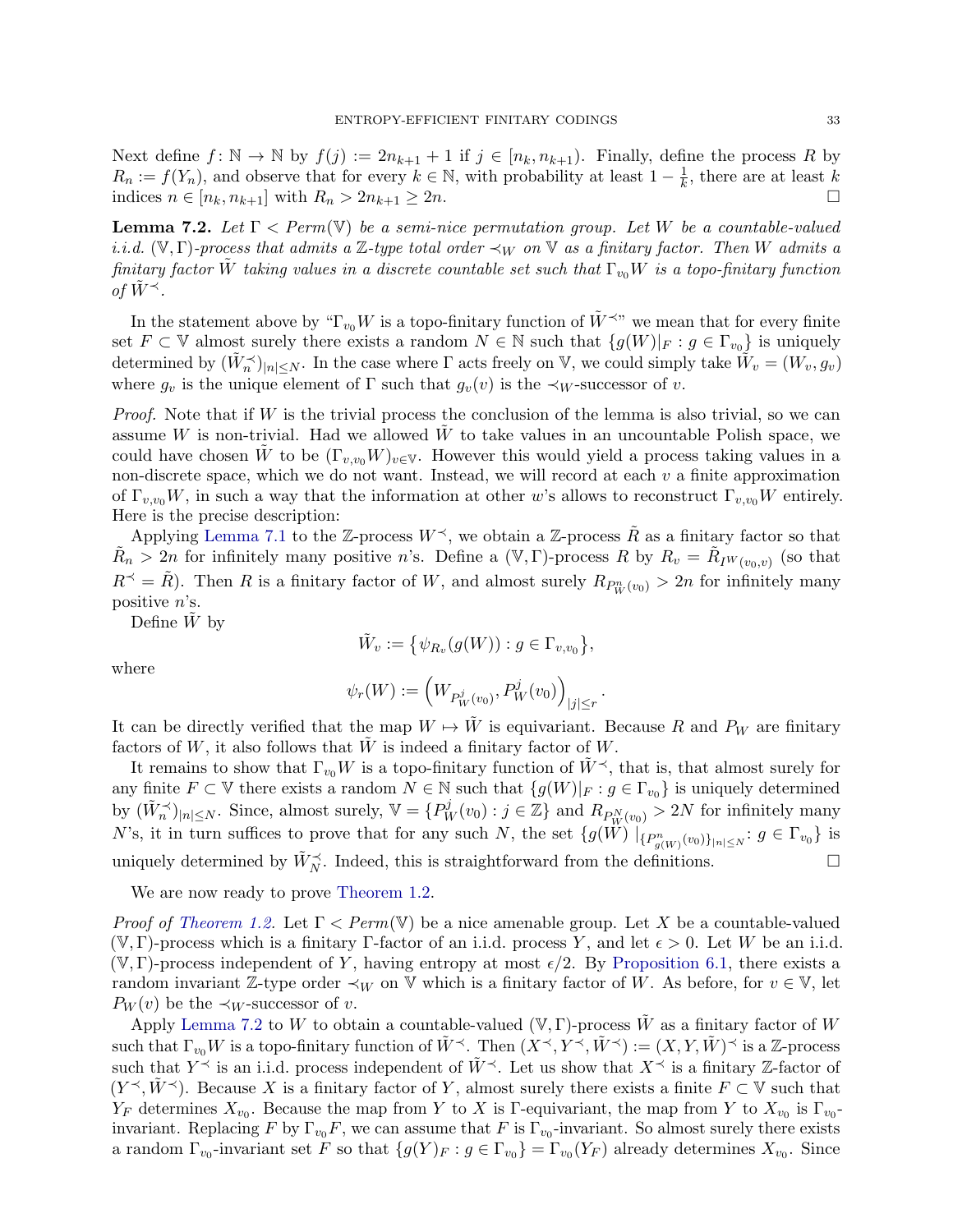$\tilde{W} \prec \rightarrow \Gamma_{v_0} W$  is topo-finitary, for every  $n \in \mathbb{N}$  almost surely there exists  $N \in \mathbb{N}$  such that  $\tilde{W}_{[-N,N]}^{\prec}$ determines  $\{g(W)_{I_{n,g(W)}}: g \in \Gamma_{v_0}\},\$  where  $I_{n,W} := \{v \in \mathbb{V}: |I^W(v_0,v)| < n\}.\$  For every finite set F, almost surely there exists  $n \in \mathbb{N}$  such that  $\{g(W_{I_{n,g(W)}}): g \in \Gamma_{v_0}\}\)$  determines the possible  $\prec_{g(W)}$ -orderings of the elements of F, as g ranges over  $\Gamma_{v_0}$ . Now observe that  $\{g(Y)_F: g \in \Gamma_{v_0}\}\$ is determined by Y<sup> $\prec$ </sup> together with the possible  $\prec_{g(W)}$ -orderings of the elements of F, as g ranges over  $\Gamma_{v_0}$ . We conclude that  $X_0^{\prec}$  is a finitary function of  $(Y^{\prec}, \tilde{W}^{\prec})$ , and by [\(12\)](#page-31-2) actually  $X^{\prec}$  is a finitary Z-factor of  $(Y^{\prec}, \tilde{W}^{\prec})$ . Thus,  $X^{\prec}$  is a finitary factor of i.i.d. relative to  $\tilde{W}^{\prec}$  so that [Theorem 4.1](#page-19-3) yields a Z-process  $\tilde{X}'$  with  $H(\tilde{X}'_0) < \epsilon/2$  such that  $(X^{\prec}, \tilde{X}')$  is finitarily isomorphic to an i.i.d.  $\mathbb{Z}$ -process relative to  $\tilde{W}^{\prec}$ .

Now consider the  $(V, \Gamma)$ -process X' defined by

$$
X'_{P_W^n(v_0)} := \tilde{X}'_n, \qquad n \in \mathbb{Z}.
$$

We have that  $(X')^{\prec} = \tilde{X}'$ . Because  $P_W$  (and hence  $\prec_W$ ) is a finitary function of W, it follows that  $(X, X')$  is finitary isomorphic to an i.i.d.  $(\mathbb{V}, \Gamma)$ -process relative to W. We conclude that  $(X, X', W)$ is finitary isomorphic to an i.i.d.  $(V, \Gamma)$ -process. The "moreover" part of the theorem now follows from [Theorem 1.4.](#page-2-0)  $\Box$ 

### 8. Further remarks and open problems

<span id="page-33-0"></span>We conclude with some remarks open questions and possible further directions that are related to our results.

8.1. Perfectly efficient finitary codings. The following question asks about the possibility of taking  $\epsilon = 0$  in [Theorems 1.1](#page-0-0) and [1.2.](#page-1-0) For simplicity, we state in for finite-valued Z-processes.

**Question 8.1.** Let X be a finite-valued process which is a finitary factor of an i.i.d. process. Does there exist a zero-entropy process X' such that  $(X, X')$  is finitarily isomorphic to an i.i.d. process? Or is X at least a finitary factor of an i.i.d. process with the same entropy as  $X$ ?

By Gabor's result  $[8]$ , a finite-valued process X which is a finitary factor of i.i.d. need not be finitarily isomorphic to i.i.d. in general, so that the process  $X'$  cannot in general be taken as a trivial process, or even as an independent i.i.d. process. One may still wonder if there are additional "natural conditions" that imply that  $X$  is finitarily isomorphic to an i.i.d. process.

8.2. Coding radius. Whenever V admits a Γ-invariant metric in which balls are finite (typically the graph metric when  $\mathbb V$  is the vertex set of a locally finite graph G and  $\Gamma$  is a subgroup of the graph automorphisms of G), the **coding radius** of a finitary map  $\pi$  from a  $(\mathbb{V}, \Gamma)$ -process X to a  $(V, \Gamma)$ -process Y is a variable indicating indicating the smallest R such that the restriction of X to a ball of radius R around  $v_0 \in \mathbb{V}$  determines  $Y_{v_0}$ .

For the critical Ising model on  $\mathbb{Z}^d$ , it is known that the unique Gibbs measure is a finitary factor of i.i.d., but that the coding radius *cannot* have a finite  $d$ -th moment  $[2]$ . For the high-temperature Ising model on  $\mathbb{Z}^d$ , it was shown in [\[2\]](#page-35-0) that the unique Gibbs measure is a finitary factor of i.i.d. with a coding radius having exponential tails, and it was asked whether it is also a finitary factor of a *finite-valued* i.i.d. process with a coding radius having finite d-th moment  $[2,$  Question 2. This was answered affirmatively in [\[25\]](#page-36-8) with a coding radius having stretched-exponential tails. Our results further show that it is a finitary factor of a finite-valued i.i.d. process whose entropy is only slightly larger than that of the Gibbs measure. The following asks whether the two properties can be obtained simultaneously:

**Question 8.2.** Is the high-temperature Ising model on  $\mathbb{Z}^d$  a finitary factor of a finite-valued i.i.d. process whose entropy is only slightly larger than that of the Gibbs measure and with a coding radius having stretched-exponential tails?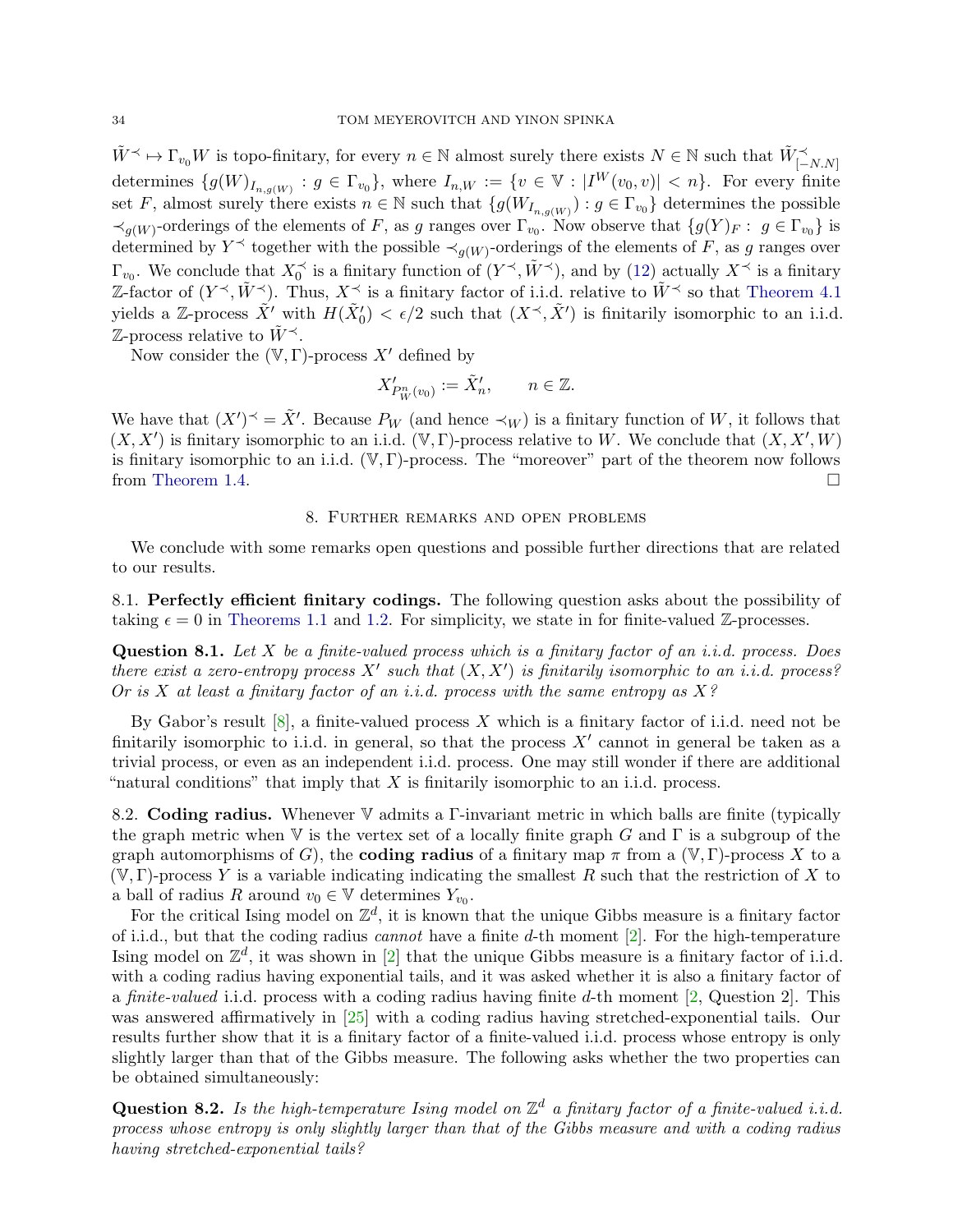More generally, one may ask for versions of our results which take into consideration the coding radius, both in the assumptions and the conclusions. For example, the following is (one possible variant) of a such version of [Theorem 1.1](#page-0-0) for  $\mathbb{Z}^d$ -processes:

**Question 8.3.** Let X be a finite-valued  $\mathbb{Z}^d$ -process which is a finitary factor of i.i.d. with a coding radius having exponential tails. Is X also a finitary factor of a finite-valued i.i.d. process with entropy only slightly larger than  $X$  and with a coding radius having exponential tails?

Let us mention that the corresponding question where "exponential tails" in replaced with "bounded" is false already for Z-processes (even if we were to drop the entropy constraint), as the following simple example demonstrates: take  $X_n := \mathbf{1}_{\{U_n < U_{n+1}\}}$ , where U is an i.i.d. process consisting of uniform  $[0, 1]$  random variables. Clearly, X is a block factor of U (equivalently, a finitary factor with bounded coding radius), but  $\mathbb{P}(X_0 = \cdots = X_k) \approx 1/k!$  decays super-exponentially and this is easily seen to be an obstruction for being a block factor of an i.i.d. process having even one atom.

8.3. Finitely dependent  $(\mathbb{V}, \Gamma)$ -processes. In [\[26\]](#page-36-5), it was shown that a finitely dependent  $(\mathbb{V}, \Gamma)$ process is a finitary factor of an i.i.d. process, where  $\Gamma$  is a nice amenable permutation group of automorphisms of an amenable graph whose vertex set is V. It seems plausible that for a natural notion of "finitely dependent" for  $(\mathbb{V}, \Gamma)$ -processes over nice amenable permutation groups, it is the case that such processes are finitarily isomorphic i.i.d.. The methods developed in this paper can be used to obtain some partial results in this direction, but we currently do not know if this holds in full generality.

Question 8.4. Are finitely dependent processes over nice amenable permutation groups finitarily isomorphic to i.i.d.?

The case  $V = \Gamma = \mathbb{Z}^d$  has been posed as an open problem in [\[26\]](#page-36-5).

8.4.  $(\mathbb{V}, \Gamma)$ -processes over nice but non-amenable groups. The conclusion of [Theorem 1.1](#page-0-0) and the 'in particular' part of [Theorem 1.2](#page-1-0) are known to hold in some situations without the amenability assumption. For instance, the case when  $\nabla$  is the set of vertices of the the d-regular tree for  $d > 2$ , and  $\Gamma$  is the group of automorphisms of the tree basically follows from the methods in [\[1\]](#page-35-13), where it is shown that every i.i.d. process is a factor of the full 2-shift. Lewis Bowen proved that for any non-amenable countable group  $\Gamma$ , all non-trivial i.i.d. processes factor onto each other [\[4\]](#page-35-16). The construction in [\[4\]](#page-35-16) does not seem to give a finitary factor in general.

**Question 8.5.** Is it possible to remove the amenability assumption on the permutation group  $\Gamma$  in the statements of [Theorems 1.1](#page-0-0) and [1.2?](#page-1-0)

The statements which do not involve finitary isomorphisms, namely, that of [Theorem 1.1](#page-0-0) and the 'in particular' part of [Theorem 1.2,](#page-1-0) would follow from a positive answer to the following:

Question 8.6. Let  $\Gamma$  be a nice non-amenable permutation group. Is every non-trivial countablevalued *i.i.d.* process a finitary factor of every other such process?

8.5. Which permutation groups are finitarily Ornstein? As mentioned in the introduction, it follows from [\[21\]](#page-36-3) that any countable permutation group  $\Gamma$  acting transitively and freely on  $\mathbb V$  is finitarily Ornstein (our results complement the case of countable-valued i.i.d. process). We ask:

Question 8.7. Is every nice permutation group finitarily Ornstein?

In view of [Theorem 1.4,](#page-2-0) the problem amounts to showing that any 2-valued i.i.d.  $(\mathbb{V}, \Gamma)$ -process is finitarily isomorphic to some equal entropy i.i.d.  $(\mathbb{V}, \Gamma)$ -process taking more than two values. This seems to be open even in the case where  $\Gamma$  is automorphism group of the Cayley graph of  $\mathbb{Z}^d$ .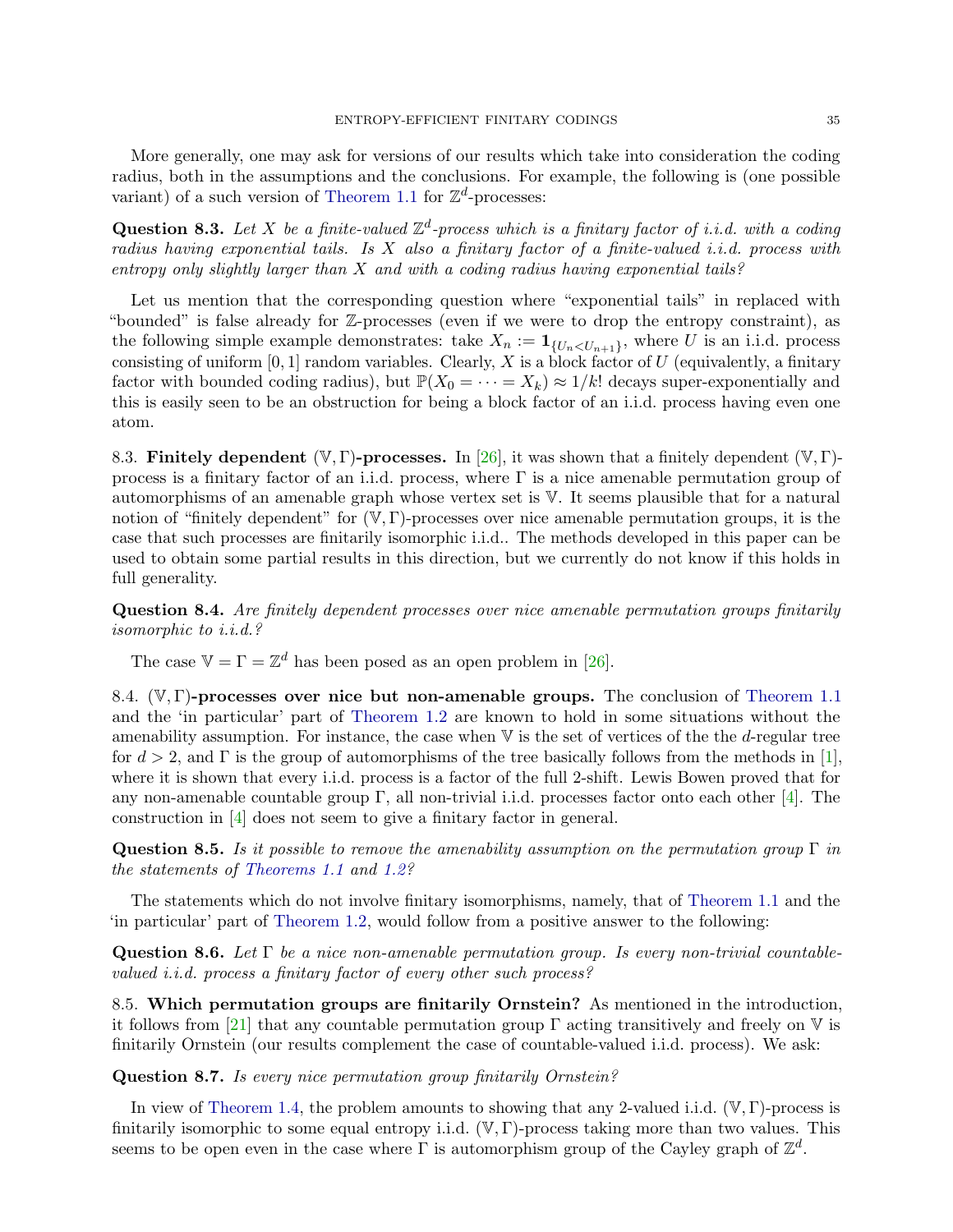8.6. Which permutation groups are Kolmogorov? We say that a group of permutations Γ of V is (finitarily) Kolmogorov if any two finitarily isomorphic i.i.d. (V, Γ)-processes have equal entropy. There is the question of equal entropy being a necessary condition for (finitarily) isomorphism:

#### **Question 8.8.** Which permutation groups  $\Gamma$  are (finitarily) Kolmogorov?

We note that being Kolmogorov is stronger than being finitarily Kolmogorov, and that each of the two properties is preserved when moving to a larger permutation group. In the case where  $\Gamma$  is a cyclic group generated by a transitive permutation of  $V$ , this question, which goes back to von Newmann in the early years of measurable dynamics, was answered by Kolmogorov, who famously introduced dynamical entropy of general probability measure-preserving transformations. A variation of Kolmogorov's original argument shows that every semi-nice unimodular amenable permutation group is Kolmogorov (see [Section 5.2\)](#page-23-1). Already for classical Γ-processes, it is a major open problem to determine whether isomorphic i.i.d. Γ-processes have equal entropy for any countable group Γ. See [\[22\]](#page-36-9) for remarkable (hypothetical) consequences of a solution to this problem. Simple examples of permutation groups which are not Kolmogorov (or even finitarily Kolmogorov) are finite permutation groups of a countably infinite set V. There are also examples of non-Kolmogorov permutation groups in which all orbits are infinite. For instance, when  $\mathbb{V} = \mathbb{Z}^2$ and  $\Gamma \cong \mathbb{Z}$  is the group generated by a translation by a single non-zero element of  $\mathbb{Z}^2$ , any pair of non-trivial (V, Γ)-processes are finitarily isomorphic (they are all isomorphic to an infinite-entropy Bernoulli shift over  $\mathbb{Z}$ ). We are not aware of any non-Kolmogorov permutation groups which are semi-nice and unimodular.

#### **REFERENCES**

- <span id="page-35-13"></span>1. Karen Ball, Factors of independent and identically distributed processes with non-amenable group actions, Ergodic Theory Dynam. Systems 25 (2005), no. 3, 711–730. MR 2142942
- <span id="page-35-0"></span>2. Jacob van den Berg and Jeffrey E Steif, On the existence and nonexistence of finitary codings for a class of random fields, Annals of probability (1999), 1501–1522.
- <span id="page-35-3"></span>3. Lewis Bowen, Every countably infinite group is almost Ornstein, Dynamical systems and group actions, Contemp. Math., vol. 567, Amer. Math. Soc., Providence, RI, 2012, pp. 67–78. MR 2931910
- <span id="page-35-16"></span>4. Finitary random interlacements and the Gaboriau-Lyons problem, Geom. Funct. Anal. 29 (2019), no. 3, 659–689. MR 3962876
- <span id="page-35-14"></span>5. D. I. Cartwright, V. A. Kaĭmanovich, and W. Woess, Random walks on the affine group of local fields and of homogeneous trees, Ann. Inst. Fourier (Grenoble) 44 (1994), no. 4, 1243–1288. MR 1306556
- <span id="page-35-4"></span>6. Camillo Costantini and Alberto Marcone, Extensions of functions which preserve the continuity on the original domain, Topology and its Applications  $103$  (2000), no. 2, 131–153.
- <span id="page-35-15"></span>7. Tomasz Downarowicz, Piotr Oprocha, and Guohua Zhang, Multiorders in amenable group actions, arXiv preprint arXiv:2108.03211 (2021).
- <span id="page-35-1"></span>8. Uri Gabor, On the failure of ornstein theory in the finitary category, arXiv preprint arXiv:1909.11453 (2019).
- <span id="page-35-9"></span>9. Y. Glasner and N. Monod, Amenable actions, free products and a fixed point property, Bull. Lond. Math. Soc. 39 (2007), no. 1, 138–150. MR 2303529
- <span id="page-35-8"></span>10. F. P. Greenleaf, Amenable actions of locally compact groups, J. Functional Analysis 4 (1969), 295–315. MR 0246999
- <span id="page-35-10"></span>11. Olle Häggström, Johan Jonasson, and Russell Lyons, *Coupling and Bernoullicity in random-cluster and Potts* models, Bernoulli 8 (2002), no. 3, 275–294. MR 1913108
- <span id="page-35-5"></span>12. Michael Keane and Meir Smorodinsky, A class of finitary codes, Israel Journal of Mathematics 26 (1977), no. 3-4, 352–371.
- <span id="page-35-2"></span>13. Sernoulli schemes of the same entropy are finitarily isomorphic, Annals of Mathematics 109 (1979), no. 2, 397–406.
- <span id="page-35-6"></span>14.  $\ldots$ , Finitary isomorphisms of irreducible Markov shifts, Israel Journal of Mathematics 34 (1979), no. 4, 281–286.
- <span id="page-35-7"></span>15. Russell Lyons and Yuval Peres, Probability on trees and networks, vol. 42, Cambridge University Press, 2017.
- <span id="page-35-12"></span>16. Donald S. Ornstein and Benjamin Weiss, Ergodic theory of amenable group actions. I. The Rohlin lemma, Bull. Amer. Math. Soc. (N.S.) 2 (1980), no. 1, 161–164. MR 551753
- <span id="page-35-11"></span>17. , Entropy and isomorphism theorems for actions of amenable groups, J. Analyse Math. 48 (1987), 1–141. MR 910005